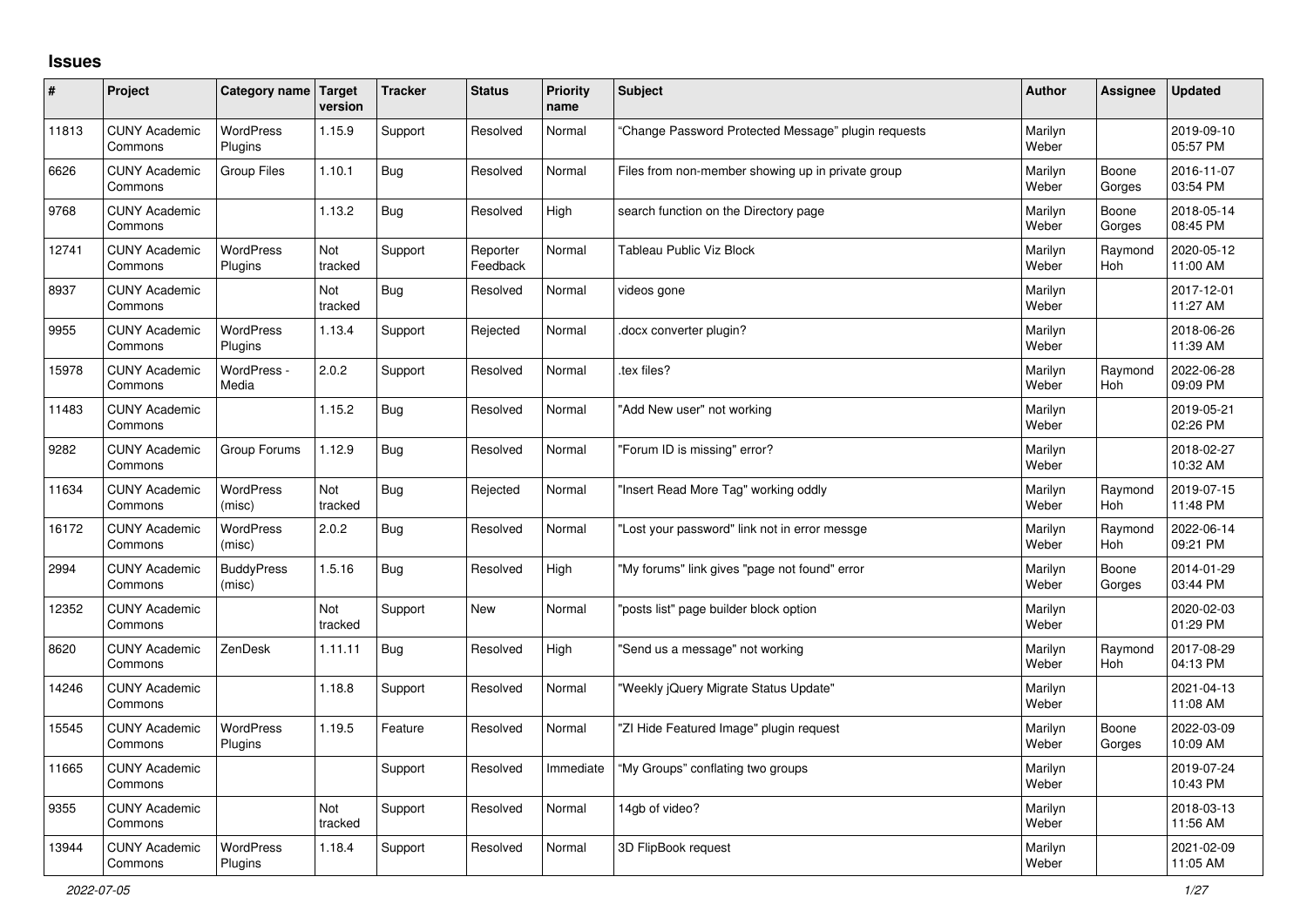| #     | Project                         | Category name   Target            | version           | <b>Tracker</b> | <b>Status</b>        | <b>Priority</b><br>name | <b>Subject</b>                                                | <b>Author</b>    | <b>Assignee</b>     | <b>Updated</b>         |
|-------|---------------------------------|-----------------------------------|-------------------|----------------|----------------------|-------------------------|---------------------------------------------------------------|------------------|---------------------|------------------------|
| 11453 | <b>CUNY Academic</b><br>Commons | <b>WordPress</b><br>(misc)        | 1.15.2            | Bug            | Resolved             | Normal                  | 403 error on Firefox                                          | Marilyn<br>Weber | Raymond<br>Hoh      | 2019-05-28<br>11:46 AM |
| 6106  | <b>CUNY Academic</b><br>Commons | Server                            | Not<br>tracked    | Bug            | Resolved             | Normal                  | 504 error                                                     | Marilyn<br>Weber |                     | 2017-11-15<br>01:55 PM |
| 11848 | <b>CUNY Academic</b><br>Commons |                                   | Not<br>tracked    | Support        | Hold                 | Normal                  | a Dean of Faculty wants to share a large file                 | Marilyn<br>Weber |                     | 2019-09-24<br>08:44 AM |
| 13034 | <b>CUNY Academic</b><br>Commons |                                   | Not<br>tracked    | Support        | Reporter<br>Feedback | Normal                  | a site is asking people to join the Commons to get a download | Marilyn<br>Weber |                     | 2020-07-12<br>07:23 AM |
| 4997  | <b>CUNY Academic</b><br>Commons | <b>WordPress</b><br>Plugins       | 1.9.4             | Feature        | Resolved             | Normal                  | ability to embed maps from StoryMapJS?                        | Marilyn<br>Weber | Boone<br>Gorges     | 2016-01-07<br>12:34 PM |
| 6599  | <b>CUNY Academic</b><br>Commons | ZenDesk                           | 1.10              | Bug            | Duplicate            | Urgent                  | Accept Friend button not working                              | Marilyn<br>Weber | Raymond<br>Hoh      | 2016-11-04<br>06:35 PM |
| 13255 | <b>CUNY Academic</b><br>Commons |                                   | Not<br>tracked    | Support        | Reporter<br>Feedback | Normal                  | Accessibility problems                                        | Marilyn<br>Weber |                     | 2020-09-01<br>05:48 PM |
| 10440 | <b>CUNY Academic</b><br>Commons |                                   | Not<br>tracked    | Support        | Resolved             | Normal                  | Acert post problem                                            | Marilyn<br>Weber |                     | 2018-12-10<br>03:57 PM |
| 9992  | <b>CUNY Academic</b><br>Commons |                                   | 1.13.6            | Bug            | Resolved             | Normal                  | ACERT website down again                                      | Marilyn<br>Weber |                     | 2018-07-10<br>12:15 PM |
| 9834  | <b>CUNY Academic</b><br>Commons |                                   |                   | Support        | Duplicate            | Normal                  | add a "like" function                                         | Marilyn<br>Weber |                     | 2018-05-25<br>10:38 AM |
| 9835  | <b>CUNY Academic</b><br>Commons | Group Forums                      | Future<br>release | Bug            | Assigned             | Normal                  | add a "like" function?                                        | Marilyn<br>Weber | Erik<br>Trainer     | 2018-06-05<br>01:49 PM |
| 13541 | <b>CUNY Academic</b><br>Commons |                                   | Not<br>tracked    | Support        | Resolved             | Normal                  | add a page template to OER site.                              | Marilyn<br>Weber |                     | 2020-11-11<br>11:12 AM |
| 3121  | <b>CUNY Academic</b><br>Commons | <b>WordPress</b><br><b>Themes</b> | 1.5.21            | <b>Bug</b>     | Resolved             | High                    | Add Academica theme?                                          | Marilyn<br>Weber | Boone<br>Gorges     | 2014-03-24<br>11:04 AM |
| 7678  | <b>CUNY Academic</b><br>Commons | Groups (misc)                     | Not<br>tracked    | Support        | Resolved             | Normal                  | add admin to student group                                    | Marilyn<br>Weber | Boone<br>Gorges     | 2017-02-15<br>11:58 AM |
| 5396  | <b>CUNY Academic</b><br>Commons |                                   |                   | Outreach       | Resolved             | Urgent                  | Add CUNY Central to the survey choices?                       | Marilyn<br>Weber | Samantha<br>Raddatz | 2016-03-31<br>01:38 PM |
| 6602  | <b>CUNY Academic</b><br>Commons | ZenDesk                           | 1.10              | Bug            | Resolved             | High                    | Add Friend button not working                                 | Marilyn<br>Weber | Raymond<br>Hoh      | 2016-11-04<br>12:14 PM |
| 10932 | <b>CUNY Academic</b><br>Commons |                                   |                   | Support        | Resolved             | Normal                  | add me as admin to meenaalexander.com                         | Marilyn<br>Weber | Matt Gold           | 2019-01-09<br>02:12 PM |
| 8401  | <b>CUNY Academic</b><br>Commons | Membership                        | Not<br>tracked    | Support        | Resolved             | Normal                  | add me as an admin                                            | Marilyn<br>Weber | Boone<br>Gorges     | 2017-07-11<br>11:40 AM |
| 8120  | <b>CUNY Academic</b><br>Commons | Membership                        | Not<br>tracked    | Support        | Resolved             | Normal                  | add me as an admin to https://nyslavery.commons.gc.cuny.edu   | Marilyn<br>Weber |                     | 2017-05-10<br>02:19 PM |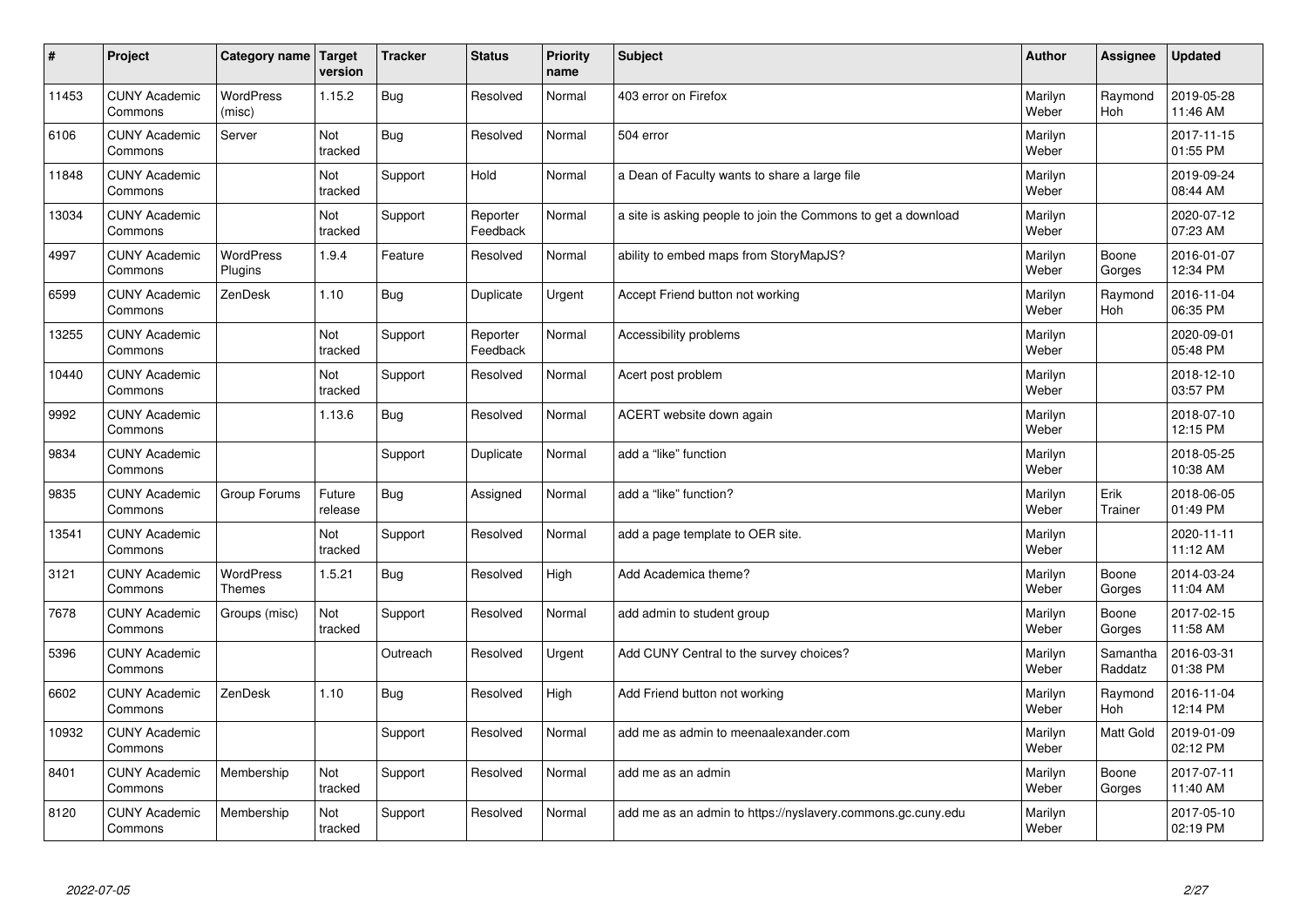| $\sharp$ | Project                         | Category name                | Target<br>version | <b>Tracker</b> | <b>Status</b>        | <b>Priority</b><br>name | <b>Subject</b>                                             | <b>Author</b>    | Assignee         | <b>Updated</b>         |
|----------|---------------------------------|------------------------------|-------------------|----------------|----------------------|-------------------------|------------------------------------------------------------|------------------|------------------|------------------------|
| 10066    | <b>CUNY Academic</b><br>Commons | Membership                   | Not<br>tracked    | Support        | Resolved             | Normal                  | add me as an admin to https://pkms.commons.gc.cuny.edu/    | Marilyn<br>Weber |                  | 2018-07-26<br>11:54 AM |
| 7922     | <b>CUNY Academic</b><br>Commons | Membership                   | Not<br>tracked    | Support        | Resolved             | Normal                  | add me as an admin to the MALs alumni site?                | Marilyn<br>Weber |                  | 2017-04-06<br>05:19 PM |
| 5199     | <b>CUNY Academic</b><br>Commons | Social Paper                 | Future<br>release | Feature        | <b>New</b>           | Normal                  | add tables to the SP editor                                | Marilyn<br>Weber |                  | 2016-10-24<br>11:27 AM |
| 13935    | <b>CUNY Academic</b><br>Commons | <b>WordPress</b><br>Plugins  | 1.18.4            | Support        | Resolved             | Low                     | Add Users sidebar widget not working                       | Marilyn<br>Weber |                  | 2021-02-09<br>11:05 AM |
| 8471     | <b>CUNY Academic</b><br>Commons |                              | Not<br>tracked    | Support        | Resolved             | Normal                  | admin at https://commons.gc.cuny.edu/                      | Marilyn<br>Weber |                  | 2017-09-06<br>01:50 PM |
| 9535     | <b>CUNY Academic</b><br>Commons |                              | Not<br>tracked    | Support        | Resolved             | Normal                  | admin for https://video.commons.gc.cuny.edu/?              | Marilyn<br>Weber | <b>Matt Gold</b> | 2018-04-13<br>05:06 PM |
| 8222     | <b>CUNY Academic</b><br>Commons | Membership                   | Not<br>tracked    | Support        | Resolved             | Normal                  | Admin for iletc.commons.gc.cuny.edu                        | Marilyn<br>Weber | Boone<br>Gorges  | 2017-06-08<br>10:06 AM |
| 4834     | <b>CUNY Academic</b><br>Commons | <b>Blogs</b><br>(BuddyPress) |                   | Bug            | Resolved             | Normal                  | Admin invite problem                                       | Marilyn<br>Weber | Boone<br>Gorges  | 2015-11-13<br>12:25 PM |
| 8481     | <b>CUNY Academic</b><br>Commons | Membership                   | Not<br>tracked    | Support        | Resolved             | Normal                  | admin of http://swipanalytic.org/organizers/               | Marilyn<br>Weber |                  | 2019-02-19<br>01:58 PM |
| 8531     | <b>CUNY Academic</b><br>Commons | Membership                   | Not<br>tracked    | Support        | Resolved             | Normal                  | admin of https://admissions.commons.gc.cuny.edu            | Marilyn<br>Weber |                  | 2017-08-15<br>04:20 PM |
| 9919     | <b>CUNY Academic</b><br>Commons |                              | Not<br>tracked    | Bug            | Resolved             | Normal                  | admin of https://sphcurriculum.commons.gc.cuny.edu         | Marilyn<br>Weber |                  | 2018-06-12<br>09:37 PM |
| 12038    | <b>CUNY Academic</b><br>Commons |                              | 1.15.13           | Bug            | Resolved             | Normal                  | admin visibility problem at careerplan.commons.gc.cuny.edu | Marilyn<br>Weber |                  | 2019-11-12<br>10:20 AM |
| 14594    | <b>CUNY Academic</b><br>Commons |                              | Not<br>tracked    | Support        | Resolved             | Normal                  | Administration email verification?                         | Marilyn<br>Weber |                  | 2021-07-12<br>11:40 AM |
| 3620     | <b>CUNY Academic</b><br>Commons | Groups (misc)                | Not<br>tracked    | Bug            | Resolved             | Normal                  | admins of The Group for Group Admins                       | Marilyn<br>Weber |                  | 2014-11-03<br>08:38 AM |
| 12515    | <b>CUNY Academic</b><br>Commons | cuny.is                      | 1.16.7            | Support        | Resolved             | Normal                  | AJAX actions on cuny is admin page are failing             | Marilyn<br>Weber |                  | 2020-03-10<br>11:57 AM |
| 13173    | <b>CUNY Academic</b><br>Commons | Group Library                | 1.17.1            | Support        | Resolved             | High                    | all uploads to the library are silent                      | Marilyn<br>Weber |                  | 2020-08-10<br>04:12 PM |
| 15370    | <b>CUNY Academic</b><br>Commons |                              |                   | Support        | Reporter<br>Feedback | Normal                  | All-in-One Event Calendar?                                 | Marilyn<br>Weber |                  | 2022-02-17<br>11:03 AM |
| 13637    | <b>CUNY Academic</b><br>Commons |                              |                   | Support        | Abandoned            | Normal                  | All-in-One Migration plugin request                        | Marilyn<br>Weber |                  | 2020-12-08<br>10:46 AM |
| 13238    | <b>CUNY Academic</b><br>Commons | WordPress -<br>Media         | 1.17.3            | Support        | Resolved             | Normal                  | allow ppsx file?                                           | Marilyn<br>Weber | Raymond<br>Hoh   | 2020-09-10<br>11:46 AM |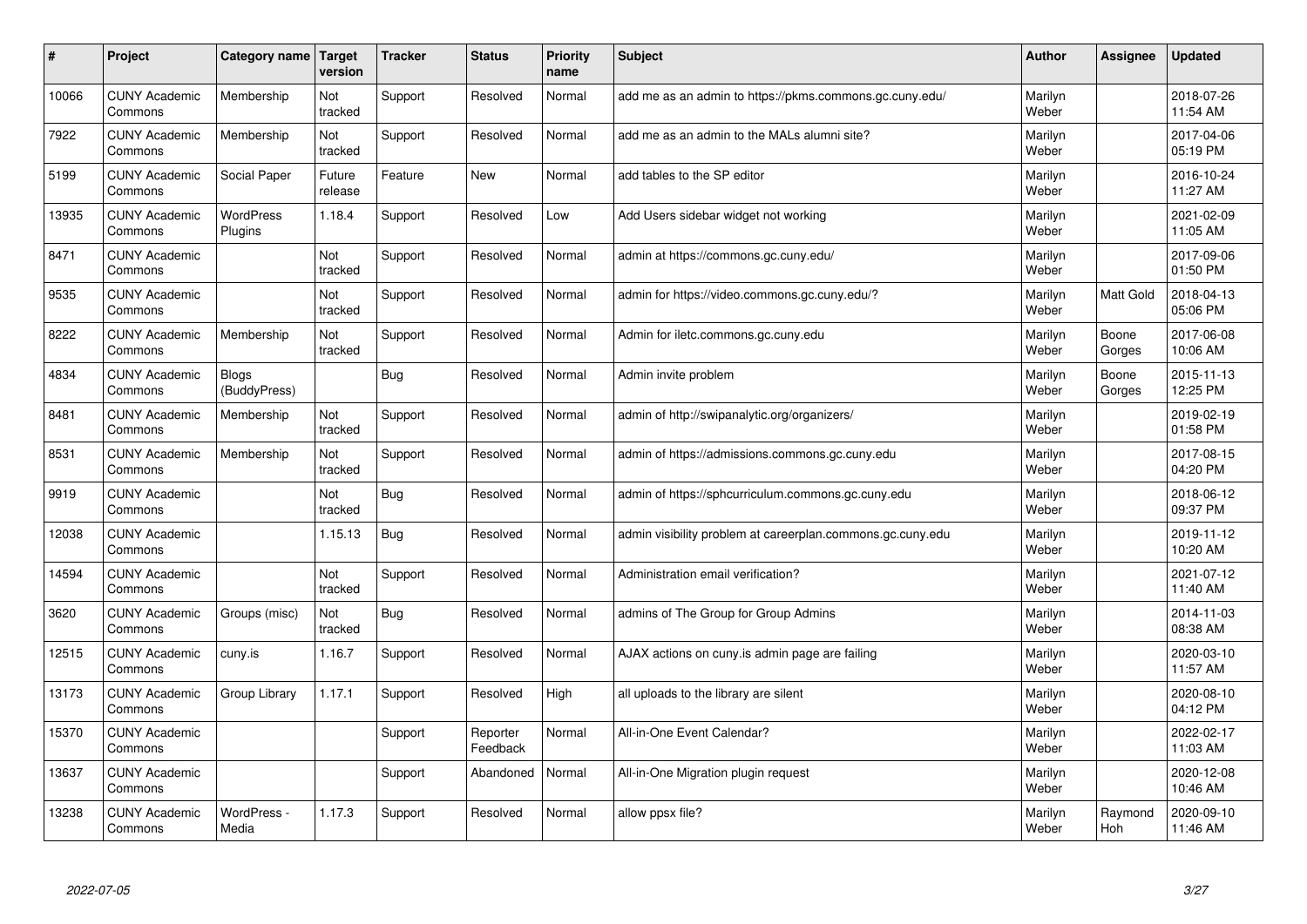| #     | Project                         | Category name   Target        | version        | <b>Tracker</b> | <b>Status</b>        | <b>Priority</b><br>name | <b>Subject</b>                                             | <b>Author</b>    | <b>Assignee</b>       | <b>Updated</b>         |
|-------|---------------------------------|-------------------------------|----------------|----------------|----------------------|-------------------------|------------------------------------------------------------|------------------|-----------------------|------------------------|
| 13013 | <b>CUNY Academic</b><br>Commons |                               | Not<br>tracked | Bug            | Resolved             | Normal                  | an invite to Group Admins from Brian Foote?!               | Marilyn<br>Weber |                       | 2020-07-07<br>02:36 PM |
| 8200  | <b>CUNY Academic</b><br>Commons | Groups (misc)                 | Not<br>tracked | Bug            | Resolved             | Normal                  | Announcements has disappeared                              | Marilyn<br>Weber | Boone<br>Gorges       | 2017-05-26<br>04:04 PM |
| 10006 | <b>CUNY Academic</b><br>Commons | Membership                    | Not<br>tracked | Support        | Resolved             | Normal                  | another email change request                               | Marilyn<br>Weber |                       | 2018-07-13<br>12:36 PM |
| 8855  | <b>CUNY Academic</b><br>Commons |                               | Not<br>tracked | Support        | Resolved             | Normal                  | another email change request                               | Marilyn<br>Weber |                       | 2017-10-25<br>10:55 AM |
| 11217 | <b>CUNY Academic</b><br>Commons | Membership                    | Not<br>tracked | Support        | Resolved             | Normal                  | Another email update                                       | Marilyn<br>Weber |                       | 2019-03-12<br>03:37 PM |
| 5037  | <b>CUNY Academic</b><br>Commons | Registration                  | Not<br>tracked | Support        | Resolved             | Normal                  | Another Forgotten password for user with new email address | Marilyn<br>Weber | Boone<br>Gorges       | 2015-12-22<br>05:24 PM |
| 12346 | <b>CUNY Academic</b><br>Commons | Redmine                       |                | Support        | Resolved             | Normal                  | another Redmine request                                    | Marilyn<br>Weber | <b>Matt Gold</b>      | 2020-01-30<br>08:20 PM |
| 8577  | <b>CUNY Academic</b><br>Commons | Membership                    | Not<br>tracked | Support        | Resolved             | Normal                  | another user email change                                  | Marilyn<br>Weber |                       | 2017-08-25<br>10:23 AM |
| 8071  | <b>CUNY Academic</b><br>Commons | WordPress<br>Plugins          | Not<br>tracked | Support        | Rejected             | Normal                  | Anthologize                                                | Marilyn<br>Weber |                       | 2017-05-10<br>10:15 AM |
| 15022 | <b>CUNY Academic</b><br>Commons |                               |                | Support        | Rejected             | High                    | ArabStages                                                 | Marilyn<br>Weber |                       | 2021-12-06<br>10:16 AM |
| 14344 | <b>CUNY Academic</b><br>Commons | Domain<br>Mapping             | Not<br>tracked | Support        | Resolved             | Normal                  | arabstages.org site down                                   | Marilyn<br>Weber | Raymond<br><b>Hoh</b> | 2021-04-19<br>01:42 PM |
| 9078  | <b>CUNY Academic</b><br>Commons | <b>WordPress</b><br>Plugins   | 1.12.7         | Support        | Resolved             | Normal                  | arcgis web maps?                                           | Marilyn<br>Weber | Raymond<br>Hoh        | 2018-01-23<br>11:11 AM |
| 9224  | <b>CUNY Academic</b><br>Commons | <b>Group Files</b>            | 1.13           | Feature        | Resolved             | Normal                  | attachments to forum posts clutter up Files area           | Marilyn<br>Weber | Boone<br>Gorges       | 2018-03-22<br>03:34 PM |
| 8924  | <b>CUNY Academic</b><br>Commons | WordPress<br>Plugins          | 1.12.4         | Bug            | Resolved             | Normal                  | auto-remove feature on http://pcp.gc.cuny.edu              | Marilyn<br>Weber | Matt Gold             | 2017-12-04<br>10:18 AM |
| 11787 | <b>CUNY Academic</b><br>Commons |                               | Not<br>tracked | Support        | Reporter<br>Feedback | Normal                  | automated comments notifications on ZenDesk                | Marilyn<br>Weber |                       | 2019-08-26<br>06:18 PM |
| 7376  | <b>CUNY Academic</b><br>Commons | Email<br><b>Notifications</b> |                | Bug            | Rejected             | Normal                  | automatic forwarding of blog posts not working             | Marilyn<br>Weber | Boone<br>Gorges       | 2017-05-01<br>10:36 PM |
| 10260 | <b>CUNY Academic</b><br>Commons |                               |                | Bug            | Rejected             | Normal                  | bad activation email                                       | Marilyn<br>Weber |                       | 2018-08-30<br>01:25 PM |
| 5630  | <b>CUNY Academic</b><br>Commons | WordPress<br><b>Themes</b>    | 1.9.17         | Feature        | Resolved             | Normal                  | Bavota magazine Pro theme                                  | Marilyn<br>Weber | Boone<br>Gorges       | 2016-06-02<br>12:09 AM |
| 15279 | <b>CUNY Academic</b><br>Commons |                               |                | Bug            | Rejected             | Normal                  | big delay - cloning the history site                       | Marilyn<br>Weber |                       | 2022-02-09<br>01:49 PM |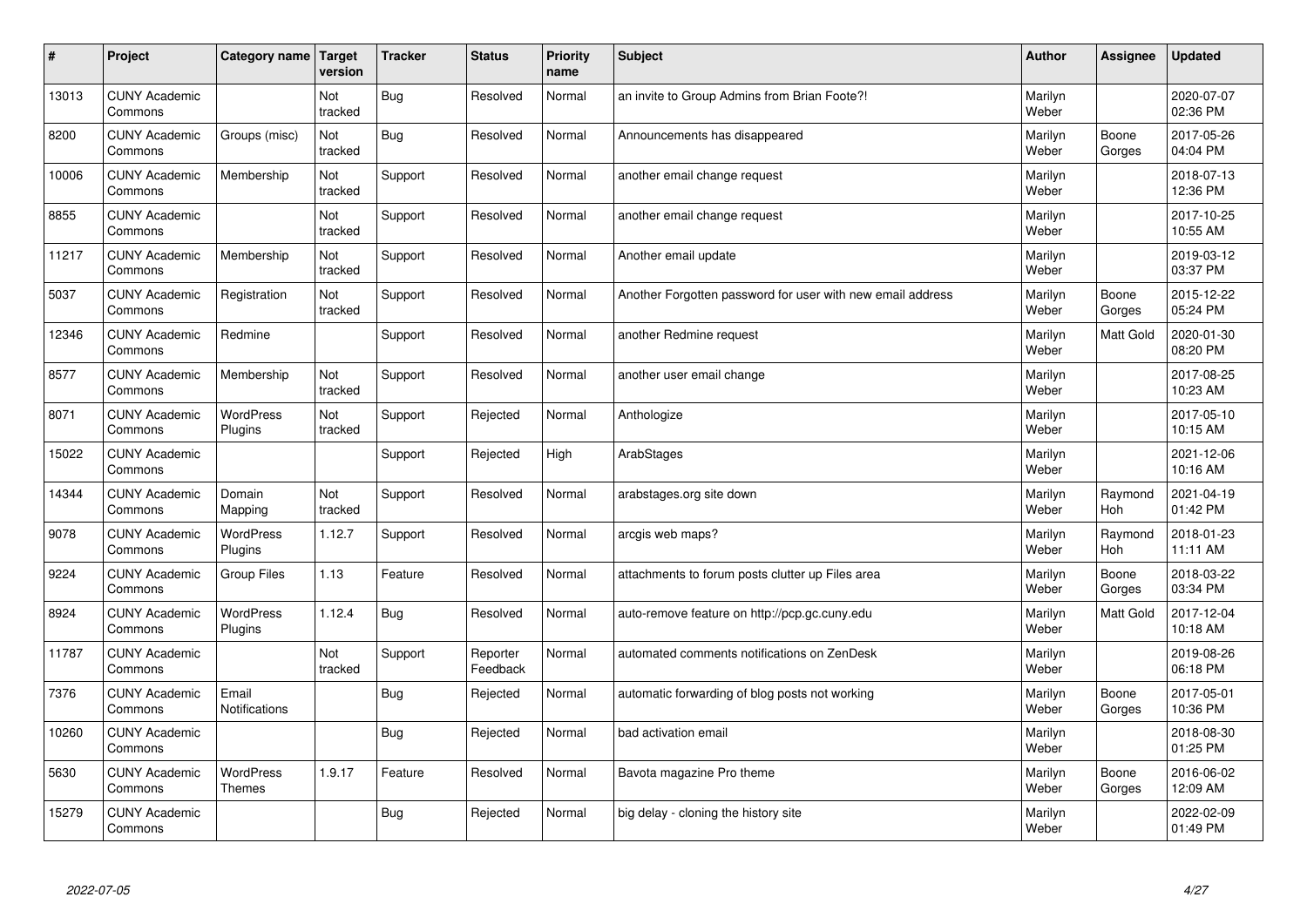| #     | Project                         | Category name   Target      | version           | <b>Tracker</b> | <b>Status</b>        | <b>Priority</b><br>name | <b>Subject</b>                                                                                                                                  | <b>Author</b>    | Assignee              | <b>Updated</b>         |
|-------|---------------------------------|-----------------------------|-------------------|----------------|----------------------|-------------------------|-------------------------------------------------------------------------------------------------------------------------------------------------|------------------|-----------------------|------------------------|
| 14404 | <b>CUNY Academic</b><br>Commons |                             | Not<br>tracked    | Support        | Resolved             | Normal                  | blocked IP of user?                                                                                                                             | Marilyn<br>Weber |                       | 2021-05-10<br>01:00 PM |
| 13675 | <b>CUNY Academic</b><br>Commons | Group Library               | 1.18.1            | Bug            | Resolved             | High                    | broken Library                                                                                                                                  | Marilyn<br>Weber |                       | 2020-12-09<br>05:02 PM |
| 5319  | <b>CUNY Academic</b><br>Commons |                             | Not<br>tracked    | Bug            | Resolved             | Normal                  | <b>Broken URL</b>                                                                                                                               | Marilyn<br>Weber | Marilyn<br>Weber      | 2017-11-15<br>05:46 PM |
| 14850 | <b>CUNY Academic</b><br>Commons |                             |                   | Support        | Abandoned            | Normal                  | brooklyn waterfront site "connection not secure"                                                                                                | Marilyn<br>Weber |                       | 2022-04-27<br>04:56 PM |
| 11225 | <b>CUNY Academic</b><br>Commons |                             | Not<br>tracked    | Support        | Resolved             | Normal                  | bulk upload?                                                                                                                                    | Marilyn<br>Weber |                       | 2019-09-18<br>10:31 AM |
| 9888  | <b>CUNY Academic</b><br>Commons | <b>WordPress</b><br>Plugins | 1.13.3            | Support        | Resolved             | Normal                  | Business directory Plug-in request                                                                                                              | Marilyn<br>Weber |                       | 2018-06-12<br>11:52 AM |
| 13958 | <b>CUNY Academic</b><br>Commons |                             | 1.18.4            | Support        | Resolved             | Normal                  | calendar widget problem                                                                                                                         | Marilyn<br>Weber |                       | 2021-02-09<br>11:05 AM |
| 14606 | <b>CUNY Academic</b><br>Commons | <b>WordPress</b><br>(misc)  | Not<br>tracked    | Support        | Rejected             | Normal                  | calendar wrong month                                                                                                                            | Marilyn<br>Weber |                       | 2021-07-23<br>12:11 PM |
| 14129 | <b>CUNY Academic</b><br>Commons | Onboarding                  | 1.18.6            | Support        | Resolved             | Normal                  | can only see some invites sent                                                                                                                  | Marilyn<br>Weber | Raymond<br><b>Hoh</b> | 2021-04-09<br>09:00 AM |
| 5058  | <b>CUNY Academic</b><br>Commons | Social Paper                | Future<br>release | Feature        | <b>New</b>           | Low                     | Can there be a clearer signal that even when comments have already<br>been made you add comments by clicking on the side? (SP suggestion<br>#5) | Marilyn<br>Weber | Samantha<br>Raddatz   | 2016-02-11<br>10:24 PM |
| 13975 | <b>CUNY Academic</b><br>Commons | Social Paper                | Not<br>tracked    | Support        | Reporter<br>Feedback | Normal                  | can't approve comments on Social Paper paper                                                                                                    | Marilyn<br>Weber |                       | 2021-02-12<br>09:33 AM |
| 10772 | <b>CUNY Academic</b><br>Commons | Groups (misc)               | 1.14.2            | Bug            | Resolved             | Normal                  | can't create groups                                                                                                                             | Marilyn<br>Weber |                       | 2018-12-04<br>10:42 AM |
| 13295 | <b>CUNY Academic</b><br>Commons |                             | Not<br>tracked    | Support        | Resolved             | Normal                  | can't find new user                                                                                                                             | Marilyn<br>Weber |                       | 2020-09-08<br>10:18 AM |
| 13065 | <b>CUNY Academic</b><br>Commons |                             | Not<br>tracked    | Support        | Resolved             | Normal                  | can't invite new user to group                                                                                                                  | Marilyn<br>Weber |                       | 2020-07-22<br>04:24 PM |
| 5435  | <b>CUNY Academic</b><br>Commons |                             | Not<br>tracked    | Bug            | Resolved             | Urgent                  | Can't see the dashboard                                                                                                                         | Marilyn<br>Weber |                       | 2016-04-12<br>11:33 AM |
| 6410  | <b>CUNY Academic</b><br>Commons |                             |                   | Bug            | Duplicate            | Immediate               | Cannot log in - gives privacy error                                                                                                             | Marilyn<br>Weber | Boone<br>Gorges       | 2016-10-24<br>10:01 AM |
| 8125  | <b>CUNY Academic</b><br>Commons | WordPress<br><b>Themes</b>  | 1.10.19           | Bug            | Resolved             | High                    | careerplan admin page failing to load with "currently unable to handle<br>this request"                                                         | Marilyn<br>Weber |                       | 2017-07-13<br>12:54 PM |
| 3674  | <b>CUNY Academic</b><br>Commons |                             |                   | Bug            | Rejected             | Normal                  | CBox pagination issue with the Wiki                                                                                                             | Marilyn<br>Weber |                       | 2014-11-20<br>05:03 PM |
| 3673  | <b>CUNY Academic</b><br>Commons |                             |                   | <b>Bug</b>     | Rejected             | Normal                  | CBox pagination issue with the Wiki                                                                                                             | Marilyn<br>Weber |                       | 2014-11-20<br>04:08 PM |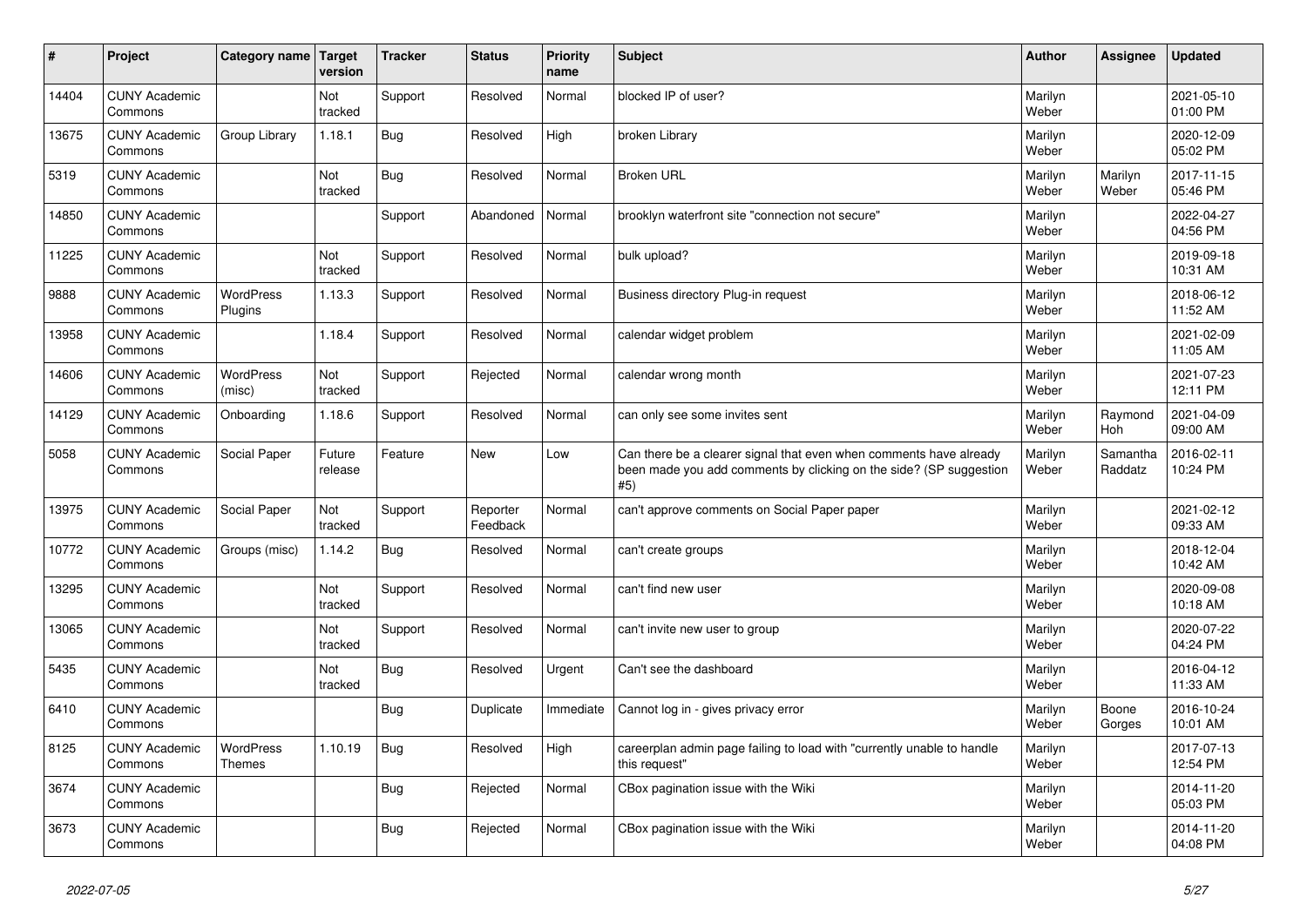| $\#$  | Project                         | Category name   Target            | version           | <b>Tracker</b> | <b>Status</b>        | <b>Priority</b><br>name | <b>Subject</b>                                       | <b>Author</b>    | <b>Assignee</b>       | <b>Updated</b>         |
|-------|---------------------------------|-----------------------------------|-------------------|----------------|----------------------|-------------------------|------------------------------------------------------|------------------|-----------------------|------------------------|
| 5991  | <b>CUNY Academic</b><br>Commons | Email<br>Notifications            | Future<br>release | Support        | Resolved             | Normal                  | change format of autogenerated blog emails           | Marilyn<br>Weber | Paige<br>Dupont       | 2018-01-12<br>02:55 PM |
| 8630  | <b>CUNY Academic</b><br>Commons | Membership                        | Not<br>tracked    | Support        | Resolved             | Normal                  | Change in email/campus                               | Marilyn<br>Weber |                       | 2017-08-30<br>03:48 PM |
| 16198 | <b>CUNY Academic</b><br>Commons |                                   | 2.0.1             | Bug            | Resolved             | Normal                  | Change role to                                       | Marilyn<br>Weber | Boone<br>Gorges       | 2022-06-14<br>11:35 AM |
| 10257 | <b>CUNY Academic</b><br>Commons | Membership                        | Not<br>tracked    | Support        | Resolved             | Normal                  | change the email from @login.cuny.edu to campu email | Marilyn<br>Weber |                       | 2018-12-10<br>03:55 PM |
| 9340  | <b>CUNY Academic</b><br>Commons | <b>WordPress</b><br>Plugins       | 1.12.10           | Bug            | Resolved             | Normal                  | change the web preview?                              | Marilyn<br>Weber | Raymond<br>Hoh        | 2018-03-13<br>11:50 AM |
| 5985  | <b>CUNY Academic</b><br>Commons | Support                           | Not<br>tracked    | Support        | Resolved             | Normal                  | change user's email address (she cannot access old)  | Marilyn<br>Weber | Boone<br>Gorges       | 2016-09-07<br>01:43 PM |
| 7486  | <b>CUNY Academic</b><br>Commons | Membership                        | Not<br>tracked    | Support        | Resolved             | Normal                  | changed email address                                | Marilyn<br>Weber |                       | 2017-01-24<br>10:00 PM |
| 13159 | <b>CUNY Academic</b><br>Commons | Group Library                     | Not<br>tracked    | Support        | Resolved             | Normal                  | changing folder names?                               | Marilyn<br>Weber | Boone<br>Gorges       | 2020-08-27<br>08:59 AM |
| 14891 | <b>CUNY Academic</b><br>Commons |                                   | Not<br>tracked    | Support        | Resolved             | Normal                  | changing site template after creation?               | Marilyn<br>Weber |                       | 2022-04-27<br>04:58 PM |
| 5992  | <b>CUNY Academic</b><br>Commons | Email<br>Notifications            | Future<br>release | Feature        | <b>New</b>           | Normal                  | Changing the From line of autogenerated blog emails  | Marilyn<br>Weber |                       | 2018-09-27<br>05:19 PM |
| 10657 | <b>CUNY Academic</b><br>Commons |                                   | Not<br>tracked    | Support        | Reporter<br>Feedback | Normal                  | child theme problems                                 | Marilyn<br>Weber |                       | 2018-11-08<br>01:19 PM |
| 7100  | <b>CUNY Academic</b><br>Commons | WordPress<br>Plugins              | 1.10.5            | Bug            | Resolved             | High                    | Cincopa plugin problem                               | Marilyn<br>Weber | Boone<br>Gorges       | 2016-12-19<br>10:32 AM |
| 9335  | <b>CUNY Academic</b><br>Commons | <b>WordPress</b><br><b>Themes</b> | 1.12.10           | Bug            | Resolved             | Normal                  | clone http://digitalscholarship.ccny.cuny.edu site?  | Marilyn<br>Weber | Boone<br>Gorges       | 2018-03-14<br>12:43 PM |
| 3138  | <b>CUNY Academic</b><br>Commons | Documentation                     | Not<br>tracked    | Bug            | Resolved             | Normal                  | Codex documentation                                  | Marilyn<br>Weber | scott voth            | 2016-03-04<br>08:49 AM |
| 11976 | <b>CUNY Academic</b><br>Commons | <b>WordPress</b><br><b>Themes</b> | Not<br>tracked    | Support        | Resolved             | Normal                  | ColorMag request                                     | Marilyn<br>Weber |                       | 2021-02-01<br>10:25 AM |
| 11519 | <b>CUNY Academic</b><br>Commons |                                   | Not<br>tracked    | Support        | Assigned             | Normal                  | comment option not appearing                         | Marilyn<br>Weber |                       | 2019-09-24<br>10:28 AM |
| 12395 | <b>CUNY Academic</b><br>Commons | Spam/Spam<br>Prevention           | Not<br>tracked    | Support        | Resolved             | Normal                  | comments again being blocked                         | Marilyn<br>Weber | Raymond<br>Hoh        | 2020-03-10<br>11:13 AM |
| 11149 | <b>CUNY Academic</b><br>Commons |                                   | Not<br>tracked    | Support        | Reporter<br>Feedback | Normal                  | comments getting blocked                             | Marilyn<br>Weber | Raymond<br><b>Hoh</b> | 2019-03-26<br>11:40 AM |
| 7994  | <b>CUNY Academic</b><br>Commons | <b>WordPress</b><br>(misc)        | 1.10.17           | Bug            | Resolved             | Urgent                  | Comments not appearing                               | Marilyn<br>Weber |                       | 2017-04-20<br>11:16 AM |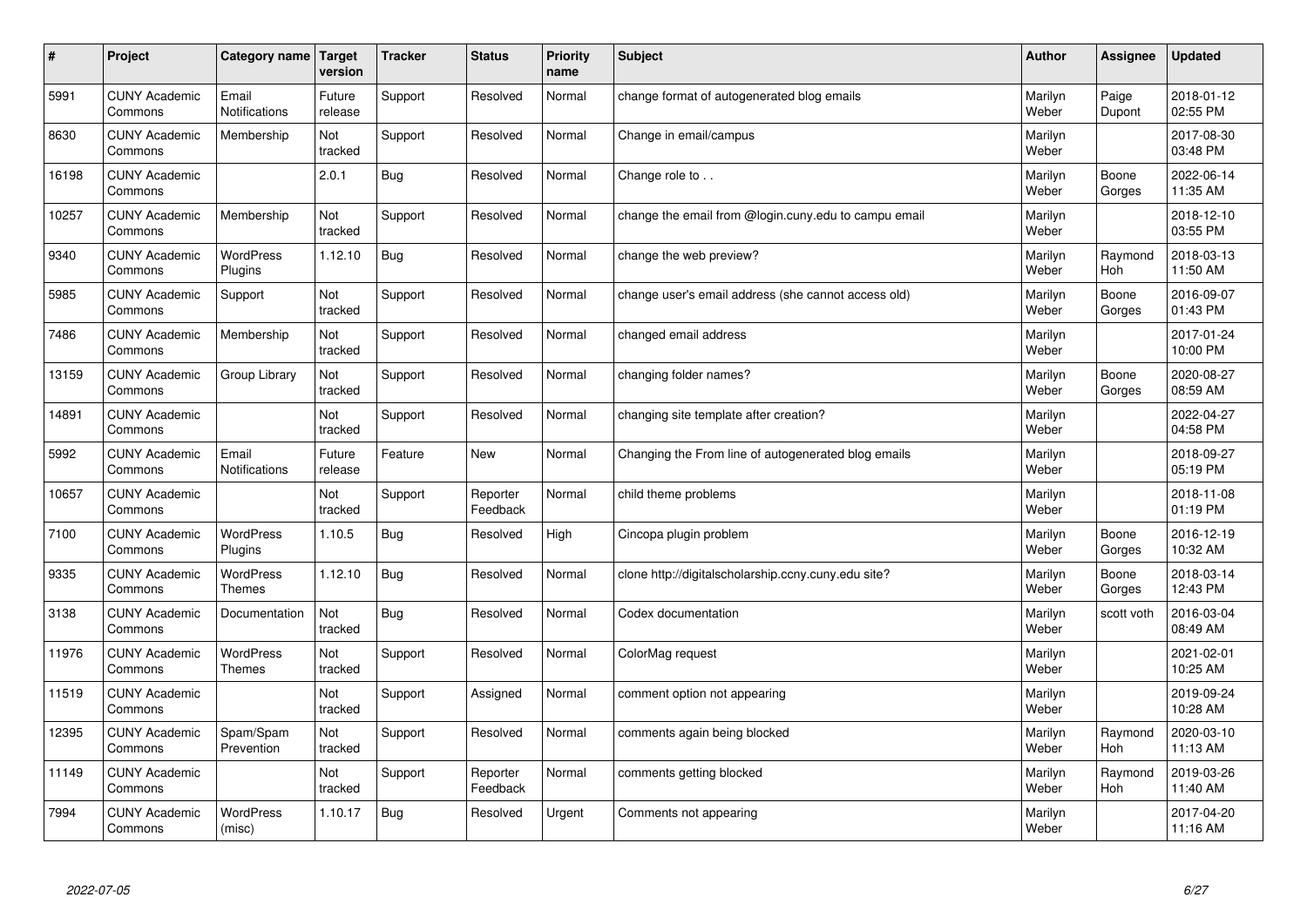| #     | Project                         | Category name                | <b>Target</b><br>version | <b>Tracker</b>     | <b>Status</b>        | <b>Priority</b><br>name | <b>Subject</b>                                                      | <b>Author</b>    | Assignee         | Updated                |
|-------|---------------------------------|------------------------------|--------------------------|--------------------|----------------------|-------------------------|---------------------------------------------------------------------|------------------|------------------|------------------------|
| 6857  | <b>CUNY Academic</b><br>Commons | <b>Blogs</b><br>(BuddyPress) | Not<br>tracked           | Support            | Resolved             | Normal                  | Committee on Religion website                                       | Marilyn<br>Weber | Boone<br>Gorges  | 2017-08-17<br>10:24 AM |
| 10562 | <b>CUNY Academic</b><br>Commons |                              |                          | Bug                | Rejected             | Normal                  | Commons is down                                                     | Marilyn<br>Weber |                  | 2018-10-23<br>10:49 AM |
| 3530  | <b>CUNY Academic</b><br>Commons | Server                       | Not<br>tracked           | Bug                | Resolved             | High                    | Commons running very slowly/ "connection lost"                      | Marilyn<br>Weber | <b>Matt Gold</b> | 2014-10-08<br>09:34 AM |
| 7226  | <b>CUNY Academic</b><br>Commons | Registration                 | Not<br>tracked           | Bug                | Abandoned            | Normal                  | Community college student cannot register?                          | Marilyn<br>Weber |                  | 2017-11-15<br>01:55 PM |
| 8459  | <b>CUNY Academic</b><br>Commons |                              | Not<br>tracked           | Documentatio<br>n. | Resolved             | Normal                  | comprehensive list of plugins?                                      | Marilyn<br>Weber |                  | 2017-10-11<br>11:24 AM |
| 11811 | <b>CUNY Academic</b><br>Commons |                              | Not<br>tracked           | Support            | Duplicate            | Normal                  | Content of Publications widget on profile page being erased on save | Marilyn<br>Weber |                  | 2019-10-08<br>11:16 AM |
| 3417  | <b>CUNY Academic</b><br>Commons | <b>BuddyPress</b><br>(misc)  | Not<br>tracked           | Bug                | Rejected             | High                    | copying two commons groups                                          | Marilyn<br>Weber | Marilyn<br>Weber | 2014-11-05<br>09:56 AM |
| 7608  | <b>CUNY Academic</b><br>Commons | Registration                 | Not<br>tracked           | Feature            | Resolved             | Normal                  | create an account                                                   | Marilyn<br>Weber |                  | 2017-02-15<br>10:45 PM |
| 5083  | <b>CUNY Academic</b><br>Commons | <b>WordPress</b><br>Plugins  | 1.9.5                    | Support            | Rejected             | Normal                  | creating a shortcode for the iframe code of the google form         | Marilyn<br>Weber | Marilyn<br>Weber | 2016-01-12<br>04:25 PM |
| 13328 | <b>CUNY Academic</b><br>Commons | Group Forums                 | Not<br>tracked           | Bug                | Reporter<br>Feedback | Normal                  | cross-posting in two related groups                                 | Marilyn<br>Weber | Raymond<br>Hoh   | 2020-09-15<br>10:39 PM |
| 4880  | <b>CUNY Academic</b><br>Commons | Password<br>Reset            | Not<br>tracked           | Support            | Resolved             | High                    | CUNY Central person having password trouble                         | Marilyn<br>Weber |                  | 2015-11-10<br>12:40 PM |
| 6118  | <b>CUNY Academic</b><br>Commons | cuny.is                      |                          | Feature            | Resolved             | Normal                  | Cuny. Is request from Javier Otero Peña                             | Marilyn<br>Weber | Sarah<br>Morgano | 2016-10-04<br>07:02 PM |
| 8878  | <b>CUNY Academic</b><br>Commons | cuny.is                      | Not<br>tracked           | Bug                | Resolved             | Urgent                  | cuny is site link won't work                                        | Marilyn<br>Weber | Boone<br>Gorges  | 2017-11-01<br>03:06 PM |
| 9886  | <b>CUNY Academic</b><br>Commons | cuny.is                      | Not<br>tracked           | Support            | Resolved             | Normal                  | cuny.is SSL                                                         | Marilyn<br>Weber |                  | 2018-10-26<br>02:07 PM |
| 14711 | <b>CUNY Academic</b><br>Commons |                              |                          | Support            | Rejected             | Normal                  | Custom Facebook Feed plugin problem                                 | Marilyn<br>Weber |                  | 2022-04-27<br>04:29 PM |
| 3093  | <b>CUNY Academic</b><br>Commons | <b>WordPress</b><br>Plugins  |                          | Bug                | Rejected             | Normal                  | <b>Custom Google Maps</b>                                           | Marilyn<br>Weber | Boone<br>Gorges  | 2014-05-02<br>10:52 AM |
| 13916 | <b>CUNY Academic</b><br>Commons |                              |                          | Support            | Rejected             | Normal                  | <b>Custom Sidebars</b>                                              | Marilyn<br>Weber |                  | 2021-02-23<br>10:45 AM |
| 14812 | <b>CUNY Academic</b><br>Commons |                              | Not<br>tracked           | Support            | Resolved             | Normal                  | Custom Sidebars and Wordpress 5.6                                   | Marilyn<br>Weber |                  | 2021-09-30<br>10:43 AM |
| 14360 | <b>CUNY Academic</b><br>Commons |                              |                          | Support            | Rejected             | Normal                  | danielgerouldarchives.org?                                          | Marilyn<br>Weber |                  | 2021-04-27<br>10:42 AM |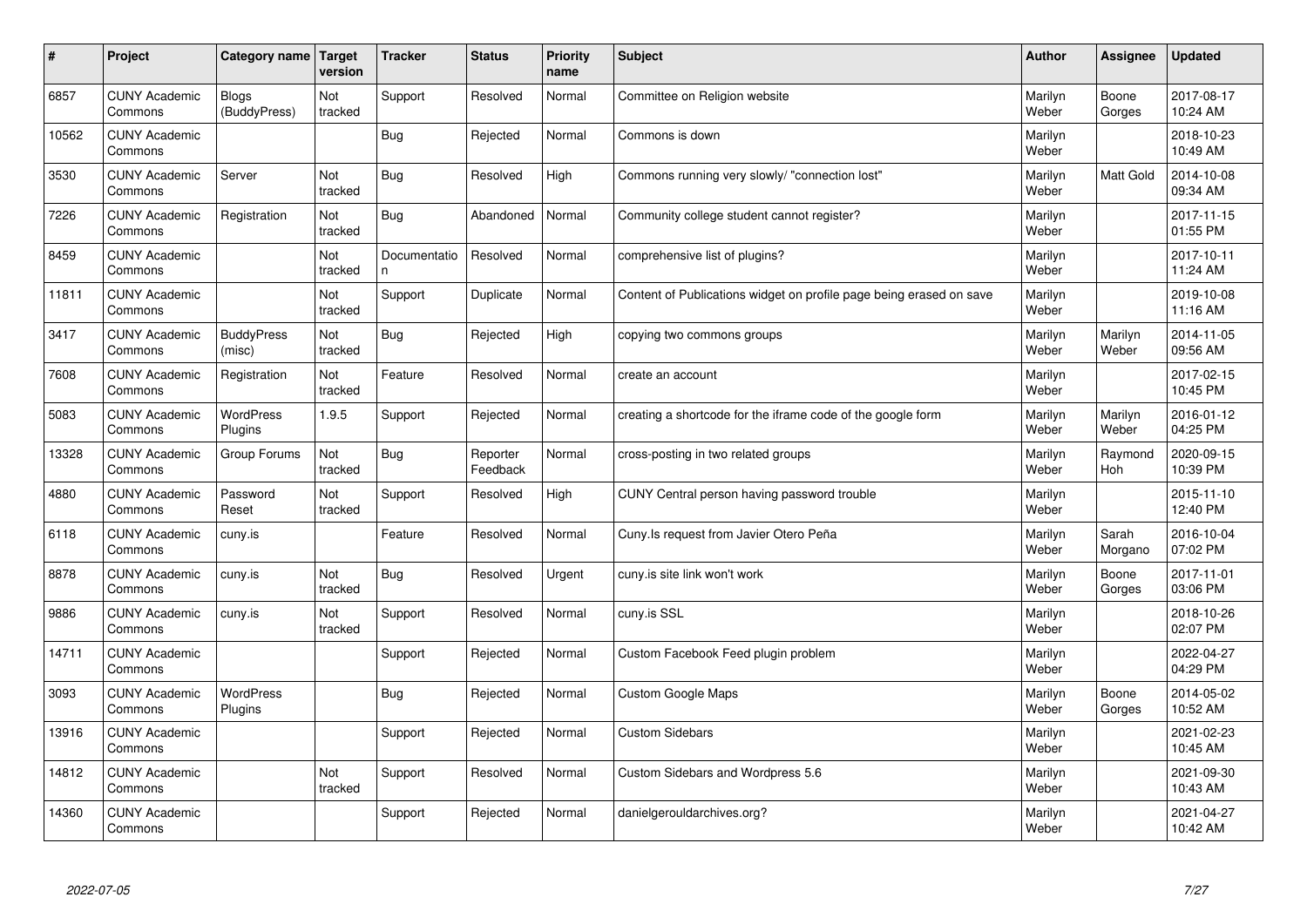| $\sharp$ | Project                         | Category name   Target      | version           | <b>Tracker</b> | <b>Status</b>        | <b>Priority</b><br>name | <b>Subject</b>                            | <b>Author</b>    | Assignee              | <b>Updated</b>         |
|----------|---------------------------------|-----------------------------|-------------------|----------------|----------------------|-------------------------|-------------------------------------------|------------------|-----------------------|------------------------|
| 11509    | <b>CUNY Academic</b><br>Commons |                             | Not<br>tracked    | Support        | Reporter<br>Feedback | Normal                  | deleted Page causing a Menu problem?      | Marilyn<br>Weber |                       | 2019-06-04<br>09:54 AM |
| 5968     | <b>CUNY Academic</b><br>Commons | Membership                  | Not<br>tracked    | Bug            | Resolved             | Normal                  | Deleting account without knowing password | Marilyn<br>Weber | <b>Matt Gold</b>      | 2017-11-15<br>06:19 PM |
| 15260    | <b>CUNY Academic</b><br>Commons |                             |                   | Support        | Reporter<br>Feedback | Normal                  | Diacritical markings   European Stages    | Marilyn<br>Weber |                       | 2022-02-04<br>08:16 AM |
| 8576     | <b>CUNY Academic</b><br>Commons | <b>WordPress</b><br>Plugins | 1.11.11           | Support        | Resolved             | Normal                  | Digital Measures plugin request           | Marilyn<br>Weber |                       | 2017-09-01<br>03:44 PM |
| 9207     | <b>CUNY Academic</b><br>Commons |                             | Future<br>release | Support        | Reporter<br>Feedback | Normal                  | display dashboards made in Tableau?       | Marilyn<br>Weber | Boone<br>Gorges       | 2018-04-10<br>10:42 AM |
| 13085    | <b>CUNY Academic</b><br>Commons | Domain<br>Mapping           | Not<br>tracked    | Support        | Resolved             | Normal                  | domain mapping request                    | Marilyn<br>Weber | <b>Matt Gold</b>      | 2020-07-28<br>03:33 PM |
| 10176    | <b>CUNY Academic</b><br>Commons | Documentation               | Not<br>tracked    | Bug            | Resolved             | Normal                  | domain mapping requests                   | Marilyn<br>Weber | scott voth            | 2018-08-29<br>05:30 PM |
| 5844     | <b>CUNY Academic</b><br>Commons |                             | Not<br>tracked    | Support        | Resolved             | Normal                  | edit Host Files on Windows 10 problems    | Marilyn<br>Weber |                       | 2016-07-27<br>09:08 AM |
| 14509    | <b>CUNY Academic</b><br>Commons | <b>WordPress</b><br>Plugins | 1.18.12           | Bug            | Resolved             | Normal                  | Elementor Editor problem                  | Marilyn<br>Weber |                       | 2021-06-08<br>09:55 AM |
| 13947    | <b>CUNY Academic</b><br>Commons | <b>WordPress</b><br>Plugins | 1.18.4            | Bug            | Resolved             | Normal                  | Elementor plugin problem                  | Marilyn<br>Weber | Raymond<br><b>Hoh</b> | 2021-02-08<br>09:34 PM |
| 14077    | <b>CUNY Academic</b><br>Commons | <b>WordPress</b><br>Plugins | 1.18.7            | Support        | Resolved             | Normal                  | Elementor Pro plugin for the slider       | Marilyn<br>Weber | Raymond<br><b>Hoh</b> | 2021-03-23<br>11:43 AM |
| 6175     | <b>CUNY Academic</b><br>Commons | Account<br>settings         |                   | Support        | Resolved             | Normal                  | Email address (user cannot access old)    | Marilyn<br>Weber | Matt Gold             | 2016-11-29<br>06:31 PM |
| 9823     | <b>CUNY Academic</b><br>Commons | Account<br>settings         | Not<br>tracked    | Support        | Resolved             | Normal                  | email change                              | Marilyn<br>Weber | <b>Matt Gold</b>      | 2018-05-23<br>01:58 PM |
| 8729     | <b>CUNY Academic</b><br>Commons |                             | Not<br>tracked    | Support        | Resolved             | Normal                  | email change                              | Marilyn<br>Weber |                       | 2017-09-25<br>02:14 PM |
| 7775     | <b>CUNY Academic</b><br>Commons | Membership                  | Not<br>tracked    | Support        | Resolved             | Normal                  | Email change                              | Marilyn<br>Weber |                       | 2017-03-08<br>10:09 PM |
| 9162     | <b>CUNY Academic</b><br>Commons | Registration                | Not<br>tracked    | Support        | Resolved             | Normal                  | email change due to user error            | Marilyn<br>Weber | <b>Matt Gold</b>      | 2018-02-13<br>11:11 AM |
| 9787     | <b>CUNY Academic</b><br>Commons | Registration                |                   | Support        | Resolved             | Normal                  | email change request                      | Marilyn<br>Weber | <b>Matt Gold</b>      | 2018-05-16<br>09:55 PM |
| 9477     | <b>CUNY Academic</b><br>Commons | Account<br>settings         |                   | Support        | Resolved             | Normal                  | email change request                      | Marilyn<br>Weber | <b>Matt Gold</b>      | 2018-03-24<br>08:53 AM |
| 9004     | <b>CUNY Academic</b><br>Commons | Membership                  | Not<br>tracked    | Support        | Resolved             | Normal                  | email change request                      | Marilyn<br>Weber |                       | 2017-12-14<br>12:27 PM |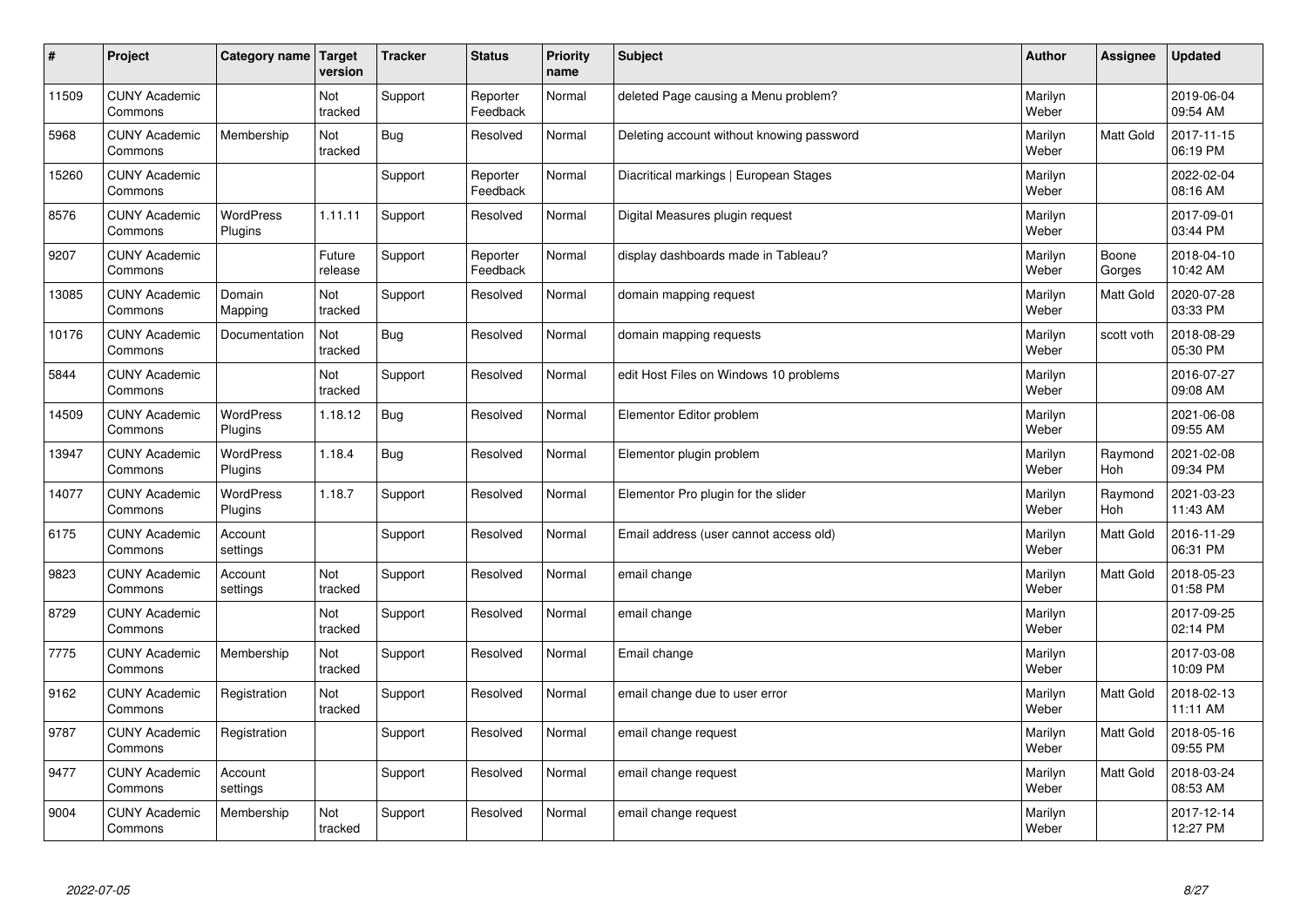| #     | Project                         | Category name   Target | version        | <b>Tracker</b> | <b>Status</b>        | <b>Priority</b><br>name | <b>Subject</b>                                                  | <b>Author</b>    | <b>Assignee</b>  | <b>Updated</b>         |
|-------|---------------------------------|------------------------|----------------|----------------|----------------------|-------------------------|-----------------------------------------------------------------|------------------|------------------|------------------------|
| 8848  | <b>CUNY Academic</b><br>Commons |                        | Not<br>tracked | Support        | Resolved             | Normal                  | email change request                                            | Marilyn<br>Weber |                  | 2017-10-24<br>11:19 AM |
| 9928  | <b>CUNY Academic</b><br>Commons | Account<br>settings    |                | Support        | Resolved             | Normal                  | email change request from former student                        | Marilyn<br>Weber | <b>Matt Gold</b> | 2018-06-14<br>10:20 AM |
| 10256 | <b>CUNY Academic</b><br>Commons |                        |                | Support        | Resolved             | Normal                  | email change requested                                          | Marilyn<br>Weber | Matt Gold        | 2018-08-29<br>02:52 PM |
| 12382 | <b>CUNY Academic</b><br>Commons | Membership             | Not<br>tracked | Support        | <b>New</b>           | Normal                  | Email request change                                            | Marilyn<br>Weber | Marilyn<br>Weber | 2020-02-06<br>12:56 PM |
| 4542  | <b>CUNY Academic</b><br>Commons | WordPress<br>Plugins   | 1.8.10         | Bug            | Resolved             | Normal                  | Emailing group users problem                                    | Marilyn<br>Weber | Boone<br>Gorges  | 2015-09-11<br>11:16 AM |
| 15025 | <b>CUNY Academic</b><br>Commons |                        |                | Support        | Duplicate            | Normal                  | emails for all the papers on the commons that have been changed | Marilyn<br>Weber |                  | 2021-12-02<br>11:57 AM |
| 13121 | <b>CUNY Academic</b><br>Commons |                        |                | Support        | Rejected             | Normal                  | embed a DropBox Paper file                                      | Marilyn<br>Weber |                  | 2020-08-25<br>10:56 AM |
| 15120 | <b>CUNY Academic</b><br>Commons |                        |                | Support        | Resolved             | Normal                  | embed Zoom recordings in a post?                                | Marilyn<br>Weber |                  | 2021-12-29<br>08:15 AM |
| 4340  | <b>CUNY Academic</b><br>Commons | WordPress -<br>Media   | 1.8.14         | Feature        | Resolved             | Normal                  | embedding a video                                               | Marilyn<br>Weber | Daniel<br>Jones  | 2015-10-20<br>12:01 AM |
| 5036  | <b>CUNY Academic</b><br>Commons | WordPress<br>Plugins   | 1.9.1.1        | Feature        | Resolved             | Normal                  | <b>Embeds request</b>                                           | Marilyn<br>Weber | Boone<br>Gorges  | 2015-12-18<br>10:12 PM |
| 11147 | <b>CUNY Academic</b><br>Commons | Membership             | Not<br>tracked | Support        | Resolved             | Normal                  | employee email change                                           | Marilyn<br>Weber |                  | 2019-03-12<br>03:58 PM |
| 13741 | <b>CUNY Academic</b><br>Commons | WordPress<br>Plugins   | 1.18.3         | Support        | Resolved             | Normal                  | Ensemble Video Plugin                                           | Marilyn<br>Weber |                  | 2021-01-26<br>04:43 PM |
| 15655 | <b>CUNY Academic</b><br>Commons |                        | 2.0.3          | Support        | Reporter<br>Feedback | Normal                  | Event Aggregator plugin?                                        | Marilyn<br>Weber |                  | 2022-06-29<br>11:32 AM |
| 15565 | <b>CUNY Academic</b><br>Commons |                        |                | Support        | <b>New</b>           | Normal                  | Events - send updates to an email listserv                      | Marilyn<br>Weber |                  | 2022-03-10<br>01:06 PM |
| 5875  | <b>CUNY Academic</b><br>Commons | WordPress<br>Plugins   | Not<br>tracked | <b>Bug</b>     | Resolved             | Normal                  | Events Calendar garbled in IE                                   | Marilyn<br>Weber | Marilyn<br>Weber | 2017-11-15<br>05:45 PM |
| 8552  | <b>CUNY Academic</b><br>Commons | WordPress<br>Plugins   | 1.11.10        | Bug            | Resolved             | Normal                  | Events Calendar problem                                         | Marilyn<br>Weber |                  | 2017-08-18<br>04:36 PM |
| 14410 | <b>CUNY Academic</b><br>Commons |                        | 1.18.10        | <b>Bug</b>     | Resolved             | Normal                  | events calendar problem?                                        | Marilyn<br>Weber |                  | 2021-05-10<br>04:45 PM |
| 14889 | <b>CUNY Academic</b><br>Commons | Events                 | 1.19.0         | Support        | Resolved             | Normal                  | events in group - can they be edited by all admins?             | Marilyn<br>Weber | Raymond<br>Hoh   | 2021-12-13<br>03:31 PM |
| 14398 | <b>CUNY Academic</b><br>Commons |                        | Not<br>tracked | Support        | Reporter<br>Feedback | Normal                  | Events plug-in notification problem                             | Marilyn<br>Weber |                  | 2021-05-11<br>11:21 AM |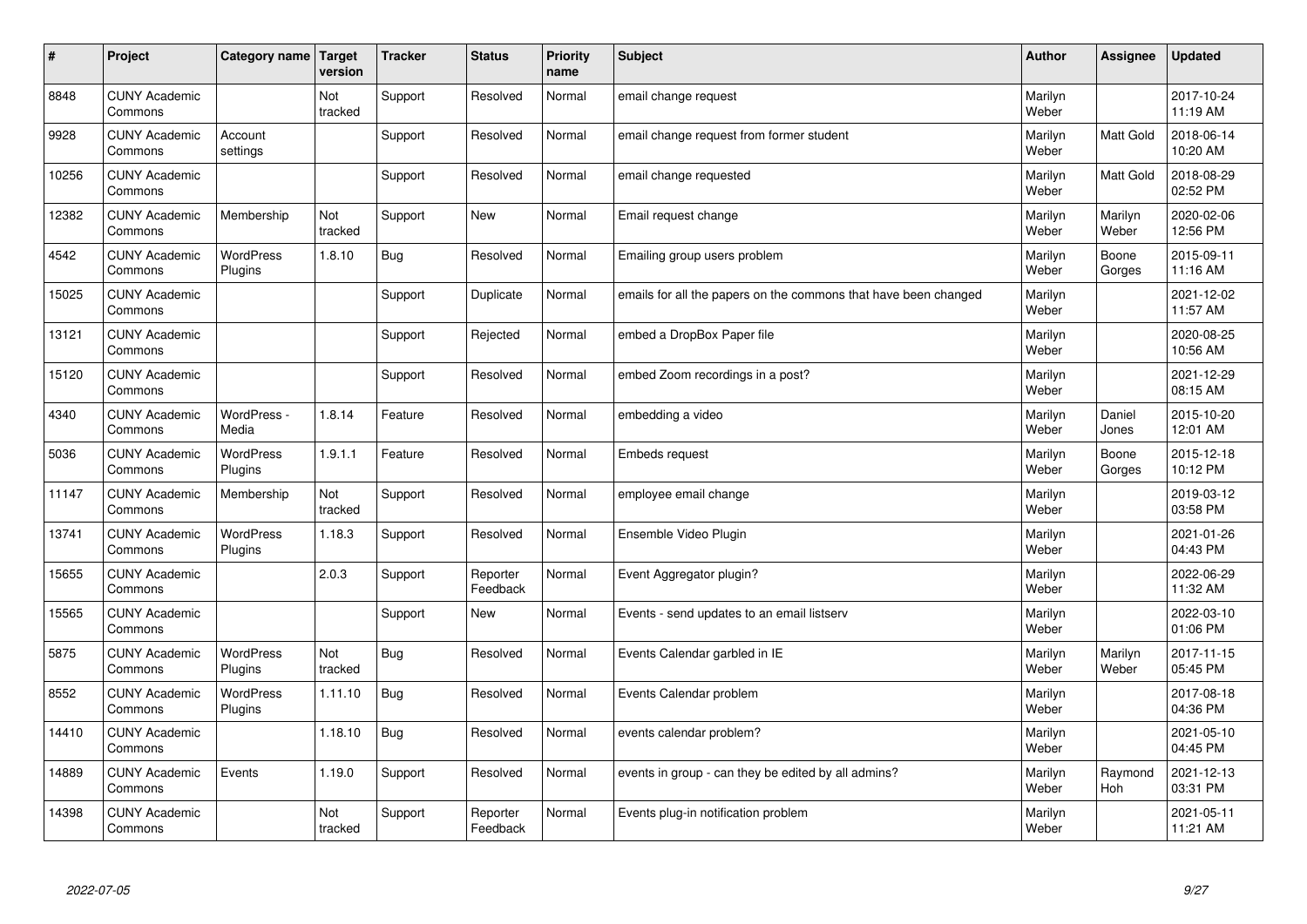| $\sharp$ | Project                         | Category name   Target        | version           | <b>Tracker</b> | <b>Status</b> | <b>Priority</b><br>name | <b>Subject</b>                                           | <b>Author</b>    | Assignee              | <b>Updated</b>         |
|----------|---------------------------------|-------------------------------|-------------------|----------------|---------------|-------------------------|----------------------------------------------------------|------------------|-----------------------|------------------------|
| 8693     | <b>CUNY Academic</b><br>Commons | <b>WordPress</b><br>Plugins   |                   | Support        | Resolved      | Normal                  | Existing blog wants to replace Mailpoet with Newsletters | Marilyn<br>Weber |                       | 2017-09-12<br>02:24 PM |
| 7972     | <b>CUNY Academic</b><br>Commons |                               | Not<br>tracked    | Support        | Resolved      | Normal                  | expand the memory limit for videos?                      | Marilyn<br>Weber |                       | 2017-04-20<br>10:07 AM |
| 7745     | <b>CUNY Academic</b><br>Commons | <b>WordPress</b><br>Plugins   | 1.10.13           | Support        | Resolved      | Normal                  | Featured Video Plus plugin requested                     | Marilyn<br>Weber |                       | 2017-03-03<br>01:51 PM |
| 8917     | <b>CUNY Academic</b><br>Commons | <b>Group Files</b>            | 1.12.3            | <b>Bug</b>     | Resolved      | High                    | Files not downloading from Groups properly               | Marilyn<br>Weber | Boone<br>Gorges       | 2017-11-29<br>10:04 PM |
| 13227    | <b>CUNY Academic</b><br>Commons | Group Library                 | 1.17.2            | Bug            | Resolved      | High                    | folder not appearing in library                          | Marilyn<br>Weber |                       | 2020-08-21<br>04:22 PM |
| 13841    | <b>CUNY Academic</b><br>Commons | <b>WordPress</b><br>Plugins   | 1.18.3            | Support        | Resolved      | Normal                  | Folders plugin request                                   | Marilyn<br>Weber | Boone<br>Gorges       | 2021-01-26<br>04:43 PM |
| 13641    | <b>CUNY Academic</b><br>Commons |                               | 1.18.2            | Support        | Resolved      | Normal                  | follow up to migration request                           | Marilyn<br>Weber | Boone<br>Gorges       | 2021-01-12<br>10:59 AM |
| 13169    | <b>CUNY Academic</b><br>Commons |                               | 1.17.4            | Support        | Rejected      | Normal                  | footer logo image has no alt-text                        | Marilyn<br>Weber |                       | 2020-09-22<br>10:18 AM |
| 5988     | <b>CUNY Academic</b><br>Commons | Support                       |                   | Support        | Rejected      | Normal                  | Forbidden error when trying to join                      | Marilyn<br>Weber | Boone<br>Gorges       | 2016-09-08<br>01:42 PM |
| 5019     | <b>CUNY Academic</b><br>Commons | Registration                  | Not<br>tracked    | Support        | Resolved      | Normal                  | Forgotten password for user with new email address       | Marilyn<br>Weber | Marilyn<br>Weber      | 2015-12-11<br>04:18 PM |
| 11198    | <b>CUNY Academic</b><br>Commons |                               | Not<br>tracked    | Support        | Resolved      | Normal                  | former CUNY employee                                     | Marilyn<br>Weber |                       | 2019-03-07<br>02:21 PM |
| 9134     | <b>CUNY Academic</b><br>Commons | Membership                    | Not<br>tracked    | Support        | Abandoned     | Normal                  | former user                                              | Marilyn<br>Weber | Matt Gold             | 2019-09-18<br>10:26 AM |
| 6893     | <b>CUNY Academic</b><br>Commons | Group Forums                  |                   | Bug            | Resolved      | Normal                  | Forum for CUNY Academic Commons Team is gone             | Marilyn<br>Weber | Boone<br>Gorges       | 2016-12-01<br>08:08 AM |
| 10361    | <b>CUNY Academic</b><br>Commons | Group Forums                  | 1.13.10           | Bug            | Resolved      | Normal                  | forum post pending oddity                                | Marilyn<br>Weber |                       | 2018-09-25<br>10:45 AM |
| 13341    | <b>CUNY Academic</b><br>Commons | Group Forums                  | 1.17.4            | Bug            | Resolved      | Normal                  | Forum reply problems                                     | Marilyn<br>Weber | Raymond<br><b>Hoh</b> | 2020-09-22<br>12:08 PM |
| 7310     | <b>CUNY Academic</b><br>Commons |                               | 1.10.7            | Bug            | Resolved      | Normal                  | Friendship request mystery.                              | Marilyn<br>Weber | Boone<br>Gorges       | 2017-01-05<br>03:12 PM |
| 5397     | <b>CUNY Academic</b><br>Commons | Social Paper                  | Future<br>release | Feature        | <b>New</b>    | Normal                  | frustrating to have to enable/disable in SP              | Marilyn<br>Weber | Samantha<br>Raddatz   | 2016-04-20<br>03:39 PM |
| 7785     | <b>CUNY Academic</b><br>Commons |                               | Not<br>tracked    | Support        | Resolved      | Normal                  | ftp access or files?                                     | Marilyn<br>Weber | Boone<br>Gorges       | 2017-03-13<br>02:34 PM |
| 5448     | <b>CUNY Academic</b><br>Commons | Email<br><b>Notifications</b> | 1.10.2            | Bug            | Rejected      | Normal                  | garbled CAC activity digests                             | Marilyn<br>Weber | Raymond<br>Hoh        | 2016-11-20<br>02:38 AM |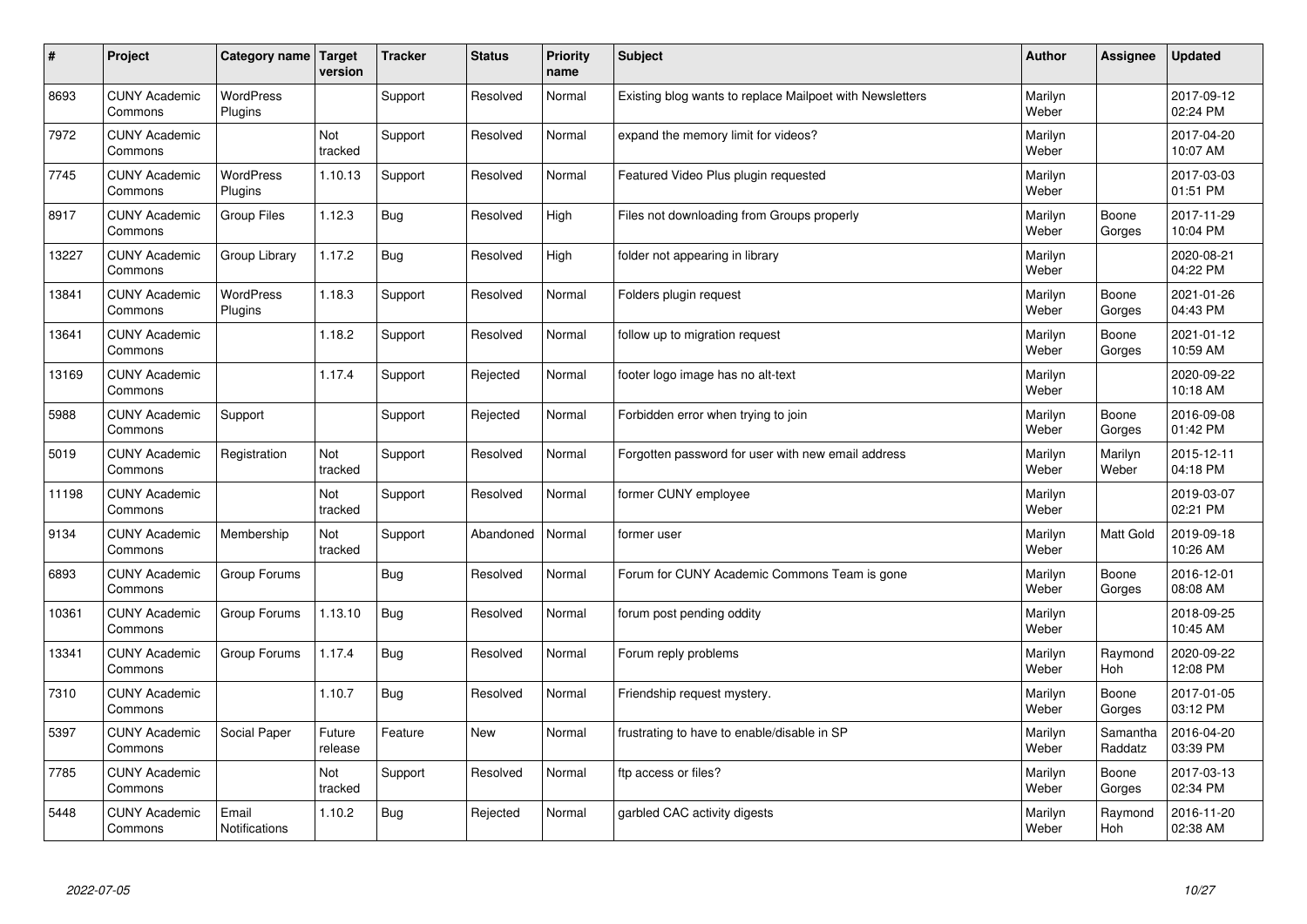| #     | Project                         | Category name   Target            | version        | <b>Tracker</b> | <b>Status</b> | <b>Priority</b><br>name | <b>Subject</b>                                          | <b>Author</b>    | Assignee              | <b>Updated</b>         |
|-------|---------------------------------|-----------------------------------|----------------|----------------|---------------|-------------------------|---------------------------------------------------------|------------------|-----------------------|------------------------|
| 10266 | <b>CUNY Academic</b><br>Commons |                                   |                | Support        | Resolved      | Normal                  | GC email change requested                               | Marilyn<br>Weber | Matt Gold             | 2018-08-30<br>03:07 PM |
| 13184 | <b>CUNY Academic</b><br>Commons | <b>WordPress</b><br>Plugins       | 1.17.2         | Support        | Resolved      | Normal                  | google translate plugin                                 | Marilyn<br>Weber |                       | 2020-08-25<br>11:36 AM |
| 13584 | <b>CUNY Academic</b><br>Commons |                                   |                | Support        | Abandoned     | Normal                  | Graphy theme question                                   | Marilyn<br>Weber |                       | 2021-09-14<br>10:41 AM |
| 10850 | <b>CUNY Academic</b><br>Commons |                                   |                | Support        | Rejected      | Normal                  | Gravity form being resent                               | Marilyn<br>Weber |                       | 2018-12-20<br>10:18 PM |
| 14270 | <b>CUNY Academic</b><br>Commons | <b>WordPress</b><br><b>Themes</b> | 1.18.8         | Support        | Resolved      | Normal                  | grid theme?                                             | Marilyn<br>Weber |                       | 2021-04-13<br>11:20 AM |
| 3037  | <b>CUNY Academic</b><br>Commons | <b>Ground Control</b>             | Not<br>tracked | Publicity      | Resolved      | Normal                  | <b>Ground Control</b>                                   | Marilyn<br>Weber | scott voth            | 2016-01-26<br>05:23 PM |
| 3039  | <b>CUNY Academic</b><br>Commons | <b>Ground Control</b>             | Not<br>tracked | Publicity      | Resolved      | Normal                  | <b>Ground Control</b>                                   | Marilyn<br>Weber | Sarah<br>Morgano      | 2016-01-26<br>05:19 PM |
| 3040  | <b>CUNY Academic</b><br>Commons | <b>Ground Control</b>             | Not<br>tracked | Publicity      | Resolved      | Normal                  | <b>Ground Control</b>                                   | Marilyn<br>Weber | Micki<br>Kaufman      | 2016-01-26<br>05:16 PM |
| 3038  | <b>CUNY Academic</b><br>Commons | <b>Ground Control</b>             | Not<br>tracked | Publicity      | Resolved      | Normal                  | <b>Ground Control</b>                                   | Marilyn<br>Weber | <b>Matt Gold</b>      | 2016-01-26<br>05:10 PM |
| 3041  | <b>CUNY Academic</b><br>Commons | <b>Ground Control</b>             | Not<br>tracked | Publicity      | Resolved      | Normal                  | <b>Ground Control</b>                                   | Marilyn<br>Weber | <b>Chris Stein</b>    | 2016-01-26<br>04:52 PM |
| 3036  | <b>CUNY Academic</b><br>Commons | <b>Ground Control</b>             | Not<br>tracked | Publicity      | Deferred      | Normal                  | Ground Control                                          | Marilyn<br>Weber | Dominic<br>Giglio     | 2015-03-21<br>09:10 PM |
| 3035  | <b>CUNY Academic</b><br>Commons | <b>Ground Control</b>             | Not<br>tracked | Publicity      | Deferred      | Normal                  | Ground Control article                                  | Marilyn<br>Weber | Marilyn<br>Weber      | 2015-03-21<br>08:54 PM |
| 11567 | <b>CUNY Academic</b><br>Commons | <b>Group Files</b>                | 1.15.4         | Bug            | Resolved      | Normal                  | Group files pagination doesn't work properly in folders | Marilyn<br>Weber | Boone<br>Gorges       | 2019-06-25<br>04:22 PM |
| 6313  | <b>CUNY Academic</b><br>Commons | Groups (misc)                     |                | Bug            | Duplicate     | Normal                  | group member no longer in group, can't rejoin.          | Marilyn<br>Weber |                       | 2016-10-14<br>09:27 PM |
| 12487 | <b>CUNY Academic</b><br>Commons | Group Forums                      | 1.16.7         | Bug            | Resolved      | Normal                  | group posting problems?                                 | Marilyn<br>Weber | Raymond<br><b>Hoh</b> | 2020-03-10<br>11:40 AM |
| 6286  | <b>CUNY Academic</b><br>Commons | Groups (misc)                     | Not<br>tracked | Bug            | Resolved      | Immediate               | Groups pages not displaying at all!                     | Marilyn<br>Weber | Boone<br>Gorges       | 2017-11-15<br>10:57 AM |
| 2777  | <b>CUNY Academic</b><br>Commons | WordPress<br>(misc)               | Not<br>tracked | Bug            | Resolved      | Normal                  | Hero slide access                                       | Marilyn<br>Weber | Boone<br>Gorges       | 2013-09-07<br>12:26 PM |
| 11233 | <b>CUNY Academic</b><br>Commons |                                   | 1.14.9         | Support        | Resolved      | Normal                  | Hotjar ?                                                | Marilyn<br>Weber |                       | 2019-03-26<br>12:10 PM |
| 6851  | <b>CUNY Academic</b><br>Commons | Redmine                           | Not<br>tracked | Support        | Resolved      | Normal                  | How do I help users join Redmine?                       | Marilyn<br>Weber | <b>Matt Gold</b>      | 2016-11-28<br>10:16 AM |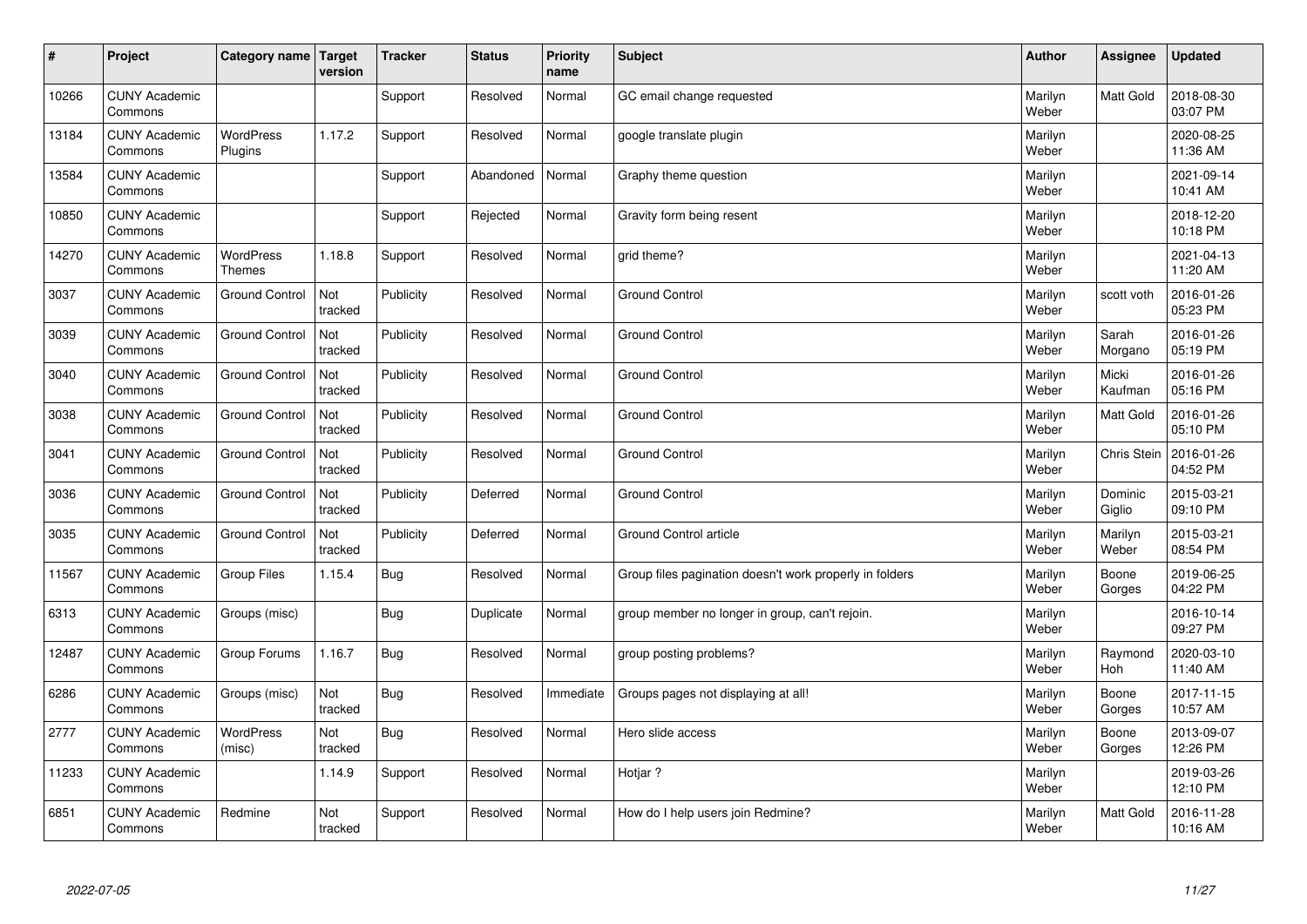| #     | Project                         | Category name   Target            | version        | <b>Tracker</b> | <b>Status</b> | <b>Priority</b><br>name | <b>Subject</b>                                                                                        | <b>Author</b>    | <b>Assignee</b>       | <b>Updated</b>         |
|-------|---------------------------------|-----------------------------------|----------------|----------------|---------------|-------------------------|-------------------------------------------------------------------------------------------------------|------------------|-----------------------|------------------------|
| 7995  | <b>CUNY Academic</b><br>Commons | Domain<br>Mapping                 | Not<br>tracked | Bug            | Resolved      | Urgent                  | http://on.socialpaper.gc.cuny.edu down?                                                               | Marilyn<br>Weber |                       | 2017-04-21<br>11:07 AM |
| 11964 | <b>CUNY Academic</b><br>Commons | Layout                            | 1.15.12        | Bug            | Resolved      | Normal                  | https://commons.gc.cuny.edu/create/ not displaying correctly in Edge                                  | Marilyn<br>Weber | Raymond<br>Hoh        | 2019-10-22<br>11:54 AM |
| 11650 | <b>CUNY Academic</b><br>Commons |                                   | Not<br>tracked | Support        | Resolved      | Normal                  | https://commons.gc.cuny.edu/groups/introduction-to-literary-studies-eng<br>ish-252-at-hunter-college/ | Marilyn<br>Weber |                       | 2019-07-18<br>02:28 PM |
| 11922 | <b>CUNY Academic</b><br>Commons | Membership                        | Not<br>tracked | Support        | Resolved      | Normal                  | https://commons.gc.cuny.edu/members/cunyhealthequity/                                                 | Marilyn<br>Weber |                       | 2019-10-02<br>04:05 PM |
| 11896 | <b>CUNY Academic</b><br>Commons |                                   | Not<br>tracked | Support        | Resolved      | Normal                  | https://thenurseswritingproject.commons.gc.cuny.edu                                                   | Marilyn<br>Weber |                       | 2019-09-24<br>08:09 AM |
| 13715 | <b>CUNY Academic</b><br>Commons |                                   | Not<br>tracked | Bug            | Resolved      | High                    | https://ulysses.commons.gc.cuny.edu down                                                              | Marilyn<br>Weber |                       | 2020-12-22<br>03:02 PM |
| 9604  | <b>CUNY Academic</b><br>Commons |                                   | Not<br>tracked | Support        | Resolved      | Normal                  | I (Marilyn) can only log into cdev as teststudent                                                     | Marilyn<br>Weber |                       | 2018-04-21<br>10:20 AM |
| 13012 | <b>CUNY Academic</b><br>Commons | WordPress<br>(misc)               |                | Support        | Rejected      | Normal                  | icon image associated with the teaching template's Creative Commons<br>License                        | Marilyn<br>Weber | Raymond<br><b>Hoh</b> | 2020-08-25<br>10:56 AM |
| 8529  | <b>CUNY Academic</b><br>Commons |                                   | Not<br>tracked | Support        | Resolved      | Normal                  | Iframe regiest?                                                                                       | Marilyn<br>Weber |                       | 2017-08-16<br>04:40 PM |
| 7668  | <b>CUNY Academic</b><br>Commons | <b>WordPress</b><br>Plugins       |                | Support        | Rejected      | Normal                  | Iframes question                                                                                      | Marilyn<br>Weber |                       | 2017-04-11<br>09:29 PM |
| 14625 | <b>CUNY Academic</b><br>Commons |                                   | Not<br>tracked | Support        | Rejected      | Normal                  | image won't appear in slideshow.                                                                      | Marilyn<br>Weber |                       | 2021-07-27<br>10:33 AM |
| 16291 | <b>CUNY Academic</b><br>Commons | Site cloning                      | 2.0.2          | Support        | Resolved      | Normal                  | Images coming up blank in Media Library                                                               | Marilyn<br>Weber | Raymond<br><b>Hoh</b> | 2022-06-29<br>11:31 AM |
| 11912 | <b>CUNY Academic</b><br>Commons |                                   |                | Support        | Resolved      | Normal                  | influence search results?                                                                             | Marilyn<br>Weber |                       | 2020-02-11<br>10:51 AM |
| 5059  | <b>CUNY Academic</b><br>Commons |                                   | Not<br>tracked | Bug            | Resolved      | Normal                  | Instagram embed?                                                                                      | Marilyn<br>Weber |                       | 2016-01-26<br>12:05 AM |
| 7460  | <b>CUNY Academic</b><br>Commons | <b>WordPress</b><br><b>Themes</b> | 1.10.8         | Support        | Resolved      | Normal                  | install Independent Publisher theme?                                                                  | Marilyn<br>Weber | Boone<br>Gorges       | 2017-01-21<br>09:34 PM |
| 14799 | <b>CUNY Academic</b><br>Commons |                                   | 1.18.19        | Support        | Resolved      | High                    | install the official Classic Widgets?                                                                 | Marilyn<br>Weber |                       | 2021-09-22<br>02:17 PM |
| 14008 | <b>CUNY Academic</b><br>Commons |                                   |                | Bug            | Resolved      | High                    | invisible user                                                                                        | Marilyn<br>Weber |                       | 2021-02-18<br>05:53 PM |
| 6860  | <b>CUNY Academic</b><br>Commons | User<br>Onboarding                | 1.12           | Bug            | Resolved      | Normal                  | Invitation to join a group is appearing as an invitiation to join the site!                           | Marilyn<br>Weber | Boone<br>Gorges       | 2017-10-30<br>10:03 AM |
| 12006 | <b>CUNY Academic</b><br>Commons | Group<br>Invitations              | 1.15.13        | Bug            | Resolved      | Immediate               | Invite system is broken.                                                                              | Marilyn<br>Weber | Boone<br>Gorges       | 2019-10-23<br>10:16 AM |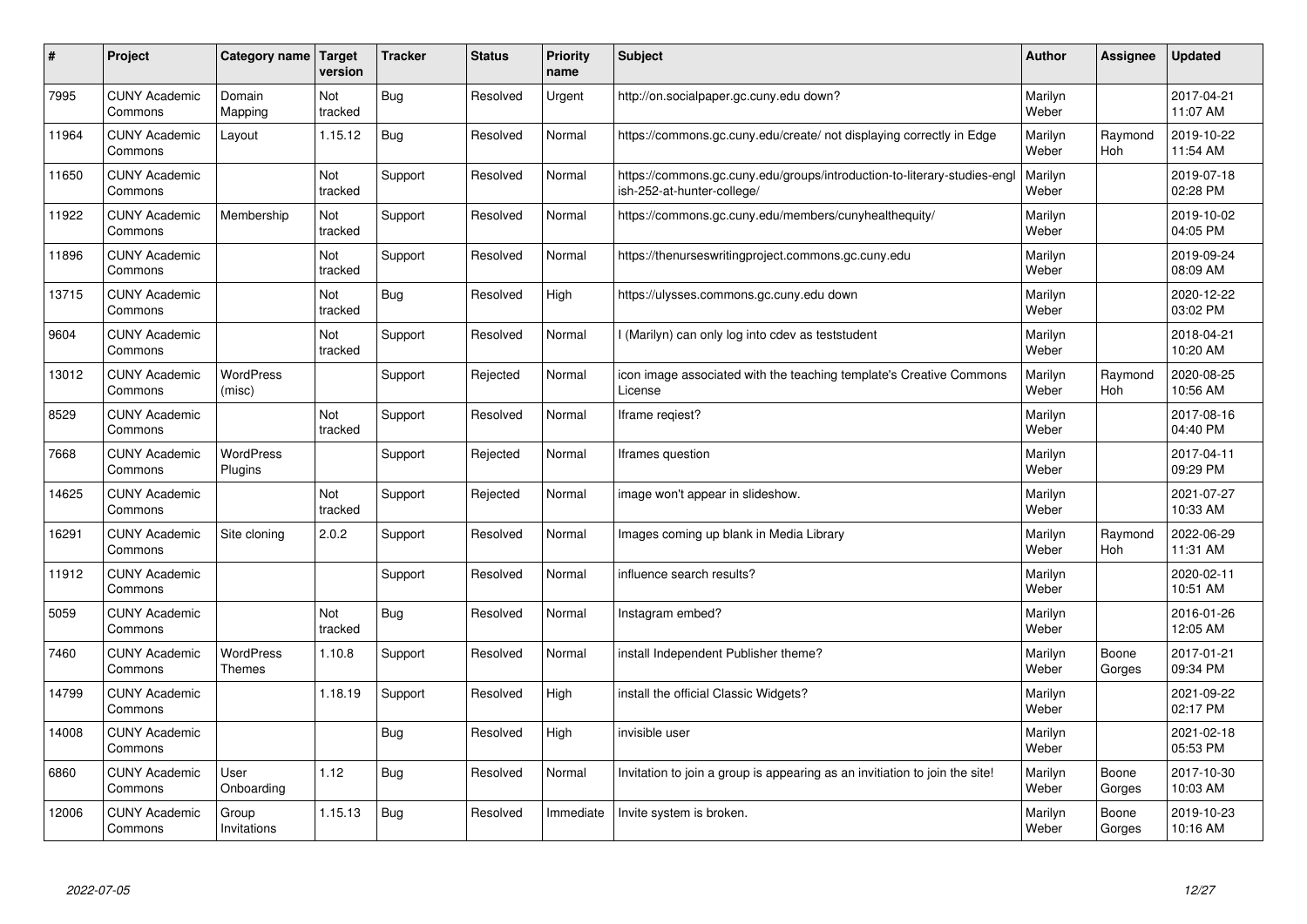| $\sharp$ | Project                         | Category name   Target            | version           | <b>Tracker</b> | <b>Status</b> | <b>Priority</b><br>name | <b>Subject</b>                                                              | <b>Author</b>    | Assignee              | <b>Updated</b>         |
|----------|---------------------------------|-----------------------------------|-------------------|----------------|---------------|-------------------------|-----------------------------------------------------------------------------|------------------|-----------------------|------------------------|
| 13596    | <b>CUNY Academic</b><br>Commons |                                   |                   | Support        | Abandoned     | Normal                  | invited as Author but show as Contributor                                   | Marilyn<br>Weber |                       | 2021-09-14<br>10:41 AM |
| 6800     | <b>CUNY Academic</b><br>Commons |                                   |                   | Bug            | Rejected      | Immediate               | Is something going on?                                                      | Marilyn<br>Weber |                       | 2016-11-18<br>04:40 PM |
| 13826    | <b>CUNY Academic</b><br>Commons |                                   |                   | Support        | Resolved      | Normal                  | January 14th                                                                | Marilyn<br>Weber |                       | 2021-01-26<br>04:26 PM |
| 10537    | <b>CUNY Academic</b><br>Commons |                                   | Not<br>tracked    | <b>Bug</b>     | Resolved      | Normal                  | jpegs not showing                                                           | Marilyn<br>Weber |                       | 2018-10-23<br>10:51 AM |
| 15266    | <b>CUNY Academic</b><br>Commons |                                   |                   | Support        | Resolved      | Normal                  | Just an appreciation                                                        | Marilyn<br>Weber |                       | 2022-02-07<br>10:42 AM |
| 7349     | <b>CUNY Academic</b><br>Commons | Membership                        | Not<br>tracked    | Bug            | Resolved      | Normal                  | <b>LACUNY Institute website</b>                                             | Marilyn<br>Weber | Boone<br>Gorges       | 2017-01-11<br>04:26 PM |
| 14242    | <b>CUNY Academic</b><br>Commons |                                   |                   | Support        | Resolved      | Normal                  | LAILAC site missing content                                                 | Marilyn<br>Weber |                       | 2021-03-27<br>08:40 AM |
| 13185    | <b>CUNY Academic</b><br>Commons | WordPress<br><b>Themes</b>        | 1.17.2            | Support        | Resolved      | Normal                  | Less theme?                                                                 | Marilyn<br>Weber |                       | 2020-08-25<br>11:26 AM |
| 14304    | <b>CUNY Academic</b><br>Commons | Group Library                     | 1.18.8            | Bug            | Resolved      | Normal                  | Library items change folders when adding subsequent items in new<br>folders | Marilyn<br>Weber | Boone<br>Gorges       | 2021-04-13<br>11:21 AM |
| 13288    | <b>CUNY Academic</b><br>Commons |                                   |                   | Support        | Abandoned     | Normal                  | log in problems on iPhone 6                                                 | Marilyn<br>Weber |                       | 2020-10-27<br>10:26 AM |
| 14411    | <b>CUNY Academic</b><br>Commons | <b>WordPress</b><br><b>Themes</b> | 1.18.10           | Bug            | Resolved      | Normal                  | logo problems                                                               | Marilyn<br>Weber |                       | 2021-05-03<br>04:37 PM |
| 14885    | <b>CUNY Academic</b><br>Commons | <b>WordPress</b><br>Plugins       | 1.18.22           | <b>Bug</b>     | Resolved      | Normal                  | Long Loading Times -- Wordpress Admin Site                                  | Marilyn<br>Weber | Raymond<br><b>Hoh</b> | 2021-10-26<br>12:28 PM |
| 15610    | <b>CUNY Academic</b><br>Commons | <b>WordPress</b><br>Plugins       | Not<br>tracked    | Support        | Rejected      | Normal                  | Loops & Logic plugin                                                        | Marilyn<br>Weber | Raymond<br>Hoh        | 2022-03-19<br>11:16 AM |
| 10059    | <b>CUNY Academic</b><br>Commons | <b>WordPress</b><br><b>Themes</b> | Not<br>tracked    | Support        | Resolved      | Normal                  | Magazine Premium theme for new site                                         | Marilyn<br>Weber |                       | 2020-02-17<br>03:39 PM |
| 14973    | <b>CUNY Academic</b><br>Commons |                                   |                   | Support        | Resolved      | Normal                  | <b>Mail Poet</b>                                                            | Marilyn<br>Weber |                       | 2021-12-06<br>10:20 AM |
| 14972    | <b>CUNY Academic</b><br>Commons |                                   |                   | Support        | Rejected      | Normal                  | Mailchimp plugin                                                            | Marilyn<br>Weber |                       | 2021-11-17<br>02:13 PM |
| 13918    | <b>CUNY Academic</b><br>Commons |                                   | Not<br>tracked    | Support        | Rejected      | Normal                  | MailPoet Newsletters Premium plugin                                         | Marilyn<br>Weber |                       | 2021-02-09<br>11:01 AM |
| 5050     | <b>CUNY Academic</b><br>Commons | Social Paper                      | Future<br>release | Feature        | New           | Low                     | Making comments visible in SP editing mode (SP suggestion #1)               | Marilyn<br>Weber | Samantha<br>Raddatz   | 2019-09-17<br>11:10 PM |
| 5684     | <b>CUNY Academic</b><br>Commons | <b>Group Files</b>                | Not<br>tracked    | Bug            | Resolved      | Normal                  | Making Group files appear as Blog entries                                   | Marilyn<br>Weber | Boone<br>Gorges       | 2017-11-20<br>03:28 PM |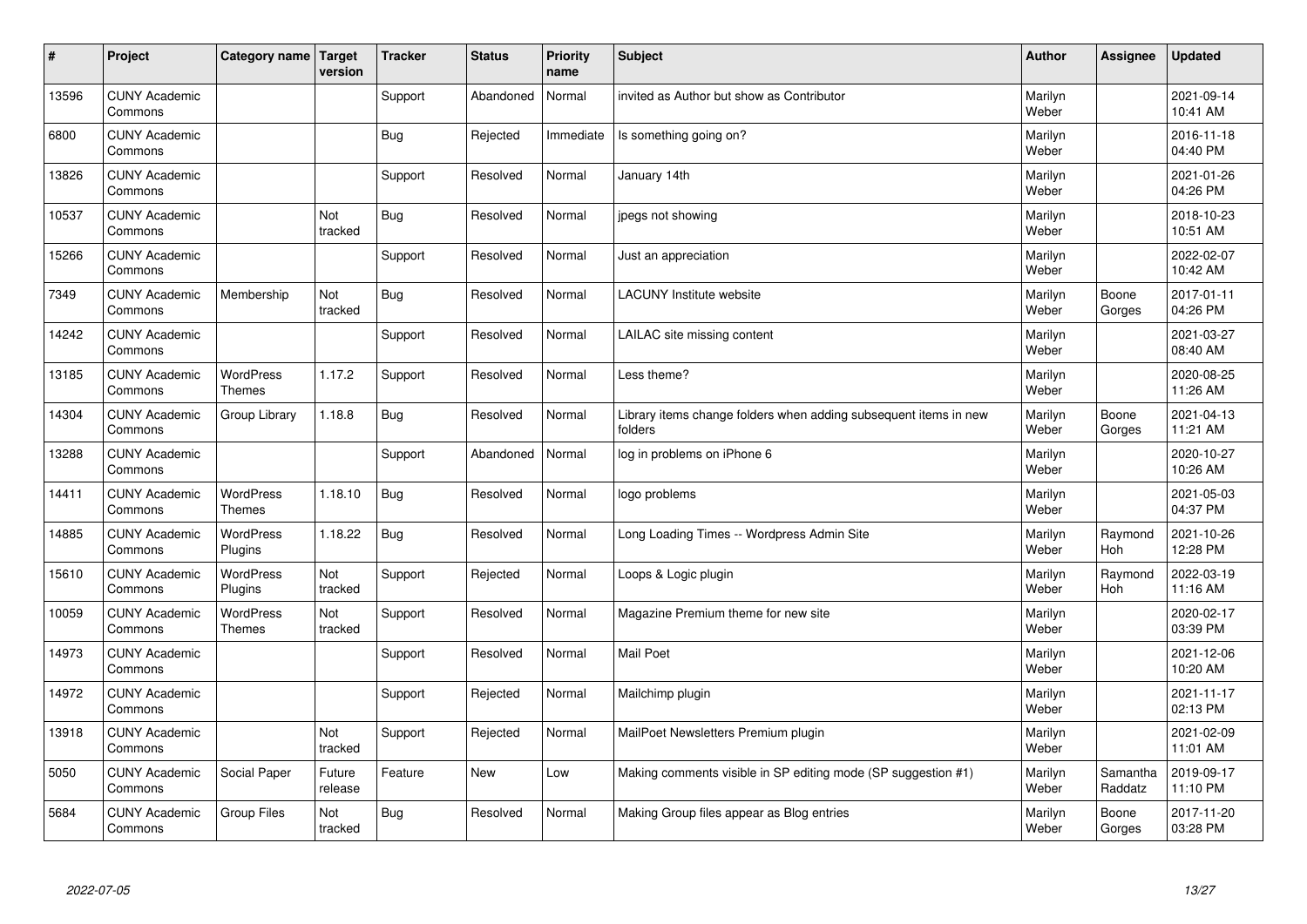| $\sharp$ | Project                         | Category name   Target            | version        | <b>Tracker</b> | <b>Status</b> | <b>Priority</b><br>name | <b>Subject</b>                                                                          | <b>Author</b>    | Assignee              | <b>Updated</b>         |
|----------|---------------------------------|-----------------------------------|----------------|----------------|---------------|-------------------------|-----------------------------------------------------------------------------------------|------------------|-----------------------|------------------------|
| 13699    | <b>CUNY Academic</b><br>Commons |                                   | Not<br>tracked | Support        | Resolved      | Normal                  | Martin Segal Center site down                                                           | Marilyn<br>Weber | Raymond<br><b>Hoh</b> | 2020-12-22<br>03:03 PM |
| 4013     | <b>CUNY Academic</b><br>Commons |                                   |                | Bug            | Duplicate     | Normal                  | Math question?                                                                          | Marilyn<br>Weber |                       | 2015-04-22<br>04:05 PM |
| 8873     | <b>CUNY Academic</b><br>Commons |                                   | Not<br>tracked | Support        | Resolved      | Normal                  | maximum file upload size?                                                               | Marilyn<br>Weber |                       | 2017-10-30<br>11:23 AM |
| 12137    | <b>CUNY Academic</b><br>Commons | <b>WordPress</b><br><b>Themes</b> | Not<br>tracked | Support        | Resolved      | Normal                  | media player problem                                                                    | Marilyn<br>Weber |                       | 2019-12-12<br>08:52 PM |
| 8638     | <b>CUNY Academic</b><br>Commons | Group Blogs                       | 1.11.11        | Bug            | Resolved      | Normal                  | members not syncing from group to site                                                  | Marilyn<br>Weber |                       | 2017-09-01<br>03:50 PM |
| 5753     | <b>CUNY Academic</b><br>Commons | <b>WordPress</b><br>(misc)        | Not<br>tracked | Support        | Resolved      | Normal                  | merging blogs and groups                                                                | Marilyn<br>Weber | Boone<br>Gorges       | 2016-08-29<br>03:09 PM |
| 8259     | <b>CUNY Academic</b><br>Commons |                                   | Not<br>tracked | Bug            | Resolved      | Normal                  | missing dashboard                                                                       | Marilyn<br>Weber |                       | 2017-11-15<br>01:28 PM |
| 14734    | <b>CUNY Academic</b><br>Commons | WordPress<br><b>Themes</b>        | 1.18.18        | Support        | Resolved      | Normal                  | missing section of Sujatha Fernandes' site                                              | Marilyn<br>Weber | Raymond<br>Hoh        | 2021-09-06<br>04:15 PM |
| 7836     | <b>CUNY Academic</b><br>Commons | Social Paper                      | Not<br>tracked | Support        | Resolved      | Normal                  | missing Social Paper                                                                    | Marilyn<br>Weber |                       | 2017-11-15<br>01:31 PM |
| 11609    | <b>CUNY Academic</b><br>Commons |                                   | 1.15.5         | Support        | Resolved      | Normal                  | <b>Mixed Content flag</b>                                                               | Marilyn<br>Weber |                       | 2019-06-27<br>06:54 PM |
| 9163     | <b>CUNY Academic</b><br>Commons | Layout                            | 1.12.8         | Support        | Resolved      | Normal                  | Mobile responsiveness issues                                                            | Marilyn<br>Weber | Raymond<br><b>Hoh</b> | 2018-02-13<br>10:49 AM |
| 12363    | <b>CUNY Academic</b><br>Commons | <b>WordPress</b><br>Plugins       | 1.16.5         | Bug            | Resolved      | Urgent                  | more bbPress problems - now students unable to post either a new<br>thread or a comment | Marilyn<br>Weber | Raymond<br><b>Hoh</b> | 2020-03-17<br>03:07 PM |
| 13827    | <b>CUNY Academic</b><br>Commons | Group Forums                      | 1.18.3         | Bug            | Resolved      | Normal                  | more forum post problems                                                                | Marilyn<br>Weber | Raymond<br>Hoh        | 2021-01-22<br>08:19 PM |
| 8721     | <b>CUNY Academic</b><br>Commons | WordPress<br>Plugins              | 1.11.13        | Bug            | Resolved      | Normal                  | more problems with Events calendar                                                      | Marilyn<br>Weber |                       | 2017-09-21<br>10:35 AM |
| 11907    | <b>CUNY Academic</b><br>Commons | <b>Public Portfolio</b>           | 1.15.13        | Support        | Resolved      | Normal                  | more publications problems (in profile)                                                 | Marilyn<br>Weber |                       | 2019-11-04<br>11:16 AM |
| 13138    | <b>CUNY Academic</b><br>Commons | Group Library                     | Not<br>tracked | Support        | Resolved      | Normal                  | moving Library contents for Steve Brier                                                 | Marilyn<br>Weber |                       | 2020-08-03<br>04:00 PM |
| 9223     | <b>CUNY Academic</b><br>Commons |                                   | Not<br>tracked | Support        | Resolved      | Normal                  | moving wordpress sites                                                                  | Marilyn<br>Weber |                       | 2018-02-18<br>08:44 PM |
| 7607     | <b>CUNY Academic</b><br>Commons | <b>WordPress</b><br>(misc)        | Not<br>tracked | Feature        | Resolved      | Normal                  | mp4 files                                                                               | Marilyn<br>Weber |                       | 2017-02-15<br>07:37 PM |
| 12176    | <b>CUNY Academic</b><br>Commons |                                   | Not<br>tracked | Support        | Resolved      | Normal                  | Mp4s?                                                                                   | Marilyn<br>Weber |                       | 2019-12-05<br>11:04 AM |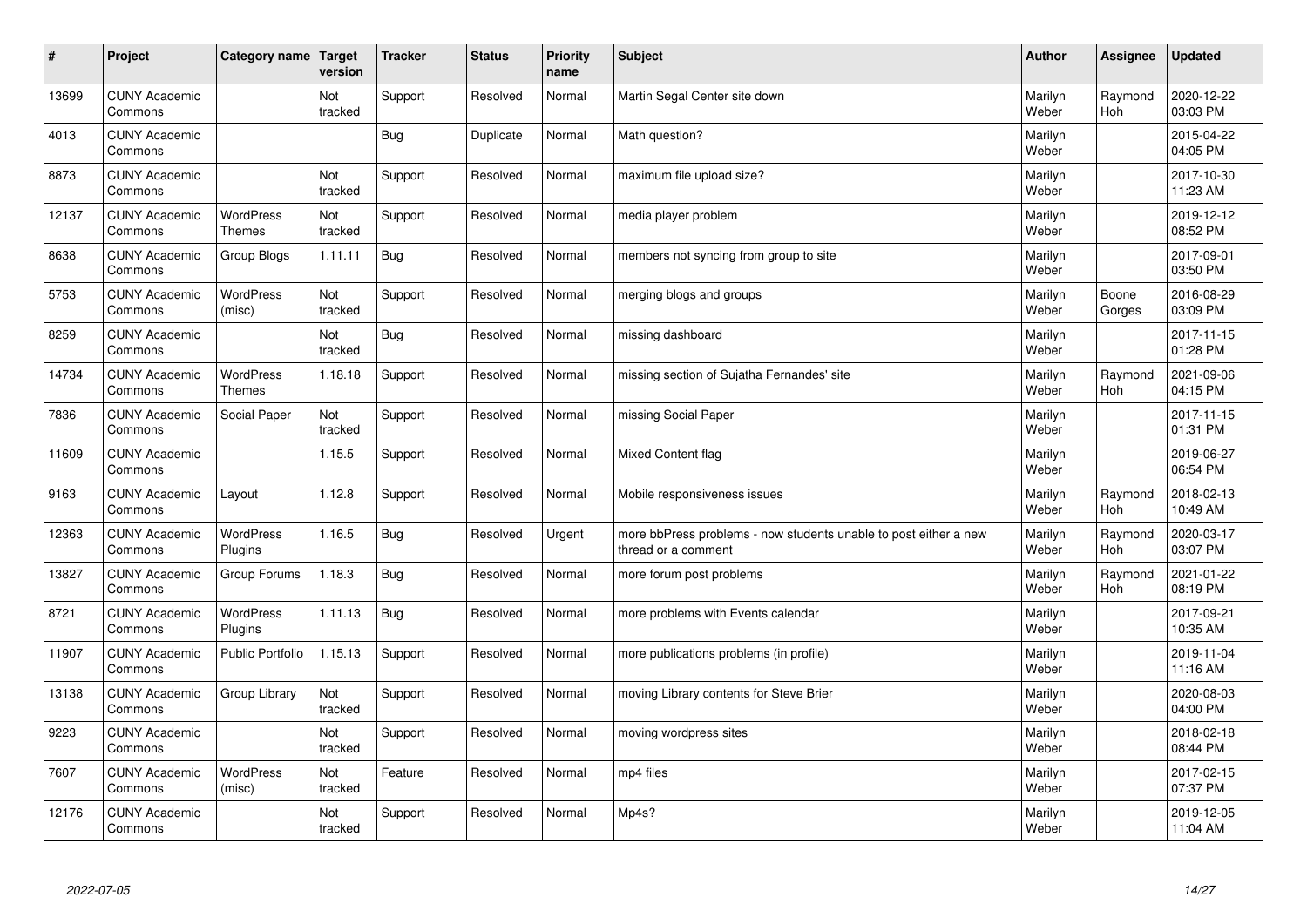| #     | Project                         | Category name   Target        | version        | <b>Tracker</b> | <b>Status</b>        | <b>Priority</b><br>name | <b>Subject</b>                                                                          | <b>Author</b>    | Assignee        | <b>Updated</b>         |
|-------|---------------------------------|-------------------------------|----------------|----------------|----------------------|-------------------------|-----------------------------------------------------------------------------------------|------------------|-----------------|------------------------|
| 6338  | <b>CUNY Academic</b><br>Commons |                               |                | Bug            | Rejected             | Normal                  | Multiple email notifications for each blog post                                         | Marilyn<br>Weber | Boone<br>Gorges | 2016-10-18<br>08:45 PM |
| 10239 | <b>CUNY Academic</b><br>Commons |                               | Not<br>tracked | Support        | Resolved             | Normal                  | musicroombooking.commons.gc.cuny.edu                                                    | Marilyn<br>Weber |                 | 2018-08-29<br>03:06 PM |
| 12960 | <b>CUNY Academic</b><br>Commons |                               | 1.16.14        | Support        | Resolved             | Normal                  | mutiple plugin in requests                                                              | Marilyn<br>Weber | Boone<br>Gorges | 2020-06-23<br>10:53 AM |
| 5834  | <b>CUNY Academic</b><br>Commons |                               |                | Bug            | Resolved             | Normal                  | My access to cdev                                                                       | Marilyn<br>Weber | Boone<br>Gorges | 2016-07-25<br>03:12 PM |
| 12156 | <b>CUNY Academic</b><br>Commons | <b>Blogs</b><br>(BuddyPress)  | Not<br>tracked | Support        | Resolved             | Normal                  | My Sites list (Commons Profile or Sites directory) doesn't match toolbar<br>dropdown    | Marilyn<br>Weber |                 | 2019-12-11<br>10:20 AM |
| 13783 | <b>CUNY Academic</b><br>Commons |                               | 1.18.2         | Support        | Resolved             | Normal                  | new CUNY OneSearch url                                                                  | Marilyn<br>Weber |                 | 2021-01-14<br>04:53 PM |
| 11031 | <b>CUNY Academic</b><br>Commons |                               | Not<br>tracked | Support        | Resolved             | Normal                  | new group with seemingly old topics                                                     | Marilyn<br>Weber |                 | 2019-02-11<br>12:17 PM |
| 8661  | <b>CUNY Academic</b><br>Commons | Group Blogs                   | Not<br>tracked | Bug            | Resolved             | Normal                  | new group, old site, can't link?                                                        | Marilyn<br>Weber |                 | 2017-11-15<br>01:26 PM |
| 15169 | <b>CUNY Academic</b><br>Commons |                               | 2.0.3          | Support        | Reporter<br>Feedback | Normal                  | new Prelude website zipfiles for custom theme and other files.                          | Marilyn<br>Weber |                 | 2022-06-29<br>11:32 AM |
| 13134 | <b>CUNY Academic</b><br>Commons | Site cloning                  | 1.17.1         | Support        | Resolved             | Normal                  | New site (a clone) point to old dashboard                                               | Marilyn<br>Weber |                 | 2020-08-12<br>03:22 PM |
| 6899  | <b>CUNY Academic</b><br>Commons | Account<br>settings           | Not<br>tracked | Support        | Resolved             | Normal                  | New user has misspelled her own name                                                    | Marilyn<br>Weber | Boone<br>Gorges | 2016-12-01<br>05:10 PM |
| 4577  | <b>CUNY Academic</b><br>Commons | Registration                  | Not<br>tracked | Bug            | Resolved             | Normal                  | New users are not getting their email verification                                      | Marilyn<br>Weber | Boone<br>Gorges | 2016-01-26<br>03:30 PM |
| 10571 | <b>CUNY Academic</b><br>Commons |                               | Not<br>tracked | Support        | Abandoned            | Normal                  | newsletter queue problem                                                                | Marilyn<br>Weber |                 | 2018-12-10<br>03:58 PM |
| 8131  | <b>CUNY Academic</b><br>Commons | <b>WordPress</b><br>Plugins   | 1.11           | Bug            | Resolved             | Normal                  | Newsletters plug-in                                                                     | Marilyn<br>Weber | Boone<br>Gorges | 2017-05-11<br>09:42 PM |
| 5177  | <b>CUNY Academic</b><br>Commons | Toolbar                       | 1.9.6          | Bug            | Resolved             | Normal                  | No "My Papers" tab                                                                      | Marilyn<br>Weber | Raymond<br>Hoh  | 2016-01-29<br>08:37 AM |
| 15211 | <b>CUNY Academic</b><br>Commons | <b>Blogs</b><br>(BuddyPress)  | 1.19.2         | Support        | Resolved             | Normal                  | No good error reporting for already-used domain name when creating a<br>site in Firefox | Marilyn<br>Weber | Boone<br>Gorges | 2022-01-25<br>11:33 AM |
| 6818  | <b>CUNY Academic</b><br>Commons | Email<br><b>Notifications</b> | 1.10.3         | Support        | Resolved             | Normal                  | No more email notifications?                                                            | Marilyn<br>Weber |                 | 2016-11-22<br>02:51 PM |
| 11088 | <b>CUNY Academic</b><br>Commons | Group Blogs                   | Not<br>tracked | Bug            | Resolved             | Normal                  | no notification for comments                                                            | Marilyn<br>Weber |                 | 2019-02-15<br>03:30 PM |
| 6575  | <b>CUNY Academic</b><br>Commons | Groups (misc)                 |                | <b>Bug</b>     | Rejected             | Normal                  | No papers link for the group "social paper"                                             | Marilyn<br>Weber |                 | 2016-11-02<br>10:39 PM |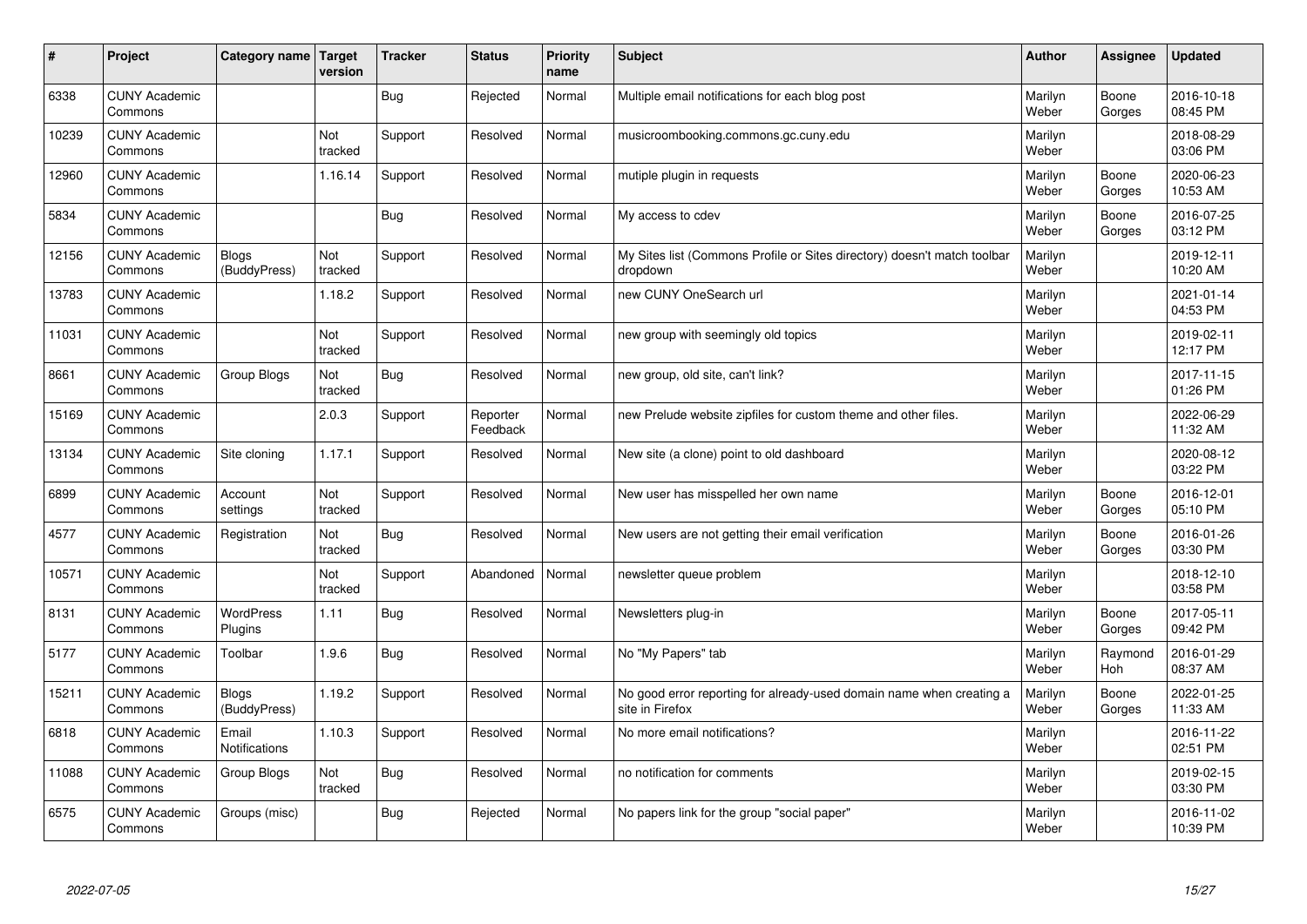| #     | Project                         | Category name   Target            | version        | <b>Tracker</b> | <b>Status</b>        | <b>Priority</b><br>name | <b>Subject</b>                                      | <b>Author</b>    | Assignee              | Updated                |
|-------|---------------------------------|-----------------------------------|----------------|----------------|----------------------|-------------------------|-----------------------------------------------------|------------------|-----------------------|------------------------|
| 15045 | <b>CUNY Academic</b><br>Commons |                                   |                | Support        | <b>New</b>           | Normal                  | no result for KCeL in the search box on the commons | Marilyn<br>Weber |                       | 2021-12-10<br>11:29 AM |
| 12584 | <b>CUNY Academic</b><br>Commons |                                   | Not<br>tracked | <b>Bug</b>     | Resolved             | Urgent                  | No way to register                                  | Marilyn<br>Weber |                       | 2020-03-27<br>02:38 PM |
| 7613  | <b>CUNY Academic</b><br>Commons | Registration                      | Not<br>tracked | Support        | Resolved             | Normal                  | non-matriculated students                           | Marilyn<br>Weber | Boone<br>Gorges       | 2017-11-15<br>11:03 AM |
| 15654 | <b>CUNY Academic</b><br>Commons | <b>WordPress</b><br>Plugins       | 1.19.6         | Support        | Resolved             | Normal                  | Numerous Copies of Events showing up                | Marilyn<br>Weber | Boone<br>Gorges       | 2022-03-22<br>11:30 AM |
| 13441 | <b>CUNY Academic</b><br>Commons |                                   | 1.17.5         | Support        | Resolved             | Normal                  | ongoing user problems with daily digests            | Marilyn<br>Weber |                       | 2020-10-13<br>10:02 AM |
| 3592  | <b>CUNY Academic</b><br>Commons | <b>WordPress</b><br>(Permissions) | Not<br>tracked | Publicity      | Resolved             | Normal                  | Oops - Announcing 1.6!                              | Marilyn<br>Weber | Boone<br>Gorges       | 2014-10-22<br>03:03 PM |
| 14012 | <b>CUNY Academic</b><br>Commons | <b>WordPress</b><br>Plugins       | 1.18.5         | Support        | Resolved             | Normal                  | Open External Links in a New Window plugin?         | Marilyn<br>Weber | Boone<br>Gorges       | 2021-03-02<br>02:07 PM |
| 11002 | <b>CUNY Academic</b><br>Commons |                                   | Not<br>tracked | Support        | Resolved             | Normal                  | open link in a new tab not working                  | Marilyn<br>Weber |                       | 2019-06-03<br>07:57 PM |
| 12427 | <b>CUNY Academic</b><br>Commons |                                   | Not<br>tracked | Support        | Resolved             | Normal                  | organizing PDF on a site?                           | Marilyn<br>Weber | scott voth            | 2020-03-10<br>11:11 AM |
| 7619  | <b>CUNY Academic</b><br>Commons | Membership                        | Not<br>tracked | Support        | Resolved             | Normal                  | outside users for a site that isn't a class?        | Marilyn<br>Weber | <b>Matt Gold</b>      | 2017-11-15<br>06:18 PM |
| 11908 | <b>CUNY Academic</b><br>Commons | Spam/Spam<br>Prevention           | 1.17.7         | Support        | Resolved             | Normal                  | overeager spam filter                               | Marilyn<br>Weber | Raymond<br><b>Hoh</b> | 2020-11-05<br>04:36 PM |
| 14074 | <b>CUNY Academic</b><br>Commons | <b>WordPress</b><br>(misc)        | Not<br>tracked | Support        | Reporter<br>Feedback | Normal                  | page password protection problem                    | Marilyn<br>Weber |                       | 2021-03-02<br>11:03 AM |
| 9330  | <b>CUNY Academic</b><br>Commons | <b>WordPress</b><br>Plugins       | 1.12.10        | Bug            | Resolved             | Normal                  | part 2 of problems with the Leaflet plug -in        | Marilyn<br>Weber |                       | 2018-03-04<br>05:58 PM |
| 6815  | <b>CUNY Academic</b><br>Commons | Password<br>Reset                 | Not<br>tracked | Support        | Resolved             | Normal                  | password reset requested                            | Marilyn<br>Weber | <b>Matt Gold</b>      | 2016-11-22<br>10:30 AM |
| 14448 | <b>CUNY Academic</b><br>Commons | Password<br>Reset                 | Not<br>tracked | Bug            | Rejected             | Normal                  | password reset weirdness                            | Marilyn<br>Weber | Raymond<br><b>Hoh</b> | 2021-05-12<br>01:34 PM |
| 13768 | <b>CUNY Academic</b><br>Commons | Domain<br>Mapping                 | Not<br>tracked | Bug            | Resolved             | Normal                  | patricksweeney.commons.gc.cuny.edu down             | Marilyn<br>Weber | Raymond<br>Hoh        | 2021-01-12<br>10:47 AM |
| 8607  | <b>CUNY Academic</b><br>Commons |                                   | Not<br>tracked | Support        | <b>New</b>           | Normal                  | Paypal?                                             | Marilyn<br>Weber | <b>Matt Gold</b>      | 2018-05-15<br>01:37 PM |
| 13201 | <b>CUNY Academic</b><br>Commons |                                   |                | Support        | Rejected             | Low                     | PDF embedder                                        | Marilyn<br>Weber |                       | 2020-09-29<br>11:37 AM |
| 10986 | <b>CUNY Academic</b><br>Commons |                                   | Not<br>tracked | Support        | Resolved             | Normal                  | PDF embedder provoking error                        | Marilyn<br>Weber |                       | 2019-03-29<br>04:28 PM |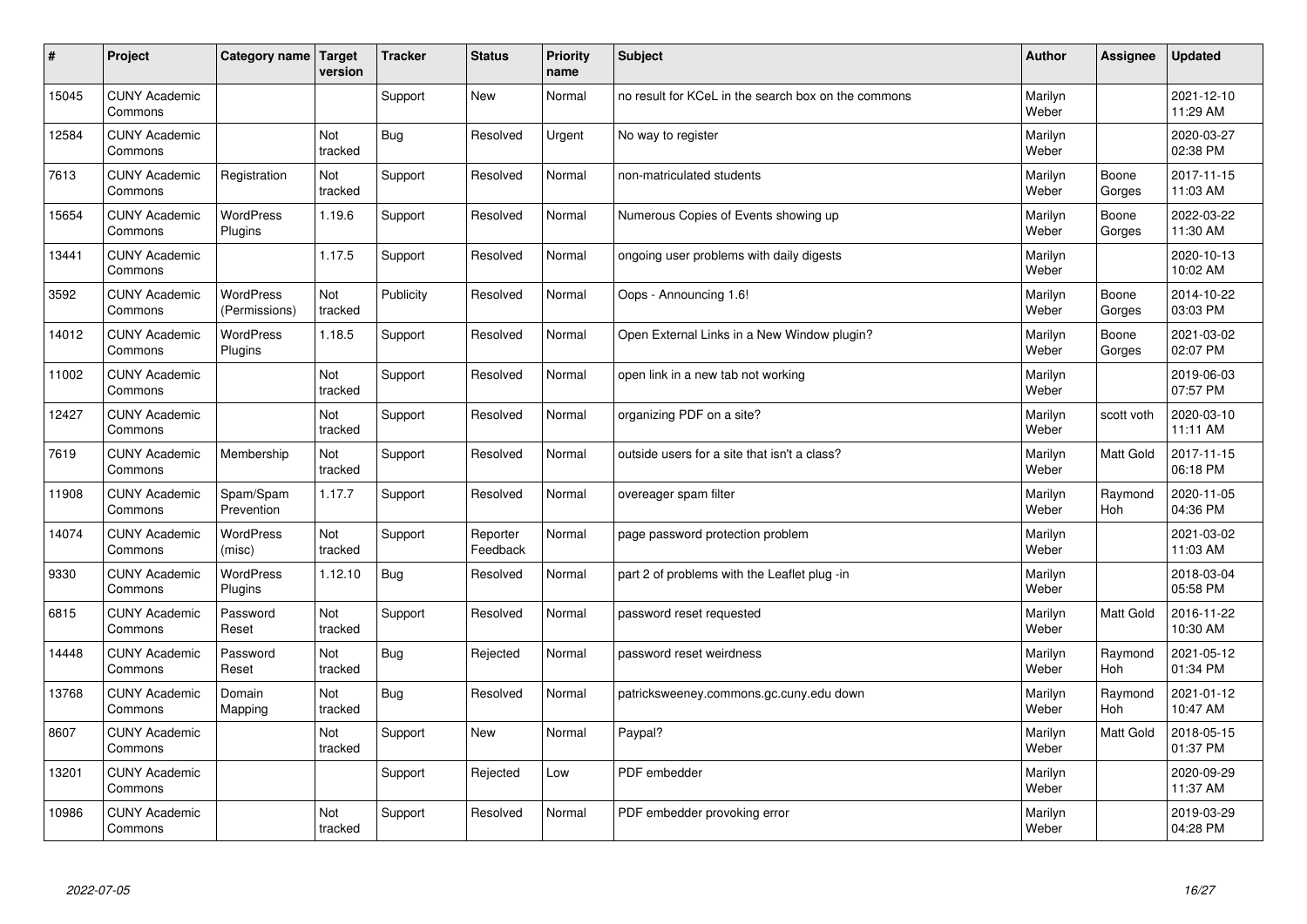| $\sharp$ | Project                         | Category name   Target            | version           | <b>Tracker</b> | <b>Status</b>        | <b>Priority</b><br>name | <b>Subject</b>                                                                           | <b>Author</b>    | Assignee              | <b>Updated</b>         |
|----------|---------------------------------|-----------------------------------|-------------------|----------------|----------------------|-------------------------|------------------------------------------------------------------------------------------|------------------|-----------------------|------------------------|
| 14016    | <b>CUNY Academic</b><br>Commons |                                   |                   | Support        | Rejected             | Normal                  | PDFs not downloading                                                                     | Marilyn<br>Weber |                       | 2021-02-22<br>11:00 AM |
| 12302    | <b>CUNY Academic</b><br>Commons | <b>WordPress</b><br><b>Themes</b> | 1.16.4            | Support        | Resolved             | Normal                  | Pictorio theme request                                                                   | Marilyn<br>Weber | Raymond<br><b>Hoh</b> | 2020-01-28<br>11:44 AM |
| 11971    | <b>CUNY Academic</b><br>Commons | Email<br>Notifications            | Future<br>release | Bug            | Reporter<br>Feedback | Low                     | Pictures obscured in emailed post notifications                                          | Marilyn<br>Weber | Raymond<br>Hoh        | 2019-11-21<br>01:14 PM |
| 10245    | <b>CUNY Academic</b><br>Commons | Email<br>Notifications            | 1.13.8            | Support        | Resolved             | Urgent                  | Placeholders in action emails (activation, password reset) not being<br>properly swapped | Marilyn<br>Weber | Raymond<br>Hoh        | 2018-08-30<br>04:02 PM |
| 11210    | <b>CUNY Academic</b><br>Commons | Membership                        | Not<br>tracked    | Support        | Resolved             | Normal                  | Please change the email                                                                  | Marilyn<br>Weber |                       | 2019-03-11<br>04:16 PM |
| 8429     | <b>CUNY Academic</b><br>Commons | Membership                        | Not<br>tracked    | Support        | Resolved             | Normal                  | Please make me an admin of https://arc.commons.gc.cuny.edu                               | Marilyn<br>Weber | Boone<br>Gorges       | 2017-07-24<br>03:33 PM |
| 11977    | <b>CUNY Academic</b><br>Commons |                                   | Not<br>tracked    | Support        | Resolved             | Normal                  | please remove me from many sites                                                         | Marilyn<br>Weber |                       | 2019-11-21<br>01:05 PM |
| 9965     | <b>CUNY Academic</b><br>Commons | WordPress<br>Plugins              | 1.13.4            | Support        | Resolved             | Normal                  | plug-in request for OneTone Companion                                                    | Marilyn<br>Weber | Raymond<br>Hoh        | 2018-06-26<br>12:00 PM |
| 5522     | <b>CUNY Academic</b><br>Commons | WordPress<br>Plugins              | 1.9.15            | Feature        | Resolved             | Normal                  | plugin request                                                                           | Marilyn<br>Weber | Boone<br>Gorges       | 2016-05-09<br>10:36 AM |
| 5657     | <b>CUNY Academic</b><br>Commons | WordPress<br>Plugins              | 1.9.18            | Feature        | Resolved             | Normal                  | Plugin Reguest - Instagram Feed WD                                                       | Marilyn<br>Weber | Boone<br>Gorges       | 2016-06-08<br>12:36 PM |
| 9026     | <b>CUNY Academic</b><br>Commons | <b>WordPress</b><br>Plugins       | 1.12.6            | Support        | Resolved             | Normal                  | plugin request from Carlos Guevara                                                       | Marilyn<br>Weber |                       | 2018-01-03<br>09:33 AM |
| 8908     | <b>CUNY Academic</b><br>Commons | <b>WordPress</b><br>Plugins       | 1.12.2            | Support        | Resolved             | Normal                  | Plugin request from Steve Brier                                                          | Marilyn<br>Weber |                       | 2017-11-27<br>11:39 AM |
| 5345     | <b>CUNY Academic</b><br>Commons | Social Paper                      | 1.9.17            | Feature        | Rejected             | Normal                  | Plus symbol problem in SP                                                                | Marilyn<br>Weber | Christian<br>Wach     | 2016-05-27<br>04:26 AM |
| 5346     | <b>CUNY Academic</b><br>Commons | Toolbar                           | 1.9.11            | <b>Bug</b>     | Resolved             | Normal                  | possible dynamic HTML code bug?                                                          | Marilyn<br>Weber | Boone<br>Gorges       | 2016-03-22<br>10:53 AM |
| 9587     | <b>CUNY Academic</b><br>Commons |                                   |                   | Support        | Rejected             | Normal                  | possible request for the "PDF Poster" plugin                                             | Marilyn<br>Weber |                       | 2018-04-24<br>10:52 AM |
| 8195     | <b>CUNY Academic</b><br>Commons |                                   |                   | Support        | Rejected             | Normal                  | possible to make the Profile pic semi-hidden?                                            | Marilyn<br>Weber |                       | 2017-05-24<br>11:00 PM |
| 13016    | <b>CUNY Academic</b><br>Commons | Shortcodes and<br>embeds          | 1.16.15           | Support        | Resolved             | Normal                  | possible to run code examples, like in Jupyter Notebooks?                                | Marilyn<br>Weber |                       | 2020-07-16<br>11:52 AM |
| 12205    | <b>CUNY Academic</b><br>Commons |                                   |                   | Support        | Rejected             | Normal                  | possible update to the 2019 theme?                                                       | Marilyn<br>Weber |                       | 2020-01-14<br>12:08 PM |
| 11771    | <b>CUNY Academic</b><br>Commons |                                   | Not<br>tracked    | Support        | Reporter<br>Feedback | Normal                  | post displays in sections                                                                | Marilyn<br>Weber |                       | 2019-08-20<br>10:34 AM |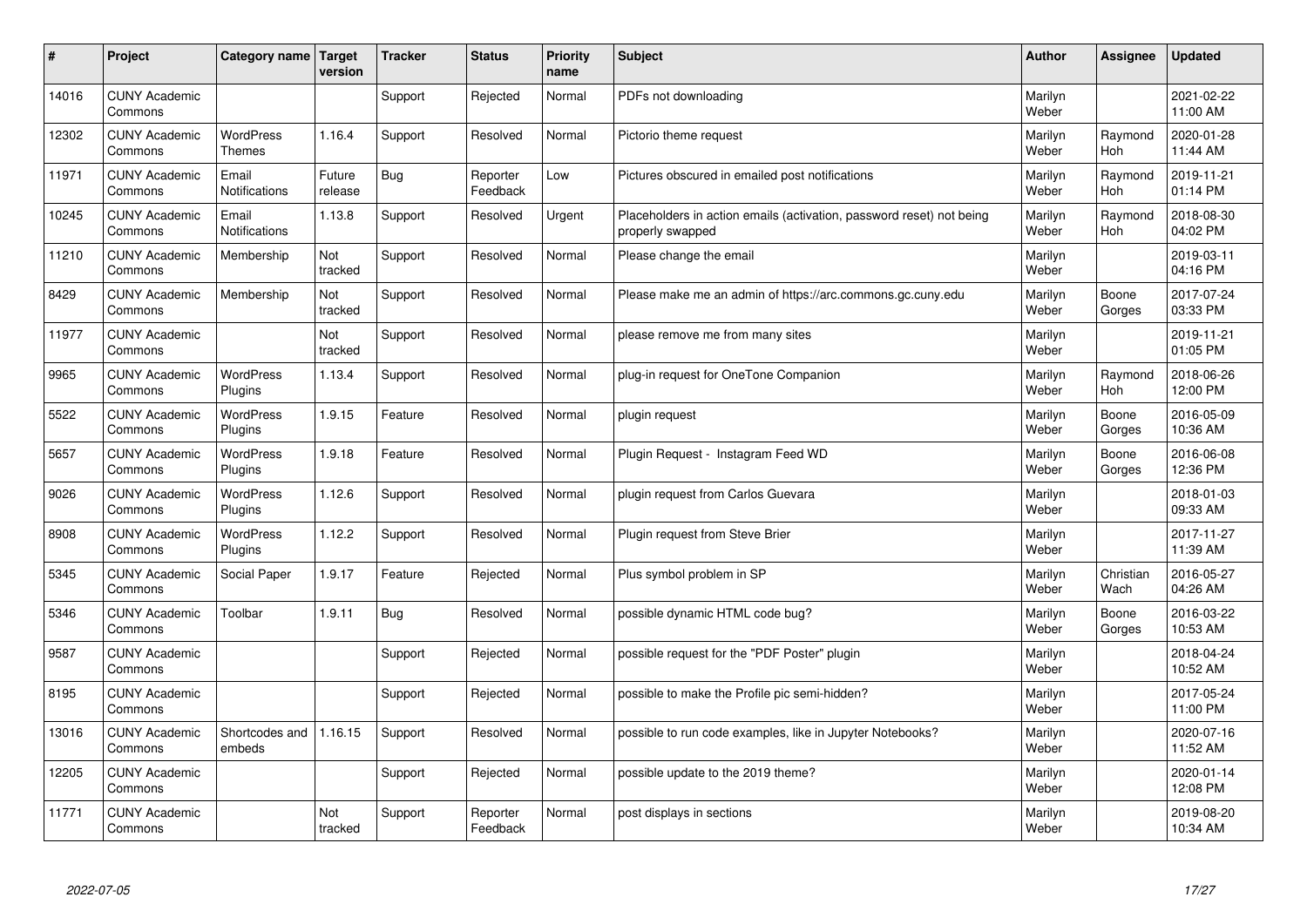| #     | Project                         | Category name   Target           | version               | <b>Tracker</b> | <b>Status</b>        | <b>Priority</b><br>name | <b>Subject</b>                                                | <b>Author</b>    | Assignee              | <b>Updated</b>         |
|-------|---------------------------------|----------------------------------|-----------------------|----------------|----------------------|-------------------------|---------------------------------------------------------------|------------------|-----------------------|------------------------|
| 12483 | <b>CUNY Academic</b><br>Commons |                                  | 1.16.7                | <b>Bug</b>     | Resolved             | High                    | post error                                                    | Marilyn<br>Weber |                       | 2020-02-28<br>02:44 PM |
| 14148 | <b>CUNY Academic</b><br>Commons |                                  |                       | Support        | Abandoned            | Normal                  | post notification problem                                     | Marilyn<br>Weber |                       | 2021-09-14<br>10:43 AM |
| 13912 | <b>CUNY Academic</b><br>Commons |                                  | Not<br>tracked        | Feature        | Hold                 | Low                     | posting "missed schedule"                                     | Marilyn<br>Weber |                       | 2021-02-23<br>10:46 AM |
| 9500  | <b>CUNY Academic</b><br>Commons | <b>WordPress</b><br>Plugins      | 1.12.12               | Support        | Resolved             | Normal                  | PowerPoint in the media library?                              | Marilyn<br>Weber | Raymond<br>Hoh        | 2018-04-12<br>02:28 PM |
| 14378 | <b>CUNY Academic</b><br>Commons |                                  | Not<br>tracked        | Support        | Resolved             | Normal                  | <b>PPTX</b> files unfetchable                                 | Marilyn<br>Weber |                       | 2021-05-11<br>11:25 AM |
| 14900 | <b>CUNY Academic</b><br>Commons |                                  | <b>Not</b><br>tracked | Support        | Reporter<br>Feedback | Normal                  | previous theme?                                               | Marilyn<br>Weber |                       | 2021-10-25<br>10:31 AM |
| 9276  | <b>CUNY Academic</b><br>Commons |                                  |                       | <b>Bug</b>     | Resolved             | High                    | problem adding a member to a group - wrong username?          | Marilyn<br>Weber |                       | 2018-02-25<br>12:47 PM |
| 13286 | <b>CUNY Academic</b><br>Commons |                                  | Not<br>tracked        | Support        | <b>New</b>           | Normal                  | problem connecting with WordPress app                         | Marilyn<br>Weber | Raymond<br>Hoh        | 2020-09-08<br>11:16 AM |
| 5184  | <b>CUNY Academic</b><br>Commons | Social Paper                     |                       | <b>Bug</b>     | Rejected             | Normal                  | Problem linking SP to a group                                 | Marilyn<br>Weber | Boone<br>Gorges       | 2016-02-21<br>12:27 PM |
| 13378 | <b>CUNY Academic</b><br>Commons |                                  | 1.17.5                | Bug            | Resolved             | Normal                  | problem on one of my sites                                    | Marilyn<br>Weber |                       | 2020-09-24<br>05:27 PM |
| 15685 | <b>CUNY Academic</b><br>Commons |                                  |                       | Support        | New                  | High                    | problem with chrome?                                          | Marilyn<br>Weber |                       | 2022-04-25<br>03:40 PM |
| 9154  | <b>CUNY Academic</b><br>Commons | Events                           | 1.12.8                | <b>Bug</b>     | Resolved             | Normal                  | problem with group calendar                                   | Marilyn<br>Weber | Raymond<br>Hoh        | 2018-02-13<br>10:49 AM |
| 13091 | <b>CUNY Academic</b><br>Commons |                                  | 1.17.0                | Support        | Resolved             | Normal                  | problem with latex (math equations)                           | Marilyn<br>Weber |                       | 2020-07-28<br>11:09 AM |
| 11866 | <b>CUNY Academic</b><br>Commons | WordPress<br><b>Themes</b>       | 1.15.10               | Support        | Resolved             | Normal                  | problem with project widget and the 'skills' to generate tags | Marilyn<br>Weber | Raymond<br><b>Hoh</b> | 2019-09-19<br>03:20 PM |
| 4734  | <b>CUNY Academic</b><br>Commons | <b>BuddyPress</b><br><b>Docs</b> | 1.8.13                | <b>Bug</b>     | Resolved             | High                    | Problems with "Create New Doc"                                | Marilyn<br>Weber | Boone<br>Gorges       | 2015-10-09<br>07:53 AM |
| 9725  | <b>CUNY Academic</b><br>Commons |                                  | Not<br>tracked        | Support        | Resolved             | Normal                  | problems with deleting a site                                 | Marilyn<br>Weber |                       | 2018-05-07<br>10:24 PM |
| 11205 | <b>CUNY Academic</b><br>Commons | <b>WordPress</b><br>Plugins      | Not<br>tracked        | Support        | Resolved             | Normal                  | problems with Google calendar                                 | Marilyn<br>Weber | Raymond<br>Hoh        | 2019-03-11<br>02:17 PM |
| 9518  | <b>CUNY Academic</b><br>Commons |                                  | Not<br>tracked        | Support        | Rejected             | Normal                  | problems with site on Internet Explorer                       | Marilyn<br>Weber | Raymond<br><b>Hoh</b> | 2019-03-11<br>11:18 PM |
| 10606 | <b>CUNY Academic</b><br>Commons | cdev.gc.cuny.ed<br>ū             | Not<br>tracked        | Support        | Resolved             | Normal                  | problems with testing environment                             | Marilyn<br>Weber |                       | 2018-11-02<br>10:27 AM |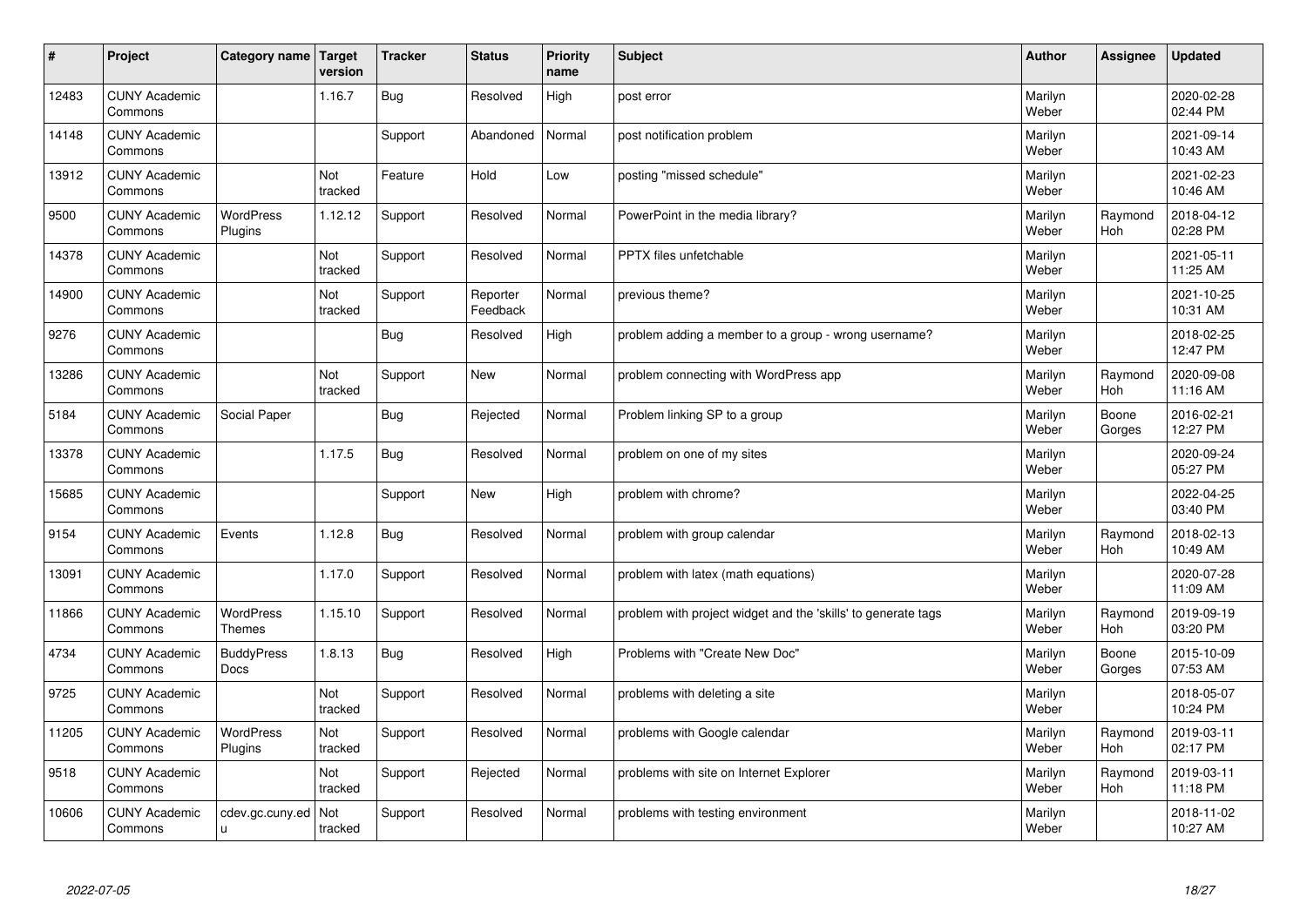| $\vert$ # | Project                         | Category name Target        | version        | <b>Tracker</b> | <b>Status</b> | <b>Priority</b><br>name | <b>Subject</b>                                                              | <b>Author</b>    | <b>Assignee</b>       | <b>Updated</b>         |
|-----------|---------------------------------|-----------------------------|----------------|----------------|---------------|-------------------------|-----------------------------------------------------------------------------|------------------|-----------------------|------------------------|
| 4962      | <b>CUNY Academic</b><br>Commons | Events                      | 1.8.18         | <b>Bug</b>     | Resolved      | High                    | Problems with text entry field in the Events Calendar                       | Marilyn<br>Weber | Raymond<br><b>Hoh</b> | 2015-12-01<br>06:57 PM |
| 9192      | <b>CUNY Academic</b><br>Commons | <b>WordPress</b><br>Plugins | 1.12.8         | Bug            | Resolved      | Normal                  | problems with the Leaflet plug -in                                          | Marilyn<br>Weber | Boone<br>Gorges       | 2018-02-13<br>11:07 AM |
| 6101      | <b>CUNY Academic</b><br>Commons | <b>Public Portfolio</b>     |                | Bug            | Resolved      | High                    | Profile update problems                                                     | Marilyn<br>Weber | Boone<br>Gorges       | 2016-12-01<br>03:50 PM |
| 5667      | <b>CUNY Academic</b><br>Commons | <b>Public Portfolio</b>     | 1.9.18         | Bug            | Resolved      | Normal                  | publication section on my public portfolio won't update                     | Marilyn<br>Weber | Boone<br>Gorges       | 2016-06-12<br>10:19 AM |
| 9885      | <b>CUNY Academic</b><br>Commons |                             |                | Support        | Rejected      | Normal                  | Publications field problem                                                  | Marilyn<br>Weber |                       | 2018-06-06<br>01:18 PM |
| 13633     | <b>CUNY Academic</b><br>Commons |                             | Not<br>tracked | Bug            | Resolved      | High                    | PublicsLab site down                                                        | Marilyn<br>Weber |                       | 2020-11-30<br>02:01 PM |
| 5969      | <b>CUNY Academic</b><br>Commons | Registration                | 1.9.27         | Bug            | Resolved      | Normal                  | Queens students unable to join                                              | Marilyn<br>Weber | Boone<br>Gorges       | 2016-09-04<br>09:41 PM |
| 8882      | <b>CUNY Academic</b><br>Commons |                             | Not<br>tracked | Support        | Resolved      | Normal                  | question about search engines                                               | Marilyn<br>Weber |                       | 2017-11-01<br>03:26 PM |
| 4496      | <b>CUNY Academic</b><br>Commons | cuny.is                     | 1.8.9          | Bug            | Resolved      | Normal                  | Quick links broken?                                                         | Marilyn<br>Weber | Boone<br>Gorges       | 2015-08-28<br>10:39 AM |
| 9949      | <b>CUNY Academic</b><br>Commons |                             | 1.13.4         | Support        | Resolved      | Normal                  | raise storage space limit?                                                  | Marilyn<br>Weber | Boone<br>Gorges       | 2018-06-26<br>12:00 PM |
| 14813     | <b>CUNY Academic</b><br>Commons |                             | Not<br>tracked | Support        | Resolved      | Normal                  | raise the file size limit                                                   | Marilyn<br>Weber |                       | 2021-09-30<br>12:02 PM |
| 8934      | <b>CUNY Academic</b><br>Commons | Reply By Email              | 1.12.4         | Support        | Resolved      | High                    | RBE "could not post" email should have info about attempted From<br>address | Marilyn<br>Weber | Raymond<br><b>Hoh</b> | 2017-12-12<br>11:25 AM |
| 9062      | <b>CUNY Academic</b><br>Commons |                             | Not<br>tracked | Bug            | Resolved      | Normal                  | re-add me as admin of https://commons.gc.cuny.edu/                          | Marilyn<br>Weber |                       | 2018-01-08<br>12:03 PM |
| 4918      | <b>CUNY Academic</b><br>Commons | ZenDesk                     | Not<br>tracked | Bug            | Resolved      | High                    | Re-directing Help Requests                                                  | Marilyn<br>Weber | Raymond<br>Hoh        | 2015-11-23<br>11:15 AM |
| 10035     | <b>CUNY Academic</b><br>Commons |                             | Not<br>tracked | <b>Bug</b>     | Resolved      | Normal                  | Reconnecting user to site                                                   | Marilyn<br>Weber |                       | 2018-07-23<br>11:55 AM |
| 8726      | <b>CUNY Academic</b><br>Commons |                             |                | Support        | Resolved      | Normal                  | Redirect problem                                                            | Marilyn<br>Weber |                       | 2017-09-21<br>12:14 PM |
| 5072      | <b>CUNY Academic</b><br>Commons |                             |                | Feature        | Duplicate     | Normal                  | redirect shortcode handler                                                  | Marilyn<br>Weber | Boone<br>Gorges       | 2016-01-07<br>12:34 PM |
| 9828      | <b>CUNY Academic</b><br>Commons | Domain<br>Mapping           | 1.13.3         | <b>Bug</b>     | Resolved      | High                    | redirecting problem                                                         | Marilyn<br>Weber | Raymond<br>Hoh        | 2018-05-24<br>02:39 PM |
| 8906      | <b>CUNY Academic</b><br>Commons | Redmine                     | Not<br>tracked | Support        | Resolved      | Normal                  | Redmine access?                                                             | Marilyn<br>Weber | <b>Matt Gold</b>      | 2017-11-13<br>06:02 PM |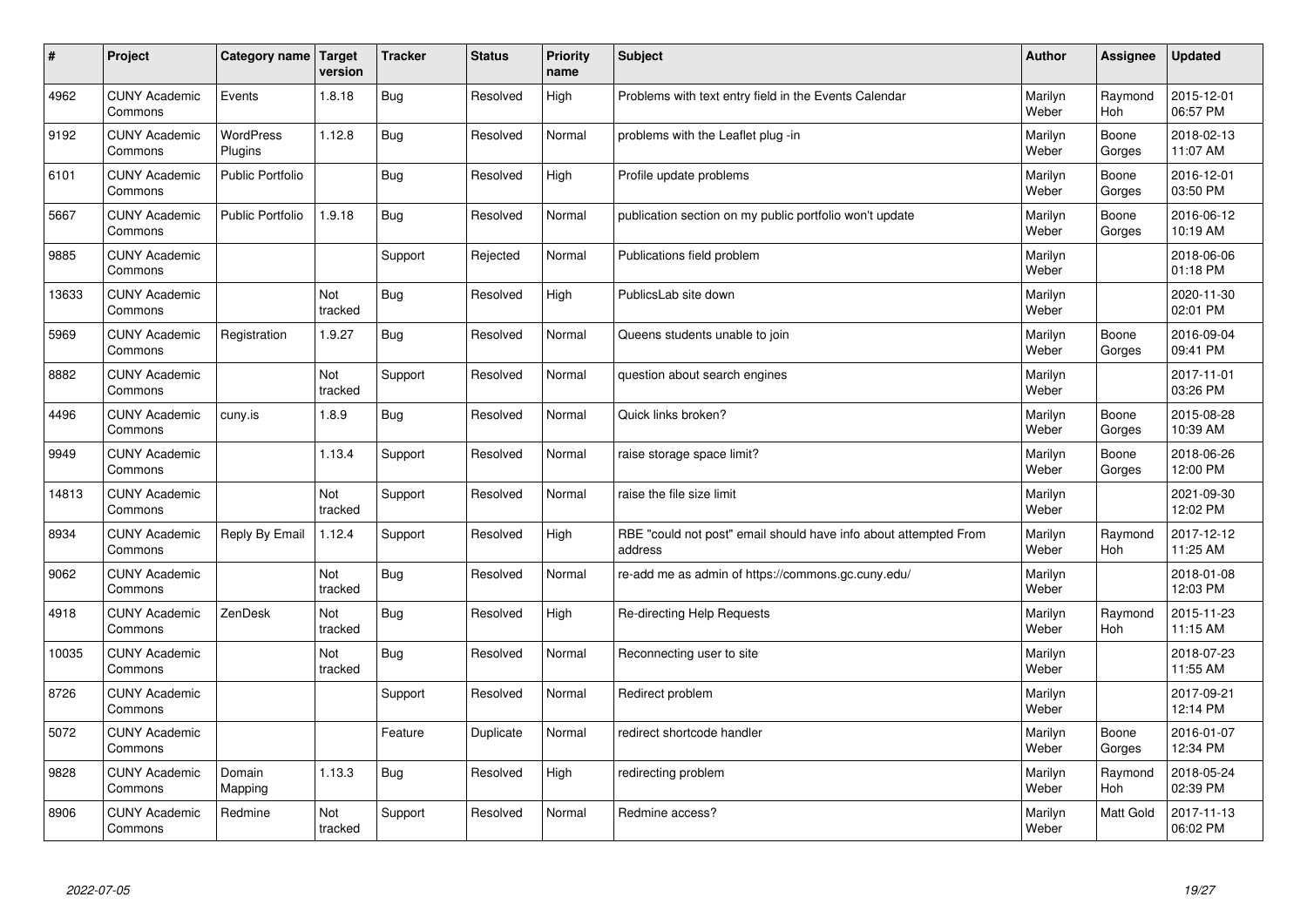| #     | Project                         | Category name                | Target<br>version | <b>Tracker</b> | <b>Status</b>        | <b>Priority</b><br>name | <b>Subject</b>                                                  | <b>Author</b>    | Assignee              | <b>Updated</b>         |
|-------|---------------------------------|------------------------------|-------------------|----------------|----------------------|-------------------------|-----------------------------------------------------------------|------------------|-----------------------|------------------------|
| 14526 | <b>CUNY Academic</b><br>Commons | Registration                 | 1.18.12           | Bug            | Resolved             | High                    | registration interface won't show a space to enter nonCUNY code | Marilyn<br>Weber |                       | 2021-06-03<br>04:02 PM |
| 3593  | <b>CUNY Academic</b><br>Commons | Registration                 | 1.7.2             | Bug            | Resolved             | High                    | registration problems                                           | Marilyn<br>Weber | Boone<br>Gorges       | 2014-11-01<br>02:57 PM |
| 9889  | <b>CUNY Academic</b><br>Commons |                              | Not<br>tracked    | Support        | Resolved             | Normal                  | remove comments from activity feed?                             | Marilyn<br>Weber |                       | 2018-12-10<br>03:53 PM |
| 16110 | <b>CUNY Academic</b><br>Commons |                              |                   | Support        | Reporter<br>Feedback | Normal                  | remove Creative Commons license from pages?                     | Marilyn<br>Weber | Raymond<br><b>Hoh</b> | 2022-05-17<br>06:11 PM |
| 9780  | <b>CUNY Academic</b><br>Commons |                              | Not<br>tracked    | Support        | Resolved             | Normal                  | remove the phone number on this profile?                        | Marilyn<br>Weber |                       | 2018-05-15<br>10:35 AM |
| 10387 | <b>CUNY Academic</b><br>Commons | Membership                   | Not<br>tracked    | Support        | Resolved             | Normal                  | remove user page                                                | Marilyn<br>Weber |                       | 2018-09-28<br>02:26 PM |
| 6656  | <b>CUNY Academic</b><br>Commons | Support                      | Not<br>tracked    | Support        | Resolved             | Normal                  | Remove user profile                                             | Marilyn<br>Weber | Matt Gold             | 2016-11-10<br>02:18 PM |
| 11006 | <b>CUNY Academic</b><br>Commons | Groups (misc)                | 1.14.6            | Support        | Resolved             | Normal                  | removing members from a group isn't working                     | Marilyn<br>Weber |                       | 2019-01-24<br>03:18 PM |
| 8289  | <b>CUNY Academic</b><br>Commons |                              | Not<br>tracked    | Support        | Resolved             | Normal                  | removing my access to sites                                     | Marilyn<br>Weber | Luke<br>Waltzer       | 2017-06-19<br>12:40 PM |
| 8978  | <b>CUNY Academic</b><br>Commons | Groups (misc)                | Not<br>tracked    | Support        | Resolved             | Normal                  | removing old groups                                             | Marilyn<br>Weber |                       | 2018-12-10<br>03:52 PM |
| 5799  | <b>CUNY Academic</b><br>Commons | <b>Blogs</b><br>(BuddyPress) | Not<br>tracked    | Feature        | Resolved             | Normal                  | removing one's own access to sites?                             | Marilyn<br>Weber | Boone<br>Gorges       | 2016-07-26<br>01:55 PM |
| 14369 | <b>CUNY Academic</b><br>Commons | WordPress -<br>Media         | Not<br>tracked    | Support        | Resolved             | Normal                  | renewed problem with ppsx files                                 | Marilyn<br>Weber |                       | 2021-04-27<br>12:44 PM |
| 9541  | <b>CUNY Academic</b><br>Commons | WordPress<br>(misc)          | Not<br>tracked    | Support        | Resolved             | Normal                  | repeating header banner                                         | Marilyn<br>Weber | Raymond<br>Hoh        | 2018-04-06<br>12:33 PM |
| 5282  | <b>CUNY Academic</b><br>Commons | Social Paper                 | Future<br>release | Bug            | <b>New</b>           | Normal                  | Replying via email directs to paper but not individual comment. | Marilyn<br>Weber | Raymond<br><b>Hoh</b> | 2016-03-02<br>01:48 PM |
| 12334 | <b>CUNY Academic</b><br>Commons |                              |                   | Support        | Resolved             | Normal                  | request for a Redmine account                                   | Marilyn<br>Weber | <b>Matt Gold</b>      | 2020-01-30<br>12:01 PM |
| 12999 | <b>CUNY Academic</b><br>Commons |                              | 1.18.1            | Support        | Resolved             | Normal                  | request for Dentist theme                                       | Marilyn<br>Weber | Boone<br>Gorges       | 2020-12-22<br>03:31 PM |
| 11516 | <b>CUNY Academic</b><br>Commons | Membership                   | Not<br>tracked    | Support        | Resolved             | Normal                  | request for email change                                        | Marilyn<br>Weber |                       | 2019-06-04<br>01:48 PM |
| 8446  | <b>CUNY Academic</b><br>Commons | <b>WordPress</b><br>Plugins  | 1.11.14           | Support        | Resolved             | Normal                  | request for multiple accordion menu plugins                     | Marilyn<br>Weber |                       | 2018-05-07<br>09:57 PM |
| 16099 | <b>CUNY Academic</b><br>Commons |                              |                   | Support        | Reporter<br>Feedback | Normal                  | request for Newsletter Glue                                     | Marilyn<br>Weber |                       | 2022-05-13<br>12:14 PM |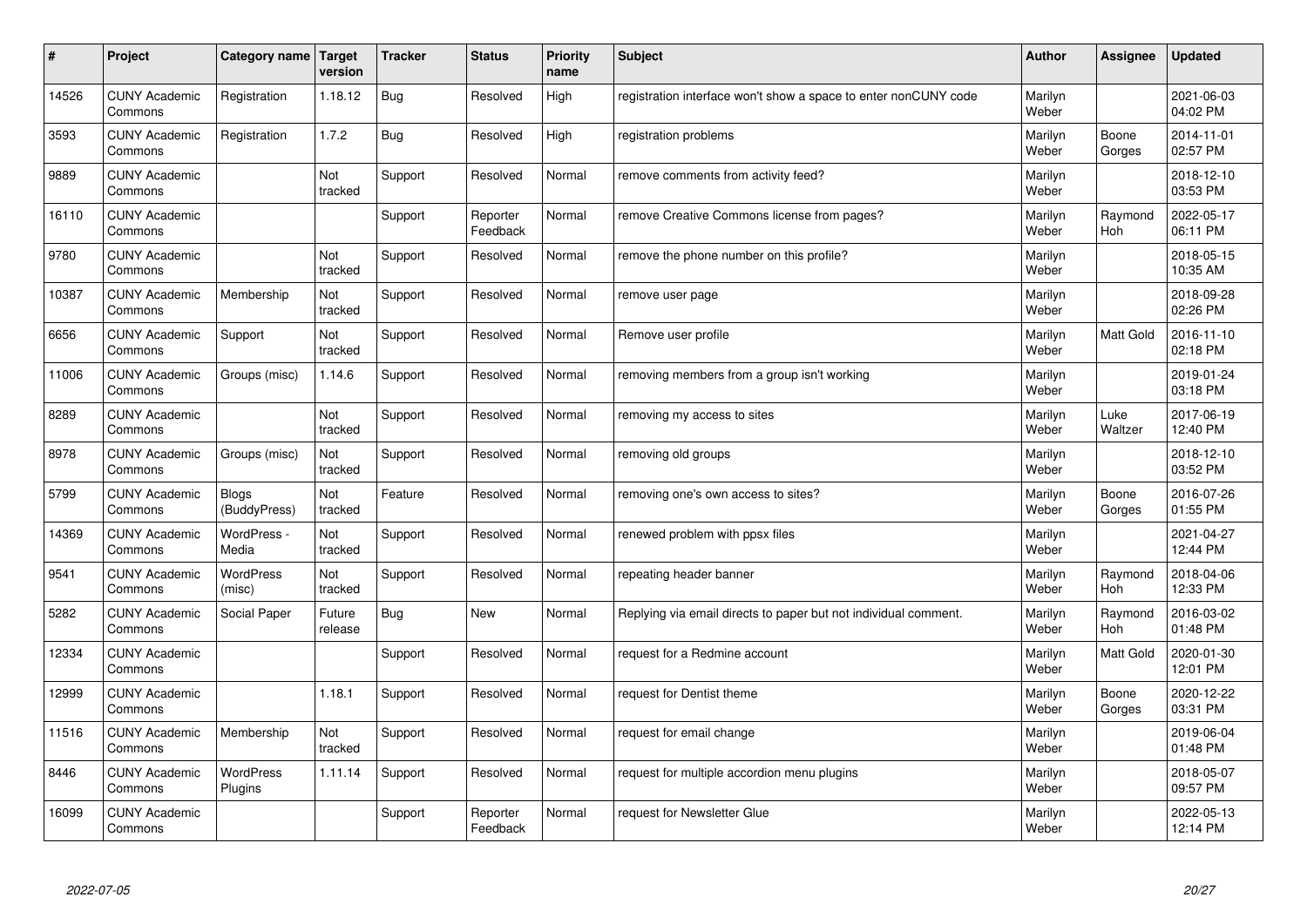| $\sharp$ | Project                         | Category name               | <b>Target</b><br>version | <b>Tracker</b> | <b>Status</b> | <b>Priority</b><br>name | <b>Subject</b>                                                   | <b>Author</b>    | Assignee              | Updated                |
|----------|---------------------------------|-----------------------------|--------------------------|----------------|---------------|-------------------------|------------------------------------------------------------------|------------------|-----------------------|------------------------|
| 12676    | <b>CUNY Academic</b><br>Commons | <b>WordPress</b><br>Plugins | 1.16.10                  | Support        | Resolved      | Normal                  | request for Require Post Category plug-in                        | Marilyn<br>Weber |                       | 2020-04-28<br>11:03 AM |
| 8379     | <b>CUNY Academic</b><br>Commons |                             | Not<br>tracked           | Support        | Resolved      | Normal                  | request for site build help                                      | Marilyn<br>Weber |                       | 2017-07-01<br>10:48 AM |
| 5302     | <b>CUNY Academic</b><br>Commons | <b>WordPress</b><br>Plugins | 1.9.10                   | Feature        | Resolved      | Normal                  | request for WP Gallery Custom Links plug-in                      | Marilyn<br>Weber | Boone<br>Gorges       | 2016-03-11<br>09:20 PM |
| 9087     | <b>CUNY Academic</b><br>Commons | <b>WordPress</b><br>Plugins | 1.12.7                   | Support        | Resolved      | Normal                  | request for WP Social Sharing                                    | Marilyn<br>Weber |                       | 2018-01-23<br>11:17 AM |
| 10910    | <b>CUNY Academic</b><br>Commons | Membership                  | Not<br>tracked           | Support        | Resolved      | Normal                  | request to be an admin to a prof's site                          | Marilyn<br>Weber |                       | 2019-01-04<br>10:45 AM |
| 12777    | <b>CUNY Academic</b><br>Commons |                             | 1.16.14                  | Support        | Resolved      | Normal                  | request to include custom javascript into a Commons-hosted site  | Marilyn<br>Weber |                       | 2020-06-16<br>04:03 PM |
| 10240    | <b>CUNY Academic</b><br>Commons | <b>WordPress</b><br>Plugins | 1.13.8                   | Support        | Resolved      | Normal                  | require-featured-image plug-in request                           | Marilyn<br>Weber |                       | 2018-08-29<br>05:15 PM |
| 3466     | <b>CUNY Academic</b><br>Commons | Membership                  | 1.6.16                   | Feature        | Resolved      | Normal                  | restricting undergrad registration                               | Marilyn<br>Weber | Boone<br>Gorges       | 2014-09-18<br>12:02 AM |
| 10820    | <b>CUNY Academic</b><br>Commons |                             | Not<br>tracked           | Support        | Resolved      | Normal                  | retrieve deleted pages/posts                                     | Marilyn<br>Weber |                       | 2018-12-13<br>06:33 PM |
| 10298    | <b>CUNY Academic</b><br>Commons |                             | Not<br>tracked           | Support        | Resolved      | Normal                  | RSS feed to itunes problem                                       | Marilyn<br>Weber |                       | 2018-12-10<br>03:57 PM |
| 5053     | <b>CUNY Academic</b><br>Commons | Social Paper                | Future<br>release        | Feature        | New           | Low                     | Scrollable menu to add readers (SP suggestion #4)                | Marilyn<br>Weber | Samantha<br>Raddatz   | 2016-04-21<br>05:21 PM |
| 6025     | <b>CUNY Academic</b><br>Commons | Search                      | Not<br>tracked           | Bug            | Resolved      | Normal                  | Search function not working                                      | Marilyn<br>Weber | Boone<br>Gorges       | 2016-10-12<br>09:41 AM |
| 15269    | <b>CUNY Academic</b><br>Commons | Redmine                     | Not<br>tracked           | Support        | Resolved      | Normal                  | Segal Theater sites                                              | Marilyn<br>Weber |                       | 2022-02-07<br>04:11 PM |
| 13521    | <b>CUNY Academic</b><br>Commons | Onboarding                  | 1.17.7                   | Support        | Resolved      | Normal                  | sent invitations page                                            | Marilyn<br>Weber | Raymond<br><b>Hoh</b> | 2020-11-10<br>10:31 AM |
| 5052     | <b>CUNY Academic</b><br>Commons | Social Paper                | Future<br>release        | Feature        | <b>New</b>    | Low                     | Sentence by sentence or line by line comments (SP suggestion #3) | Marilyn<br>Weber | Boone<br>Gorges       | 2016-02-11<br>10:24 PM |
| 9684     | <b>CUNY Academic</b><br>Commons |                             |                          | Support        | Rejected      | Normal                  | SEO cleanup for newlaborforum.cuny.edu                           | Marilyn<br>Weber |                       | 2018-04-30<br>10:29 AM |
| 14265    | <b>CUNY Academic</b><br>Commons | WordPress<br>Plugins        | 1.18.10                  | Support        | Resolved      | Normal                  | separate the tag cloud in the blog sidebar                       | Marilyn<br>Weber | Boone<br>Gorges       | 2021-05-12<br>05:19 PM |
| 14534    | <b>CUNY Academic</b><br>Commons | <b>WordPress</b><br>Plugins | 1.18.12                  | Support        | Resolved      | Normal                  | Share This Image plugin?                                         | Marilyn<br>Weber |                       | 2021-06-08<br>11:50 AM |
| 3029     | <b>CUNY Academic</b><br>Commons | cuny.is                     | Not<br>tracked           | Support        | Resolved      | Normal                  | shortlink request                                                | Marilyn<br>Weber | Boone<br>Gorges       | 2014-02-12<br>10:03 AM |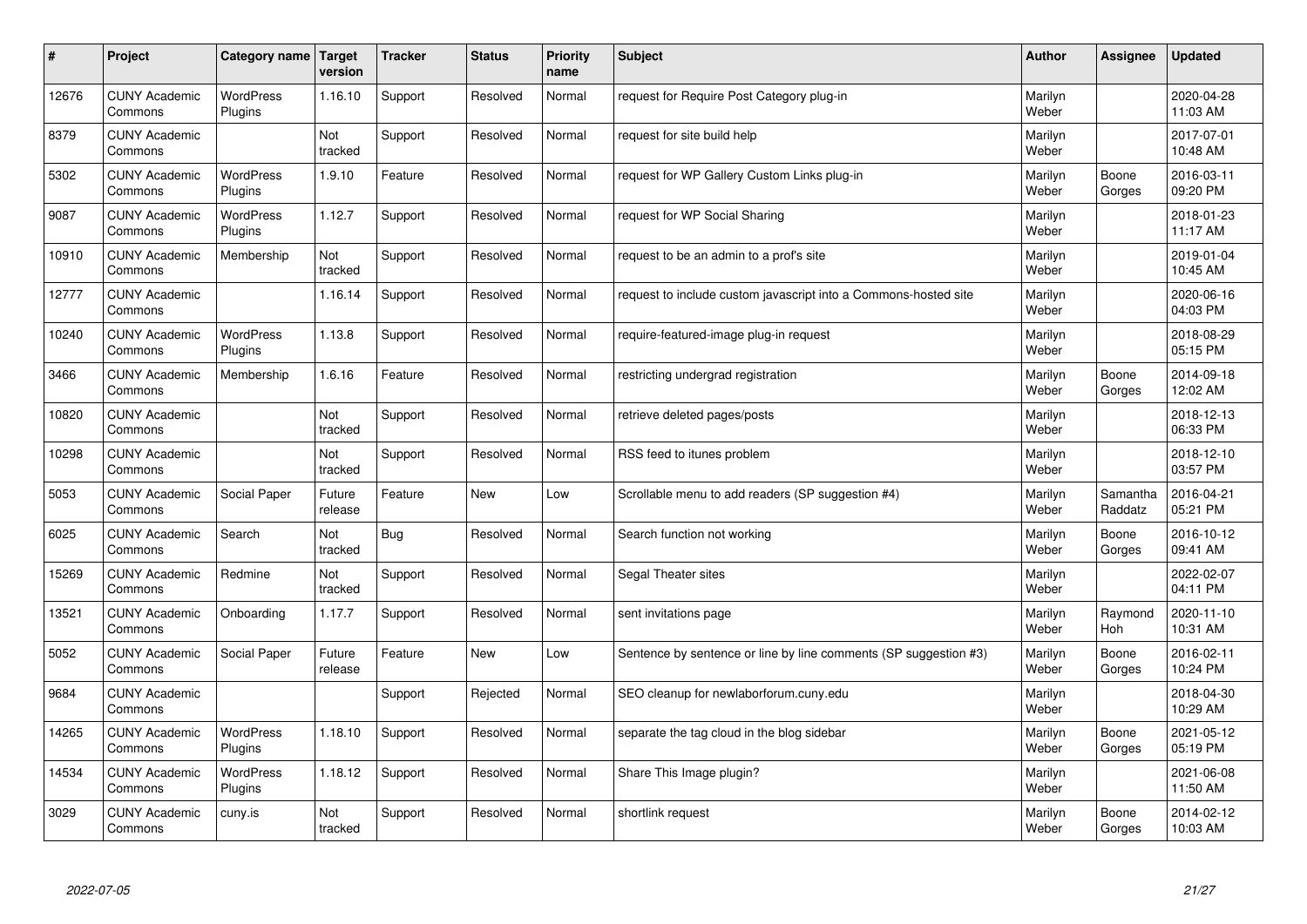| #     | Project                         | Category name   Target            | version        | <b>Tracker</b> | <b>Status</b>        | <b>Priority</b><br>name | <b>Subject</b>                                                                             | <b>Author</b>    | Assignee        | <b>Updated</b>         |
|-------|---------------------------------|-----------------------------------|----------------|----------------|----------------------|-------------------------|--------------------------------------------------------------------------------------------|------------------|-----------------|------------------------|
| 3001  | <b>CUNY Academic</b><br>Commons | <b>WordPress</b><br>(misc)        | Not<br>tracked | Support        | Resolved             | Normal                  | shortlink requested                                                                        | Marilyn<br>Weber | Boone<br>Gorges | 2014-01-30<br>01:26 PM |
| 11267 | <b>CUNY Academic</b><br>Commons |                                   |                | Support        | Rejected             | Normal                  | signing up with a nonCUNY signup code from the Register page                               | Marilyn<br>Weber |                 | 2019-03-26<br>03:00 PM |
| 12190 | <b>CUNY Academic</b><br>Commons | <b>Blogs</b><br>(BuddyPress)      | Not<br>tracked | Support        | Resolved             | Normal                  | Site avatar in directory is not what user expects                                          | Marilyn<br>Weber |                 | 2019-12-12<br>08:51 PM |
| 11017 | <b>CUNY Academic</b><br>Commons |                                   | Not<br>tracked | Support        | Resolved             | Normal                  | site didn't save?                                                                          | Marilyn<br>Weber |                 | 2019-01-25<br>03:47 PM |
| 13656 | <b>CUNY Academic</b><br>Commons |                                   |                | <b>Bug</b>     | Resolved             | High                    | site down                                                                                  | Marilyn<br>Weber |                 | 2020-12-11<br>12:50 PM |
| 5713  | <b>CUNY Academic</b><br>Commons | <b>WordPress</b><br>(misc)        | Not<br>tracked | <b>Bug</b>     | Abandoned            | High                    | Site freezing                                                                              | Marilyn<br>Weber | Boone<br>Gorges | 2017-11-15<br>10:58 AM |
| 12360 | <b>CUNY Academic</b><br>Commons | <b>WordPress</b><br><b>Themes</b> | Not<br>tracked | <b>Bug</b>     | Reporter<br>Feedback | Normal                  | site just says "DANTE We are currently in maintenance mode, please<br>check back shortly." | Marilyn<br>Weber |                 | 2020-02-04<br>12:13 PM |
| 7767  | <b>CUNY Academic</b><br>Commons |                                   | Not<br>tracked | <b>Bug</b>     | Resolved             | Normal                  | Site loading problems                                                                      | Marilyn<br>Weber |                 | 2017-03-21<br>09:57 PM |
| 11865 | <b>CUNY Academic</b><br>Commons | Onboarding                        | 1.15.10        | Bug            | Resolved             | Normal                  | Site name not appearing in "Membership" lists of Invitation modal                          | Marilyn<br>Weber | Boone<br>Gorges | 2019-09-24<br>11:09 AM |
| 13160 | <b>CUNY Academic</b><br>Commons |                                   |                | Support        | Rejected             | Normal                  | site not working on iphone                                                                 | Marilyn<br>Weber |                 | 2020-08-25<br>10:58 AM |
| 6107  | <b>CUNY Academic</b><br>Commons |                                   |                | Bug            | Resolved             | High                    | site redirect?                                                                             | Marilyn<br>Weber | Boone<br>Gorges | 2016-09-29<br>03:45 PM |
| 9033  | <b>CUNY Academic</b><br>Commons |                                   |                | Support        | Rejected             | Normal                  | Site search terms                                                                          | Marilyn<br>Weber |                 | 2017-12-22<br>01:10 PM |
| 12354 | <b>CUNY Academic</b><br>Commons | <b>WordPress</b><br>Plugins       | 1.16.5         | Bug            | Resolved             | Urgent                  | sites (including Net-Art) are reporting critical issues                                    | Marilyn<br>Weber | Raymond<br>Hoh  | 2020-02-02<br>03:16 PM |
| 10810 | <b>CUNY Academic</b><br>Commons | <b>WordPress</b><br>(misc)        | 1.14.2         | <b>Bug</b>     | Resolved             | Normal                  | Sites set as public are becoming private                                                   | Marilyn<br>Weber |                 | 2018-12-11<br>10:15 AM |
| 12393 | <b>CUNY Academic</b><br>Commons | WordPress<br>(misc)               |                | Support        | Resolved             | High                    | size limit for files                                                                       | Marilyn<br>Weber |                 | 2020-02-18<br>10:13 AM |
| 15816 | <b>CUNY Academic</b><br>Commons |                                   | Not<br>tracked | Support        | <b>New</b>           | Normal                  | slow loading at SPS                                                                        | Marilyn<br>Weber |                 | 2022-04-05<br>01:26 PM |
| 7700  | <b>CUNY Academic</b><br>Commons |                                   | Not<br>tracked | Support        | Abandoned            | Normal                  | slow loading Page on site                                                                  | Marilyn<br>Weber | Boone<br>Gorges | 2017-11-15<br>11:02 AM |
| 14075 | <b>CUNY Academic</b><br>Commons | <b>WordPress</b><br>Plugins       | Not<br>tracked | <b>Bug</b>     | Resolved             | Normal                  | sludigitalportfolios.commons.gc.cuny.edu                                                   | Marilyn<br>Weber | Boone<br>Gorges | 2021-03-01<br>10:46 AM |
| 13710 | <b>CUNY Academic</b><br>Commons |                                   | Not<br>tracked | Support        | Resolved             | Normal                  | small change to Hosting Partner Handbook                                                   | Marilyn<br>Weber |                 | 2020-12-16<br>04:29 PM |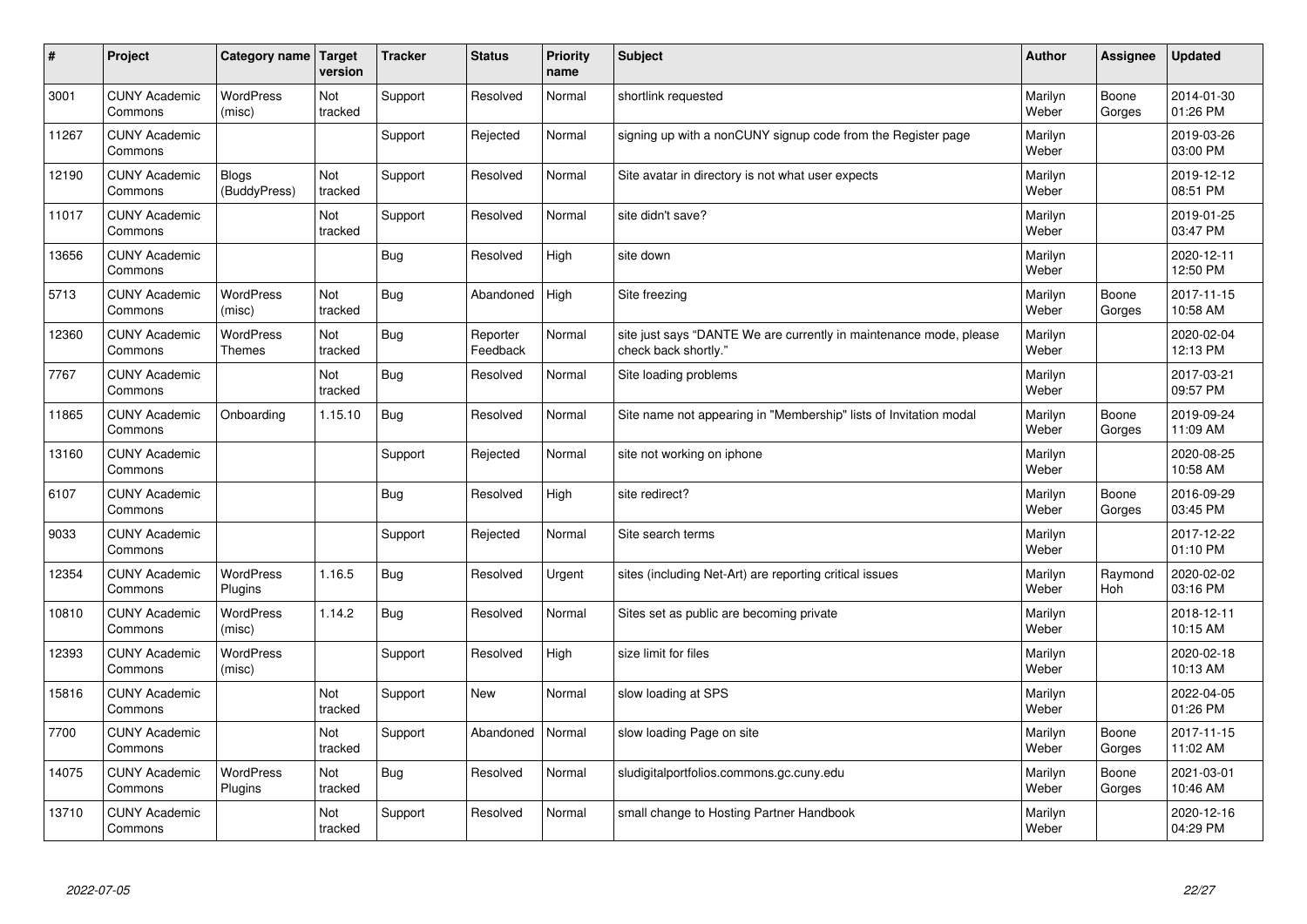| $\sharp$ | Project                         | Category name               | Target<br>version | <b>Tracker</b> | <b>Status</b> | <b>Priority</b><br>name | <b>Subject</b>                                                       | <b>Author</b>    | Assignee              | <b>Updated</b>         |
|----------|---------------------------------|-----------------------------|-------------------|----------------|---------------|-------------------------|----------------------------------------------------------------------|------------------|-----------------------|------------------------|
| 14019    | <b>CUNY Academic</b><br>Commons | <b>WordPress</b><br>Plugins | 1.18.5            | Bug            | Resolved      | Normal                  | smorales.commons.gc.cuny.edu                                         | Marilyn<br>Weber | Boone<br>Gorges       | 2021-02-23<br>11:06 AM |
| 5205     | <b>CUNY Academic</b><br>Commons | Social Paper                | Future<br>release | Feature        | <b>New</b>    | Normal                  | Social Paper folders                                                 | Marilyn<br>Weber |                       | 2016-02-11<br>10:24 PM |
| 8893     | <b>CUNY Academic</b><br>Commons | Social Paper                | 1.12.1            | Support        | Resolved      | Normal                  | Social paper won't connect to group?                                 | Marilyn<br>Weber |                       | 2017-12-11<br>01:16 PM |
| 9275     | <b>CUNY Academic</b><br>Commons |                             |                   | Support        | Rejected      | Normal                  | soft chalk page?                                                     | Marilyn<br>Weber | Boone<br>Gorges       | 2018-04-09<br>10:37 AM |
| 11448    | <b>CUNY Academic</b><br>Commons | <b>BuddyPress</b><br>(misc) | 1.15.1            | Support        | Resolved      | Normal                  | sole administrator listed on sites is not an admin at all?           | Marilyn<br>Weber | Raymond<br>Hoh        | 2019-05-14<br>11:15 AM |
| 12986    | <b>CUNY Academic</b><br>Commons |                             |                   | Support        | Rejected      | Normal                  | Someone is trying to create accounts using random CUNY entity emails | Marilyn<br>Weber |                       | 2020-07-02<br>09:47 PM |
| 8553     | <b>CUNY Academic</b><br>Commons |                             | Not<br>tracked    | Support        | Resolved      | Normal                  | storage limits?                                                      | Marilyn<br>Weber |                       | 2017-08-18<br>04:36 PM |
| 11294    | <b>CUNY Academic</b><br>Commons | Account<br>settings         | Not<br>tracked    | Support        | Resolved      | Normal                  | student emqail change                                                | Marilyn<br>Weber | Matt Gold             | 2019-04-07<br>09:11 PM |
| 4657     | <b>CUNY Academic</b><br>Commons | Group Forums                | 1.8.18            | Bug            | Resolved      | High                    | Submit button disappears in new post mode in forum                   | Marilyn<br>Weber | Raymond<br><b>Hoh</b> | 2015-12-01<br>11:15 PM |
| 4649     | <b>CUNY Academic</b><br>Commons | Registration                | Not<br>tracked    | Bug            | Resolved      | Urgent                  | Submit button has disappeared                                        | Marilyn<br>Weber | Boone<br>Gorges       | 2015-09-22<br>11:47 AM |
| 11029    | <b>CUNY Academic</b><br>Commons | Authentication              | 1.14.9            | Support        | Resolved      | Normal                  | Sujatha Fernandes cannot edit her site                               | Marilyn<br>Weber | Raymond<br>Hoh        | 2019-03-26<br>12:10 PM |
| 13116    | <b>CUNY Academic</b><br>Commons | ZenDesk                     | 1.17.1            | Support        | Resolved      | Normal                  | support/send us a message link obscured                              | Marilyn<br>Weber | Raymond<br>Hoh        | 2020-07-29<br>09:33 PM |
| 11961    | <b>CUNY Academic</b><br>Commons | Membership                  | Not<br>tracked    | Support        | Resolved      | Normal                  | switch email for student user                                        | Marilyn<br>Weber |                       | 2019-10-09<br>01:56 PM |
| 5621     | <b>CUNY Academic</b><br>Commons | WordPress<br>Plugins        | 1.9.17            | Feature        | Resolved      | Normal                  | Taxonomy plugin request                                              | Marilyn<br>Weber | Boone<br>Gorges       | 2016-06-01<br>11:28 PM |
| 9726     | <b>CUNY Academic</b><br>Commons | <b>WordPress</b><br>Plugins | Not<br>tracked    | Support        | Abandoned     | Normal                  | technical error on Contact page                                      | Marilyn<br>Weber |                       | 2018-12-10<br>03:53 PM |
| 7328     | <b>CUNY Academic</b><br>Commons | <b>WordPress</b><br>Plugins | Not<br>tracked    | Bug            | Resolved      | Normal                  | technical issue with the Events Manager plugin                       | Marilyn<br>Weber | Raymond<br><b>Hoh</b> | 2017-11-15<br>06:19 PM |
| 7685     | <b>CUNY Academic</b><br>Commons | Password<br>Reset           | Not<br>tracked    | Support        | Resolved      | Normal                  | temporary password                                                   | Marilyn<br>Weber | Boone<br>Gorges       | 2017-02-15<br>07:36 PM |
| 3136     | <b>CUNY Academic</b><br>Commons | WordPress<br>Plugins        |                   | Bug            | Rejected      | Normal                  | The Easy Rotator                                                     | Marilyn<br>Weber | Boone<br>Gorges       | 2014-04-01<br>10:26 PM |
| 8941     | <b>CUNY Academic</b><br>Commons | WordPress<br><b>Themes</b>  | 1.13.1            | Support        | Resolved      | Normal                  | Theme request: ColorNews                                             | Marilyn<br>Weber |                       | 2018-05-08<br>10:42 AM |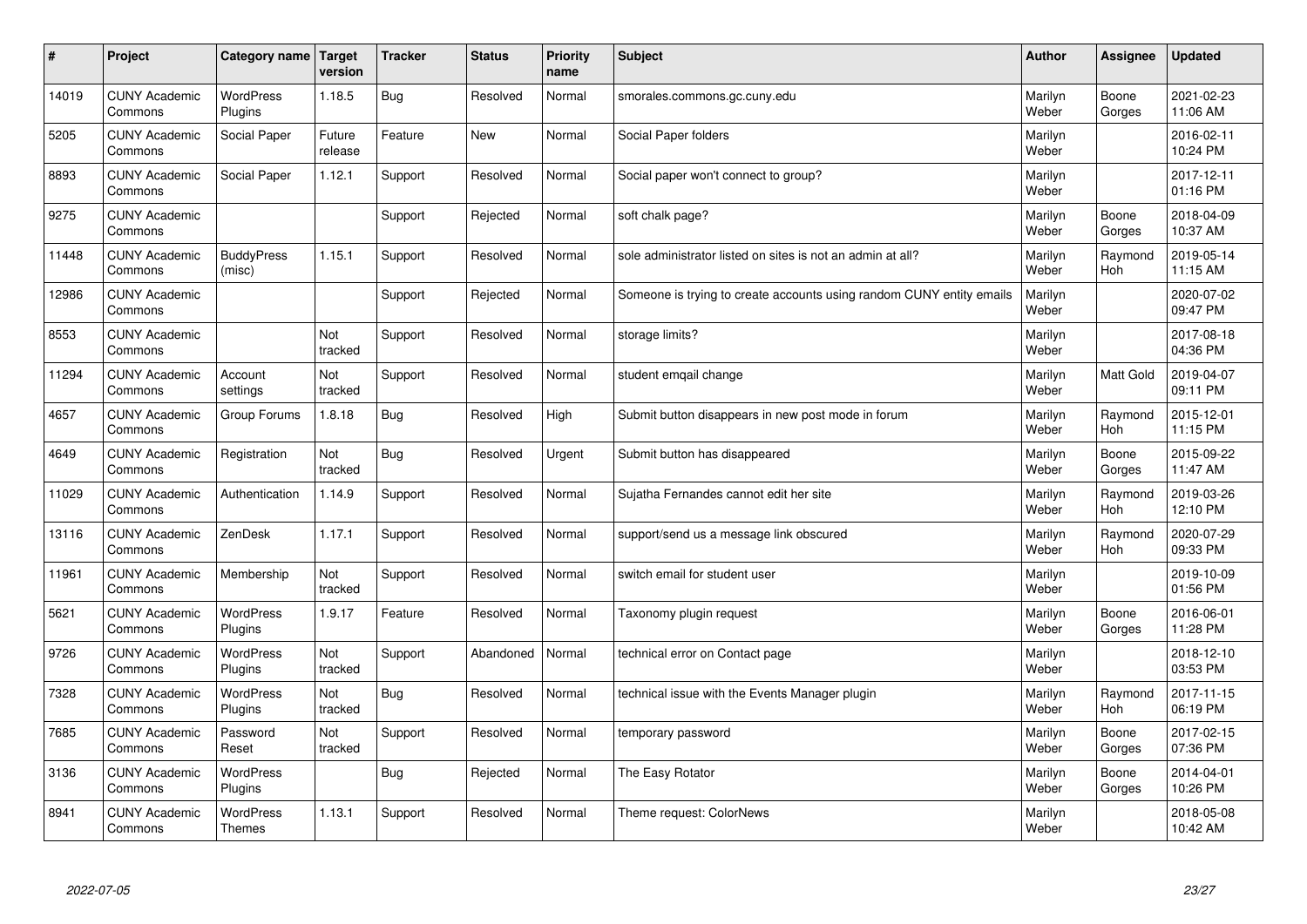| #     | Project                         | Category name                     | Target<br>version | <b>Tracker</b> | <b>Status</b> | <b>Priority</b><br>name | <b>Subject</b>                                        | <b>Author</b>    | Assignee              | <b>Updated</b>         |
|-------|---------------------------------|-----------------------------------|-------------------|----------------|---------------|-------------------------|-------------------------------------------------------|------------------|-----------------------|------------------------|
| 4965  | <b>CUNY Academic</b><br>Commons | <b>WordPress</b><br><b>Themes</b> | Not<br>tracked    | Feature        | Resolved      | Normal                  | Theme requested                                       | Marilyn<br>Weber | Boone<br>Gorges       | 2016-02-24<br>09:46 PM |
| 13738 | <b>CUNY Academic</b><br>Commons |                                   | 1.18.1            | Support        | Resolved      | Normal                  | theme requests from a non-CUY person                  | Marilyn<br>Weber |                       | 2020-12-23<br>11:34 AM |
| 13512 | <b>CUNY Academic</b><br>Commons | <b>WordPress</b><br><b>Themes</b> | 1.17.7            | Support        | Resolved      | Normal                  | theme update                                          | Marilyn<br>Weber |                       | 2020-11-16<br>04:46 PM |
| 7770  | <b>CUNY Academic</b><br>Commons | <b>WordPress</b><br>Plugins       | Not<br>tracked    | Bug            | Abandoned     | Normal                  | Timeline.js problem                                   | Marilyn<br>Weber |                       | 2017-11-15<br>01:43 PM |
| 9499  | <b>CUNY Academic</b><br>Commons | <b>WordPress</b><br>(misc)        | Not<br>tracked    | Support        | Resolved      | Normal                  | tiny question - preventing dates on posts?            | Marilyn<br>Weber | Raymond<br>Hoh        | 2018-04-04<br>03:55 PM |
| 5629  | <b>CUNY Academic</b><br>Commons | <b>Public Portfolio</b>           | 1.10.4            | Support        | Resolved      | Normal                  | Title field in profile can't be edited                | Marilyn<br>Weber |                       | 2016-12-13<br>11:19 AM |
| 9130  | <b>CUNY Academic</b><br>Commons | Homepage<br>Slides                | Not<br>tracked    | Bug            | Resolved      | Normal                  | too many redirects                                    | Marilyn<br>Weber |                       | 2018-01-29<br>10:27 AM |
| 10407 | <b>CUNY Academic</b><br>Commons |                                   | Not<br>tracked    | Support        | Resolved      | Normal                  | toolbar problem                                       | Marilyn<br>Weber | Boone<br>Gorges       | 2018-10-23<br>10:52 AM |
| 11647 | <b>CUNY Academic</b><br>Commons |                                   | 1.15.6            | Support        | Resolved      | Normal                  | <b>Tribulant Newsletters update</b>                   | Marilyn<br>Weber |                       | 2019-07-18<br>02:27 PM |
| 12905 | <b>CUNY Academic</b><br>Commons |                                   | 1.16.14           | Support        | Resolved      | Normal                  | trouble embedding a flipbook from Flipsnack           | Marilyn<br>Weber | Boone<br>Gorges       | 2020-06-23<br>10:53 AM |
| 12861 | <b>CUNY Academic</b><br>Commons |                                   |                   | Support        | Resolved      | Normal                  | trouble with YouTube                                  | Marilyn<br>Weber | Raymond<br>Hoh        | 2020-06-09<br>11:16 AM |
| 5436  | <b>CUNY Academic</b><br>Commons |                                   | Not<br>tracked    | Bug            | Resolved      | Normal                  | Trying to change email settings for                   | Marilyn<br>Weber | Boone<br>Gorges       | 2016-04-21<br>10:12 PM |
| 3533  | <b>CUNY Academic</b><br>Commons | Group<br>Invitations              | 1.7.8             | Bug            | Resolved      | Low                     | Trying to invite member to a new group                | Marilyn<br>Weber | Boone<br>Gorges       | 2015-04-01<br>09:13 PM |
| 7684  | <b>CUNY Academic</b><br>Commons | Reply By Email                    | 1.10.12           | Bug            | Resolved      | High                    | trying to post too often error                        | Marilyn<br>Weber | Raymond<br><b>Hoh</b> | 2017-02-28<br>12:43 PM |
| 3197  | <b>CUNY Academic</b><br>Commons | Groups (misc)                     | 1.6.4             | Bug            | Resolved      | Normal                  | trying to set up a hidden group blog with no RSS feed | Marilyn<br>Weber | Boone<br>Gorges       | 2014-05-21<br>09:39 PM |
| 3071  | <b>CUNY Academic</b><br>Commons | <b>WordPress</b><br><b>Themes</b> | 1.5.22            | Bug            | Resolved      | Normal                  | Twenty Fourteen theme differences                     | Marilyn<br>Weber | Boone<br>Gorges       | 2014-04-01<br>08:18 PM |
| 14911 | <b>CUNY Academic</b><br>Commons | WordPress<br>Themes               | Not<br>tracked    | Support        | <b>New</b>    | Normal                  | Twentytwentyone theme                                 | Marilyn<br>Weber |                       | 2021-10-28<br>10:37 AM |
| 10133 | <b>CUNY Academic</b><br>Commons | WordPress<br>(misc)               | Not<br>tracked    | Support        | Resolved      | Normal                  | two Commons sites to be migrated elsewhere            | Marilyn<br>Weber |                       | 2018-12-10<br>03:54 PM |
| 10838 | <b>CUNY Academic</b><br>Commons |                                   | 1.15.3            | Support        | Rejected      | Normal                  | two plugin/theme requests from a digital fellow       | Marilyn<br>Weber |                       | 2019-06-11<br>10:31 AM |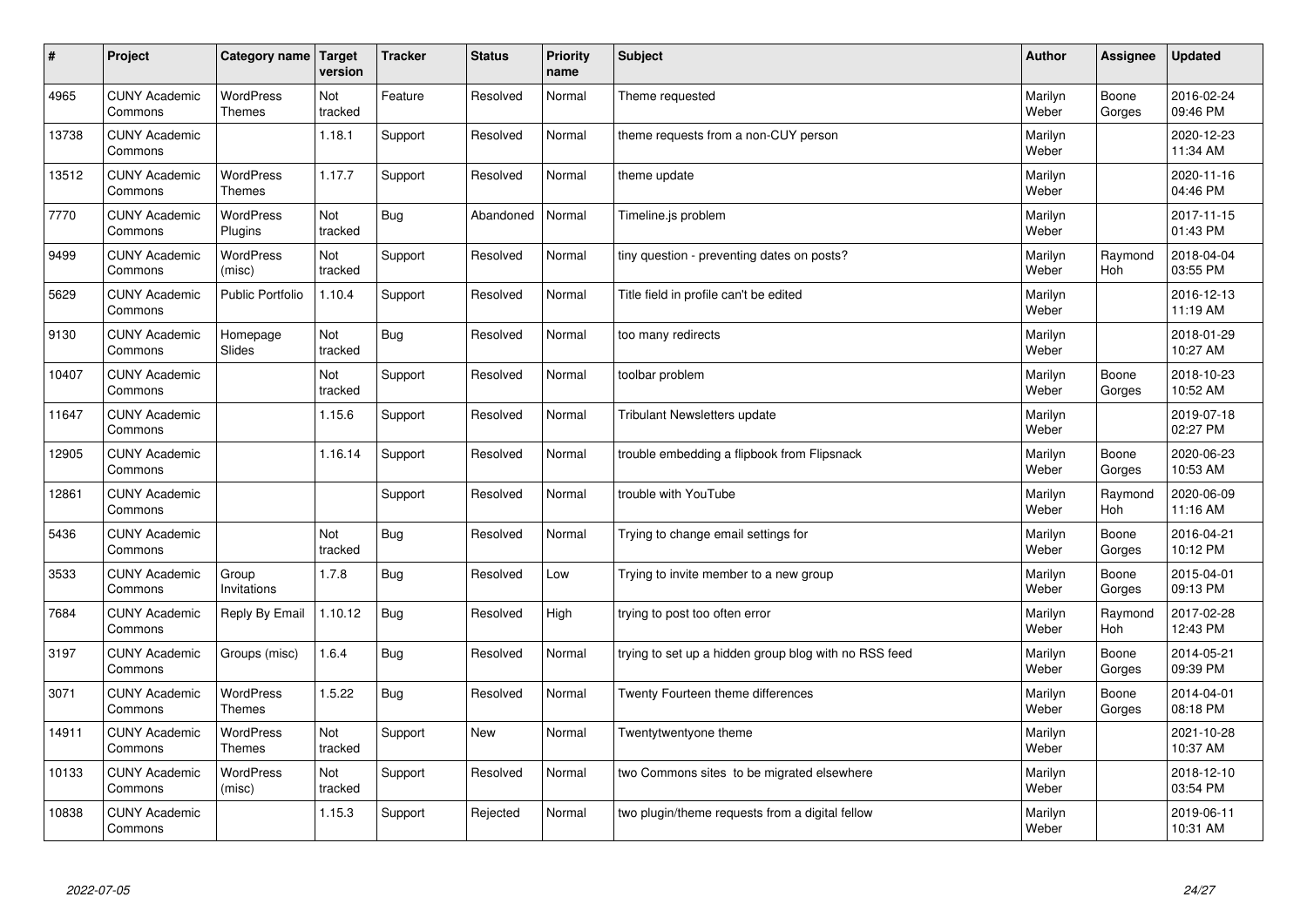| $\sharp$ | Project                         | Category name   Target       | version        | <b>Tracker</b> | <b>Status</b>        | <b>Priority</b><br>name | <b>Subject</b>                                        | <b>Author</b>    | Assignee         | Updated                |
|----------|---------------------------------|------------------------------|----------------|----------------|----------------------|-------------------------|-------------------------------------------------------|------------------|------------------|------------------------|
| 12165    | <b>CUNY Academic</b><br>Commons | <b>BuddyPress</b><br>(misc)  | Not<br>tracked | Support        | Resolved             | Normal                  | two reports of Profile problems                       | Marilyn<br>Weber | Boone<br>Gorges  | 2019-12-04<br>05:06 PM |
| 4012     | <b>CUNY Academic</b><br>Commons |                              | 1.7.20         | Bug            | Resolved             | Normal                  | Two users reporting same Forbidden 403 error message. | Marilyn<br>Weber |                  | 2015-05-01<br>08:13 PM |
| 8768     | <b>CUNY Academic</b><br>Commons |                              | Not<br>tracked | Support        | Resolved             | Normal                  | unsafe redirect?                                      | Marilyn<br>Weber |                  | 2017-10-06<br>12:14 PM |
| 13929    | <b>CUNY Academic</b><br>Commons |                              | 1.18.4         | Support        | Resolved             | Normal                  | update error message                                  | Marilyn<br>Weber | Boone<br>Gorges  | 2021-02-09<br>11:05 AM |
| 10941    | <b>CUNY Academic</b><br>Commons | Membership                   | Not<br>tracked | Support        | Resolved             | Normal                  | update user email                                     | Marilyn<br>Weber |                  | 2019-02-13<br>02:24 PM |
| 3116     | <b>CUNY Academic</b><br>Commons | WordPress<br>(Permissions)   |                | Bug            | Resolved             | Normal                  | Updating the FAQ page                                 | Marilyn<br>Weber | Boone<br>Gorges  | 2014-04-01<br>10:12 PM |
| 13217    | <b>CUNY Academic</b><br>Commons |                              |                | Support        | Rejected             | Normal                  | upload recordings of our past webinars?               | Marilyn<br>Weber |                  | 2020-08-25<br>07:56 AM |
| 10101    | <b>CUNY Academic</b><br>Commons |                              | 1.13.7         | Bug            | Resolved             | Normal                  | URL changes within Manage section of groups           | Marilyn<br>Weber |                  | 2018-08-03<br>01:54 PM |
| 12350    | <b>CUNY Academic</b><br>Commons | <b>Blogs</b><br>(BuddyPress) | Not<br>tracked | Support        | Reporter<br>Feedback | Normal                  | URL creation problem                                  | Marilyn<br>Weber |                  | 2020-02-03<br>11:27 AM |
| 6812     | <b>CUNY Academic</b><br>Commons |                              | Not<br>tracked | Support        | Resolved             | Normal                  | User cannot change email                              | Marilyn<br>Weber | <b>Matt Gold</b> | 2016-12-01<br>06:24 PM |
| 6039     | <b>CUNY Academic</b><br>Commons | Membership                   | 1.9.28         | Bug            | Resolved             | High                    | User cannot change her email                          | Marilyn<br>Weber |                  | 2016-09-19<br>03:03 PM |
| 12543    | <b>CUNY Academic</b><br>Commons | <b>Public Portfolio</b>      | Not<br>tracked | Support        | Resolved             | Normal                  | User cannot find profile edit button                  | Marilyn<br>Weber | scott voth       | 2020-03-22<br>02:49 PM |
| 6091     | <b>CUNY Academic</b><br>Commons | Group<br>Invitations         | Not<br>tracked | Bug            | Resolved             | Normal                  | User cannot re-join a group                           | Marilyn<br>Weber | Boone<br>Gorges  | 2016-09-28<br>01:47 PM |
| 4831     | <b>CUNY Academic</b><br>Commons | Public Portfolio             | 1.9.4          | Bug            | Resolved             | Normal                  | User cannot update profile                            | Marilyn<br>Weber | Boone<br>Gorges  | 2016-01-11<br>10:46 PM |
| 9767     | <b>CUNY Academic</b><br>Commons | Registration                 | Not<br>tracked | Support        | Resolved             | Normal                  | user deleted account but now needs one                | Marilyn<br>Weber |                  | 2018-05-11<br>02:39 PM |
| 11003    | <b>CUNY Academic</b><br>Commons |                              | Not<br>tracked | Support        | Resolved             | Normal                  | user email change                                     | Marilyn<br>Weber |                  | 2019-01-24<br>02:50 PM |
| 9659     | <b>CUNY Academic</b><br>Commons | Account<br>settings          |                | Support        | Resolved             | Normal                  | user email change                                     | Marilyn<br>Weber | Matt Gold        | 2018-04-24<br>12:08 PM |
| 8566     | <b>CUNY Academic</b><br>Commons | Membership                   | Not<br>tracked | Support        | Resolved             | Normal                  | user email change                                     | Marilyn<br>Weber |                  | 2017-11-15<br>01:27 PM |
| 7803     | <b>CUNY Academic</b><br>Commons |                              |                | Bug            | Resolved             | Normal                  | user email change                                     | Marilyn<br>Weber |                  | 2017-03-16<br>11:58 AM |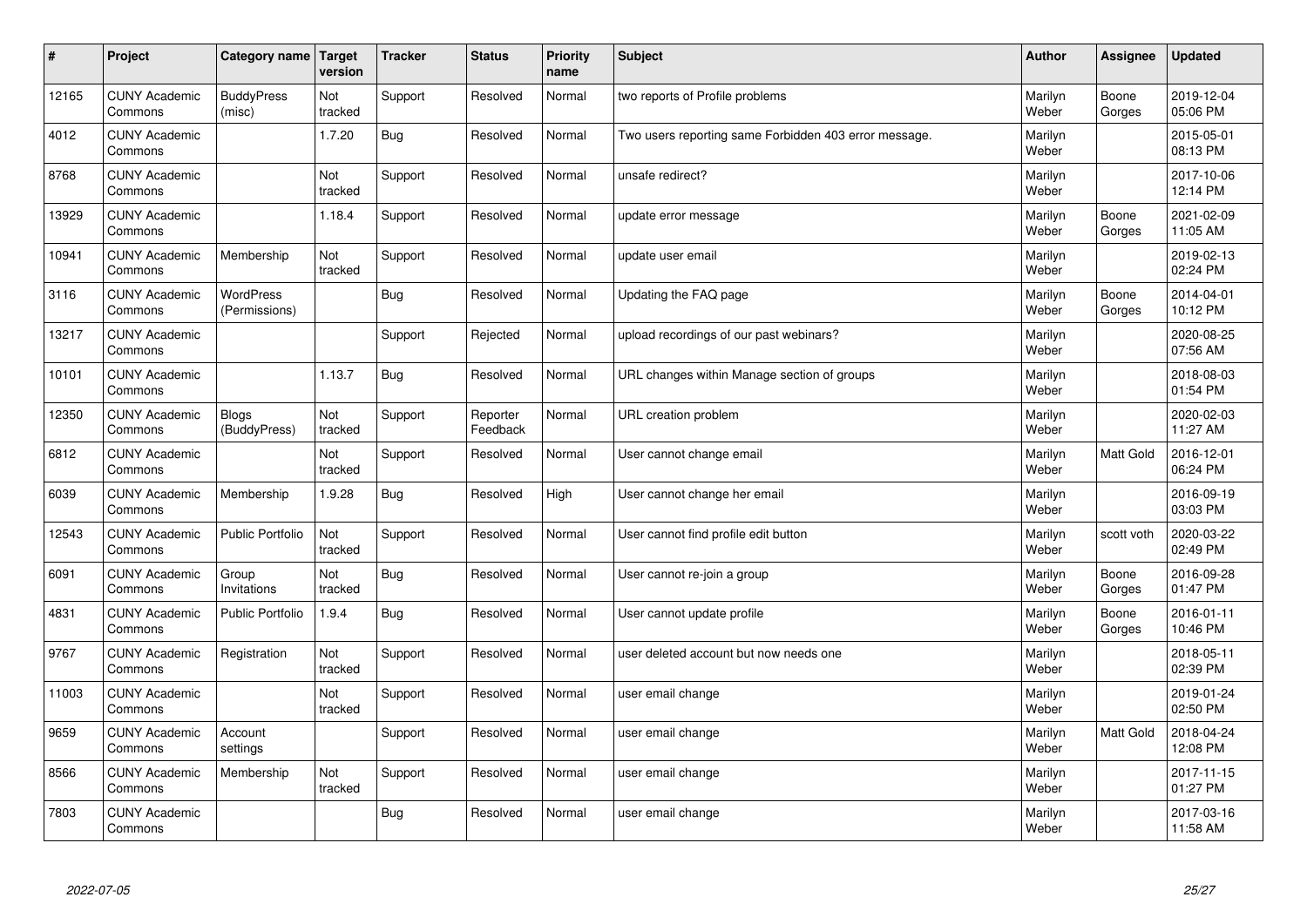| $\sharp$ | Project                         | Category name   Target      | version           | <b>Tracker</b> | <b>Status</b>        | <b>Priority</b><br>name | <b>Subject</b>                                          | <b>Author</b>    | Assignee            | <b>Updated</b>         |
|----------|---------------------------------|-----------------------------|-------------------|----------------|----------------------|-------------------------|---------------------------------------------------------|------------------|---------------------|------------------------|
| 5772     | <b>CUNY Academic</b><br>Commons | Membership                  | Not<br>tracked    | Support        | Resolved             | Normal                  | User email change and forgotten password                | Marilyn<br>Weber | <b>Matt Gold</b>    | 2017-11-15<br>06:18 PM |
| 9996     | <b>CUNY Academic</b><br>Commons | Membership                  | Not<br>tracked    | Support        | Rejected             | Normal                  | user email change request                               | Marilyn<br>Weber |                     | 2018-07-16<br>10:49 AM |
| 10227    | <b>CUNY Academic</b><br>Commons |                             |                   | Support        | Resolved             | Normal                  | user incorrectly entered her email address              | Marilyn<br>Weber | <b>Matt Gold</b>    | 2018-08-26<br>08:55 PM |
| 7724     | <b>CUNY Academic</b><br>Commons |                             | Not<br>tracked    | Support        | Abandoned            | Normal                  | User name confusion                                     | Marilyn<br>Weber | Boone<br>Gorges     | 2017-11-15<br>11:12 AM |
| 11211    | <b>CUNY Academic</b><br>Commons | <b>WordPress</b><br>Themes  | 1.14.8            | Support        | Resolved             | Normal                  | user needs to edit the HTML coding                      | Marilyn<br>Weber |                     | 2019-03-12<br>11:20 AM |
| 11915    | <b>CUNY Academic</b><br>Commons |                             | Not<br>tracked    | Support        | Resolved             | Normal                  | User not in list                                        | Marilyn<br>Weber |                     | 2019-10-28<br>10:13 AM |
| 9779     | <b>CUNY Academic</b><br>Commons | Membership                  | Not<br>tracked    | Support        | Resolved             | Normal                  | user not sure if she is registered.                     | Marilyn<br>Weber |                     | 2018-12-10<br>03:53 PM |
| 14784    | <b>CUNY Academic</b><br>Commons |                             |                   | Support        | Reporter<br>Feedback | Normal                  | User report of logo problem when using Customizer theme | Marilyn<br>Weber |                     | 2021-09-17<br>10:25 AM |
| 14718    | <b>CUNY Academic</b><br>Commons |                             | Not<br>tracked    | Support        | Resolved             | Normal                  | User wants to recover deleted account                   | Marilyn<br>Weber |                     | 2021-08-30<br>02:46 PM |
| 11127    | <b>CUNY Academic</b><br>Commons | Membership                  | Not<br>tracked    | Support        | Resolved             | Normal                  | user with new campus affiliation                        | Marilyn<br>Weber |                     | 2019-02-19<br>02:09 PM |
| 7337     | <b>CUNY Academic</b><br>Commons | Membership                  | Not<br>tracked    | Bug            | Resolved             | Normal                  | User with new email                                     | Marilyn<br>Weber |                     | 2017-01-06<br>11:05 AM |
| 7223     | <b>CUNY Academic</b><br>Commons | Membership                  | Not<br>tracked    | Bug            | Resolved             | Normal                  | User with two profiles would like to merge them         | Marilyn<br>Weber | Boone<br>Gorges     | 2017-01-10<br>02:07 PM |
| 7771     | <b>CUNY Academic</b><br>Commons | Membership                  | Not<br>tracked    | Support        | Resolved             | Normal                  | User would like to be uncoupled from sites              | Marilyn<br>Weber | Boone<br>Gorges     | 2017-03-09<br>12:38 PM |
| 6866     | <b>CUNY Academic</b><br>Commons |                             | Not<br>tracked    | Support        | Resolved             | Normal                  | User would like to have her account deleted             | Marilyn<br>Weber | Matt Gold           | 2017-11-15<br>05:49 PM |
| 4102     | <b>CUNY Academic</b><br>Commons | User<br>Experience          | 1.8.1             | Design/UX      | Resolved             | Normal                  | Username rules                                          | Marilyn<br>Weber | Samantha<br>Raddatz | 2015-06-01<br>01:23 PM |
| 10273    | <b>CUNY Academic</b><br>Commons | Registration                | Not<br>tracked    | Support        | Reporter<br>Feedback | Normal                  | users combining CF and campus address                   | Marilyn<br>Weber |                     | 2019-09-18<br>10:58 AM |
| 9470     | <b>CUNY Academic</b><br>Commons |                             |                   | Bug            | Resolved             | Normal                  | Users not appearing via "Add New"                       | Marilyn<br>Weber |                     | 2018-03-22<br>07:44 PM |
| 6533     | <b>CUNY Academic</b><br>Commons | <b>WordPress</b><br>Plugins | Future<br>release | Support        | Duplicate            | Low                     | very old plugins?                                       | Marilyn<br>Weber | <b>Tahir Butt</b>   | 2018-10-04<br>12:27 PM |
| 5051     | <b>CUNY Academic</b><br>Commons | Social Paper                |                   | Feature        | Rejected             | Low                     | Visual cues for comments (SP suggestion #2)             | Marilyn<br>Weber | Samantha<br>Raddatz | 2016-02-10<br>10:01 AM |